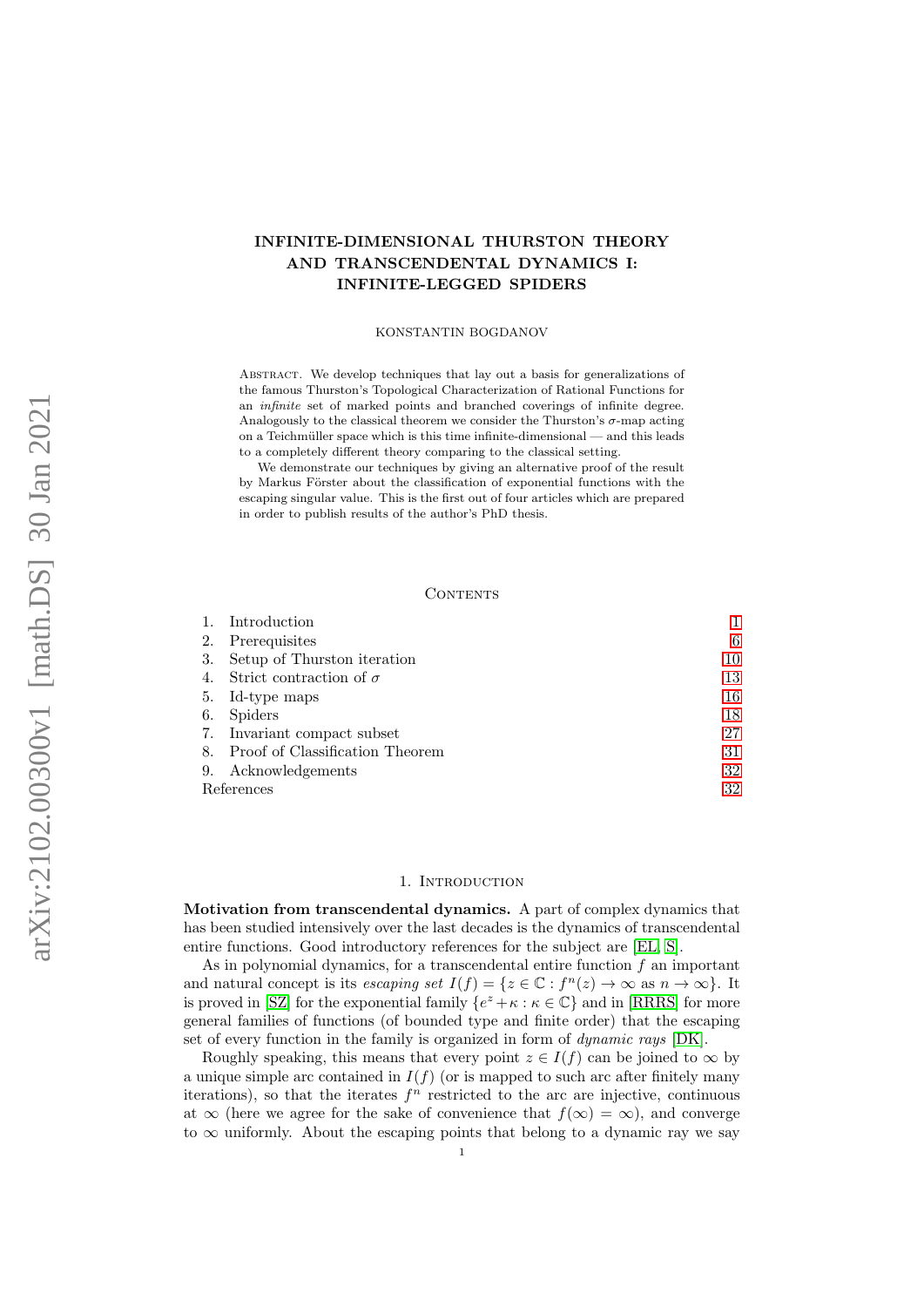that they escape on rays. This is the general mode of escape for many important families of transcendental entire functions.

In many cases the points escaping on rays can be described by their potential (or "speed of escape") and external address (or "combinatorics of escape", i.e. the sequence of dynamic rays containing the escaping orbit). This is analogous to the Böttcher coordinates for polynomials where the points in the complement of the filled Julia set are encoded by their potential and external angle.

One of the most fruitful directions in the study of holomorphic dynamical systems is the investigation of parameter spaces. The most famous example is the study of the Mandelbrot set which is the set of parameters  $c$  in the complex plane for which the critical value c of the polynomial  $z^2 + c$  does not escape. The simplest analogue in the transcendental world is the space of complex parameters  $\kappa$ , each associated to the function  $e^z + \kappa$ . When we consider parameters  $\kappa$  for which the singular value  $\kappa$  of  $e^z + \kappa$  escapes, we, roughly speaking, investigate a part of the "complement" of the Mandelbrot set of the exponential family". The results in this direction are contained in [\[FRS,](#page-32-5) [FS,](#page-32-6) [F\]](#page-32-7)

Now, we can ask a question. ( $\star$ ) For a transcendental entire function of finite type (i.e. with finitely many singular values), is there in its parameter space an entire function such that its singular values escape on rays and have initially prescribed potentials and external addresses?

In this article we set up a flexible machinery for proving this kind of results for general families of entire functions and apply it to reprove the well-known classification result for the exponential family [\[F\]](#page-32-7).

A main tool is what one might call infinite-dimensional Thurston theory in dynamics. It is a generalization of the famous Thurston's Topological Characterization of Rational Functions [\[DH\]](#page-32-8). The subject is interesting not only as a tool but also in its own right and requires an independent exposition.

Infinite-dimensional Thurston theory. One of the questions of big interest in dynamics is the interplay between topology and geometry. Or saying differently, when there exists a geometrical object corresponding in a certain sense to the underlying topological structure? And if it exists, is it unique?

A major result in this direction is proven by William Thurston.

Theorem (Topological Characterization of Rational Functions [\[DH,](#page-32-8) [H2\]](#page-32-9)). A postcritically finite branched covering  $f : S^2 \to S^2$  with hyperbolic orbifold is realized via a rational map if and only if there is no Thurston obstruction.

This result gives a complete answer to the question whether there exists a postcritically finite rational map with a prescribed combinatorics of the covering.

So it is natural to hope that if we prove an analogous "characterization of entire functions" for "topological entire functions" representing some properly chosen combinatorial model, then the corresponding entire function will have properties as required in question  $(x)$ . It turns out that this can be done (at least for certain explicit families of functions), but the proof, though keeping some similarities such as iterations on a Teichmüller space, goes in quite a different direction than the proof of the classical theorem. The key differences between our and the classical case are that we have to consider iterations on an  $infinite-dimensional$  Teichmüller space (since the set of marked points is infinite), and that our topological entire function is a branched covering of infinite degree. This drastically changes the approach already on the level of the setup. So far the case of infinite set of marked points for different type of functions was explored in [\[Br,](#page-32-10) [CT,](#page-32-11) [F\]](#page-32-7). A generalization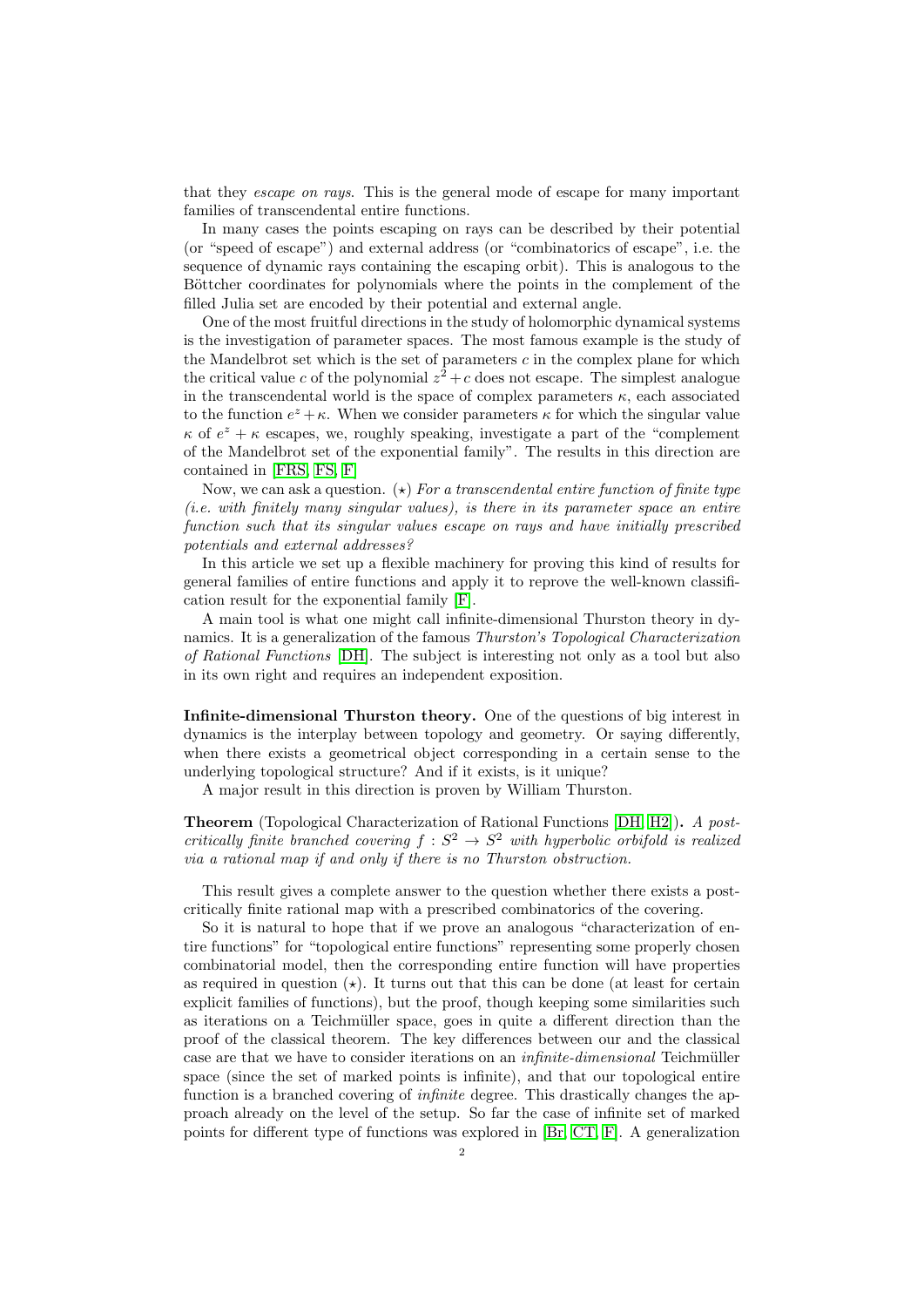of the Characterization Theorem for post-singularly finite topological exponential functions is provided in [\[HSS\]](#page-32-12).

Before discussing details we present the "grand scheme" of how one can construct entire function demanded in question  $(\star)$ . This "grand scheme" is partially inspired by the ideas in [\[F\]](#page-32-7).

- (1) Construct a (non-holomorphic) "model map" for which the singular values escape on rays with desired "speed of escape" and "combinatorics". It will define (analogously to the classical case) the Thurston's  $\sigma$ -map acting on the Teichmüller space of the complement of the singular orbits of the "model map".
- $(2)$  Construct a compact subspace in the Teichmüller space that is invariant under  $\sigma$ .
- (3) Prove that  $\sigma$  is strictly contracting in the Teichmüller metric on the constructed subspace.
- (4) Using the argument of the Banach Fixed Point Theorem prove that  $\sigma$  has the unique fixed point on the constructed subspace, and this point corresponds to the entire function with the desired conditions on its singular orbits.

This scheme was successfully employed to prove classification results for compositions of polynomials with the exponential [\[B\]](#page-32-13), and we believe that it works in a much greater generality (after adjustments of its internal ingredients). In this article we develop the techniques of how to treat every item  $(1)-(4)$  and use the scheme to answer the question  $(\star)$  in the "baby case" of the exponential family. Among all, the item (2) is the "weightiest" one, and we elaborate it in the two largest Sections [6](#page-17-0) and [7.](#page-26-0)

Setup of Thurston iteration. This is what happens in the item (1) of the "grand scheme" and Section [3.](#page-9-0)

In the parameter space that we consider we pick a function  $f_0$  that has escaping points realizing the desired "speeds of escape" and "combinatorics" (from question ( $\star$ )). Based on  $f_0$  we construct (by a postcomposition with a "capture") a special quasiregular function  $f$  for which its singular orbits coincide with the corresponding escaping orbits of  $f_0$ , and which are equal to  $f_0$  outside of some compact set. Moreover, its singular values escape on rays (defined analogously as for entire maps). This function f plays the role of the topological branched covering in the classical theorem.

Based on f we can construct the  $\sigma$ -map acting on the Teichmüller space (Defi-nition [2.21\)](#page-8-0) of  $\mathbb{C} \setminus P_f$  where  $P_f$  is the post-singular set of f (i.e. the set of marked points). The map  $\sigma : [\varphi] \to [\varphi]$  is defined in the usual way via Thurston diagram (Section [3\)](#page-9-0).

$$
\mathbb{C}, P_f \xrightarrow{\tilde{\varphi}} \mathbb{C}, \tilde{\varphi}(P_f)
$$
  
\n
$$
\downarrow f \qquad \qquad \downarrow g = \varphi \circ f \circ \tilde{\varphi}^{-1}
$$
  
\n
$$
\mathbb{C}, P_f \xrightarrow{\varphi} \mathbb{C}, \varphi(P_f)
$$

An attempt to define the Thurston's  $\sigma$ -map as in the classical theorem for a topological (rather than quasiregular) exponential function would necessarily fail: the  $\sigma$ -map still can be defined on the level of isotopy classes of homeomorphisms, but since the post-singular set is infinite, the isotopy class of  $\tilde{\varphi} \circ \varphi^{-1}$  relative  $\varphi(P_f)$  might not necessarily contain a quasiconformal map (see Subsection [3.3](#page-11-0) for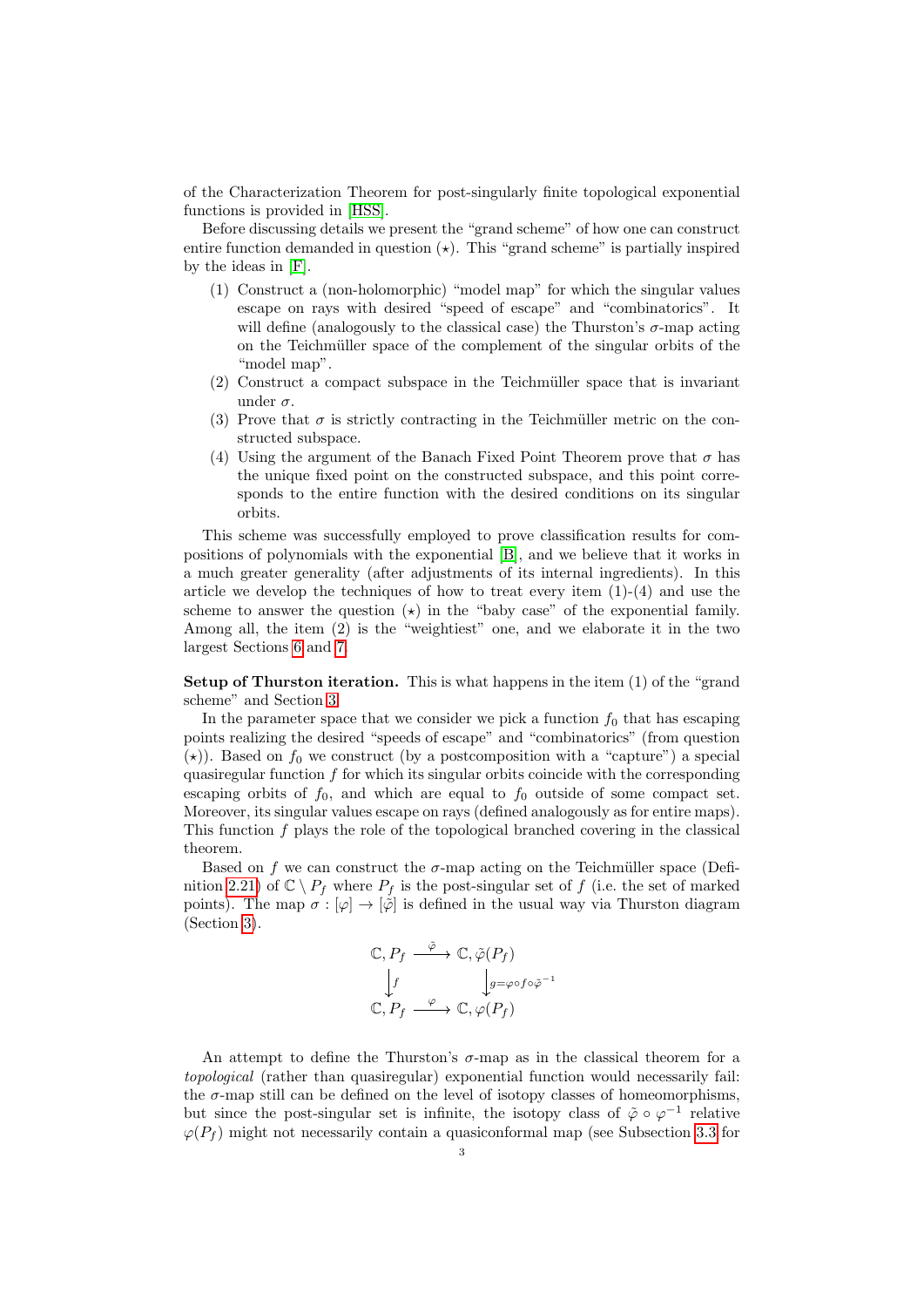more details). Yet in this case  $\sigma$  can be interpreted as a map between different Teichmüller spaces, but we do not touch such constructions in this article.

In the article we set up the iteration for the case of exponential family, but it can be easily upgraded to any family of transcendental entire functions.

Id-type maps and spiders. The goal of item (2) in the "grand scheme" is to construct a compact subset of  $\mathcal{T}_f$  which is invariant under  $\sigma$ .

The space  $\mathcal{T}_f$  with its isotopies relative to infinitely many points in  $P_f$  is quite complicated, so one might want to take a look at simpler subspaces. These considerations lead us to the notion of id-type maps (Definition [5.2\)](#page-15-1). These are quasiconformal maps that tend to identity as their argument tends to  $\infty$  on the post-singular dynamic rays of f. An important property of these maps is that the images of post-singular dynamic rays of f preserve their asymptotics near  $\infty$ , and this property is invariant under  $\sigma$  (under proper normalization). So id-type maps form a σ-invariant subspace of  $\mathcal{T}_f$  that respects the "combinatorics" of f.

To every id-type map one can associate an infinite-legged spider and run the so-called spider-algorithm [\[HS,](#page-32-14) [F\]](#page-32-7). The spider which is really the driving concept of the proofs, is a convenient presentation of a point in the Teichmüller space that provides a more tame description of its homotopy information (every point in the Teichmüller space is described by the positions of images of  $P_f$ , which is moduli space information, and homotopy information). One can introduce certain equivalence relation on the set of spiders, called projective equivalence (Definition [6.26\)](#page-25-0), for which the following theorem holds (more precise version is Theorem [6.28\)](#page-26-1).

Theorem. Projective equivalence of spiders is Teichmüller equivalence, i.e. two spiders are projectively equivalent if and only if the associated id-type maps represent the same point in the Teichmüller space.

This way we obtain a description of quite complicated isotopy types of homeomorphisms relative countably many marked points via a sequence of homotopy types of simple arcs, each relative just finitely many marked points — this is a serious simplification. Another merit of the construction is that these homotopy types behave well under Thurston iteration (Theorem [6.23\)](#page-24-0).

We demonstrate how the construction works for the exponential family, but it is generalizable for functions admitting escape on rays.

Invariant compact subset. Such subset is described as a list of conditions that stay invariant under  $\sigma$ . We give a very rough list at the moment, for more details we refer directly to Theorem [7.1.](#page-26-2)

The compact invariant subset is the set of points represented by quasiconformal maps  $\varphi$  such that :

- (1)  $\varphi$  is of id-type;
- (2) for the marked points  $P_f$  there exists an integer  $N > 0$  not depending on  $\varphi$  such that the images under  $\varphi$  of the first N points of  $P_f$  are inside of the disk  $\mathbb{D}_{\rho}(0)$  with  $\rho > 0$  not depending on  $\varphi$ , and images of the other points of  $P_f$  are outside of  $\mathbb{D}_{\rho}(0)$ ;
- (3) for very point  $z \in P_f$  outside of  $\mathbb{D}_{\rho}(0), \varphi(z)$  is contained in a small disk  $U_z$ around z so that the disks  $U_z$  are mutually disjoint;
- (4) inside of  $\mathbb{D}_{q}(0)$  the distances between marked points are bounded from below;
- (5) the isotopy type  $\varphi$  relative points of  $P_f$  outside of  $\mathbb{D}_{\rho}(0)$  is "almost" the isotopy type of identity;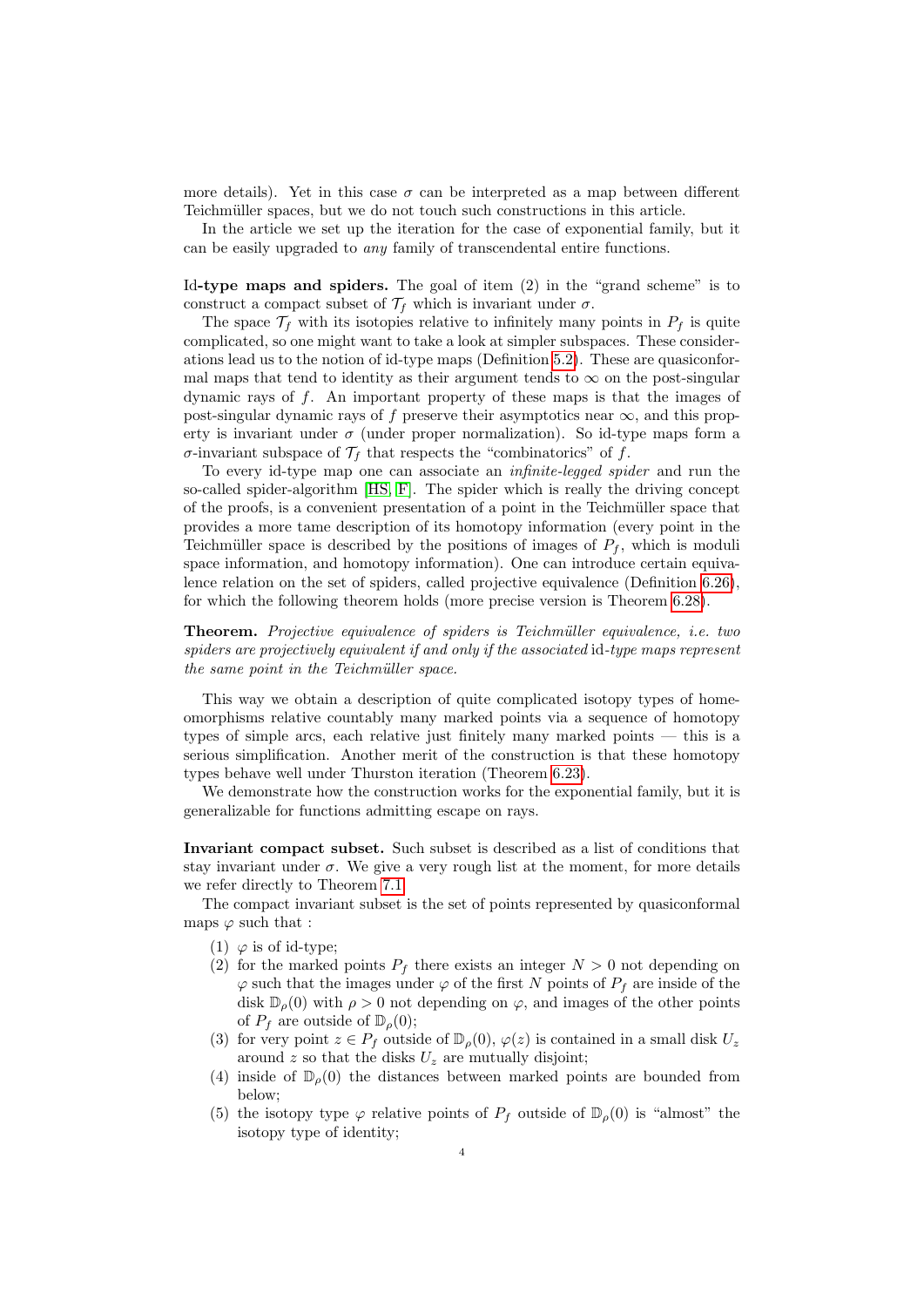(6) the isotopy type  $\varphi$  relative points of  $P_f$  inside of  $\mathbb{D}_{\rho}(0)$  is not "too complicated", i.e. there are quantitative bounds on how many times the marked points "twist" around each other.

Conditions (2), (3) separate the complex plane into two subsets:  $\mathbb{D}_{q}(0)$  where we have not so much control on the behavior of  $\varphi$  but have finitely many post-singular points, and the complement of  $\mathbb{D}_{\rho}(0)$  where the homotopy information is trivial but we have infinitely many marked points.

Conditions  $(2)-(4)$  describe the position in the moduli space, while  $(5)-(6)$  encode homotopy information of the point in the Teichmüller space.

It is natural to expect that these conditions define a compact subset, invariance is less obvious though.

We provide the construction for the exponential family. Generalizations for more than one singular value require additional conditions on the orbits.

**Strict contraction of the**  $\sigma$ **-map.** Item (3) of the "grand scheme" is where the infinite-dimensionality of the Teichmüller space shows up.

The statement that  $\sigma$  is strictly contracting in the classical theorem by Thurston is deduced from the well-known theorem of Teichmüller claiming that the quasiconformal representative minimizing the Teichmüller distance on a surface of finite analytic type is associated to a unique normalized integrable quadratic differential. We consider a surface of infinite analytic type, and in our case this statement is false.

We are interested in finding some other way to prove strict contraction of  $\sigma$  on the Teichmüller space. However, this seems to be not an easy task. Fortunately, we can find a way around. If we consider asymptotically conformal points in the Teichmüller space, then from the Strebel's Frame Mapping Theorem follows the existence of a unique associated normalized integrable quadratic differential, and we can prove strict contraction of  $\sigma$  on an asymptotically conformal subspace.

In particular, the following theorem holds (more precise version is Theorem [4.4\)](#page-15-2).

**Theorem.**  $\sigma$  is invariant and strictly contracting on the subset of asymptotically conformal points of the Teichmüller space.

In the article we prove the theorem for compositions of polynomials with the exponential. For more general families exactly this method does not work, but it might be possible to deduce strict contraction directly from the construction of the invariant compact subset.

Classification Theorem. As was mentioned earlier, the existence of a fixed point in the invariant compact subset follows by a simple argument of Banach Fixed Point Theorem (the subset is asymptotically conformal). We also show that the entire map corresponding to the constructed fixed point has singular values that escape on rays with the prescribed "speed of escape" and "combinatorics".

In particular, we reprove the well-known classification of exponential functions with singular values escaping on rays.

<span id="page-4-0"></span>**Theorem 1.1** (Classification Theorem for  $e^z + \kappa$ . [\[F\]](#page-32-7)). Let  $\underline{s}$  be an exponentially bounded external addresses that is not (pre-)periodic, and  $t > t_s$  be a real number. Then in the family  $e^z + \kappa$  there exists the unique entire function  $e^z + \kappa_{s,t}$  such that its singular value  $\kappa_{s,t}$  escapes on rays, has potential t and external address  $\underline{s}$ .

Conversely, every function in the family  $e^z+\kappa$  such that its singular value escapes on non (pre-)periodic rays is one of these.

For the definitions of an exponentially bounded external address and  $t_s$  we refer the reader to Subsection [2.1.](#page-5-1)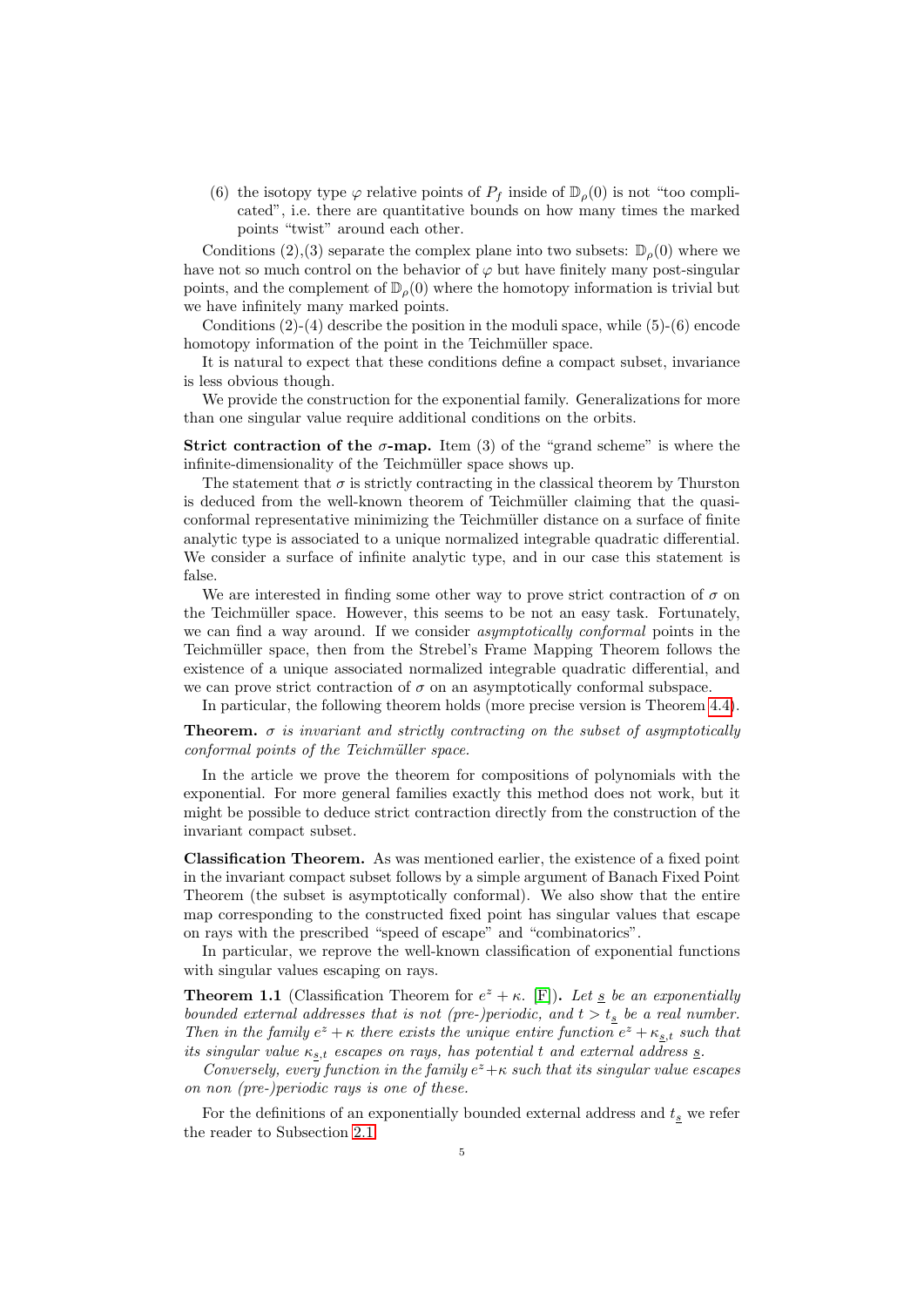#### 2. PREREQUISITES

<span id="page-5-1"></span><span id="page-5-0"></span>2.1. Escaping dynamics in the exponential family. The simplest among the entire functions of finite type are functions having exactly one singular value. Every such function is equal to  $A_1 \circ \exp \circ A_2$  for some affine maps  $A_1, A_2 : \mathbb{C} \to \mathbb{C}$  and is conformally conjugate to a function of the form  $e^z + \kappa$ . Hence, to study dynamical properties of entire functions with one singular value, it is enough to consider the exponential family  $e^z + \kappa$ .

For the sake of brevity we adopt the following notation.

**Definition 2.1** (N). Denote by N the family of transcendental entire functions of the form  $e^z + \kappa$  for  $\kappa \in \mathbb{C}$ .

In this section we assemble some preliminary results and definitions about the structure of the escaping set of functions in  $N$ . We follow the exposition in [\[SZ\]](#page-32-2) though use a slightly different notation that is more suitable for us.

It is proven in [\[SZ\]](#page-32-2) for the exponential family, and in [\[RRRS\]](#page-32-3) for much more general families, that the escaping set of such functions is organized in form of dynamic rays.

Definition 2.2 (Ray tails). Let f be a transcendental entire function. A ray tail of f is a continuous curve  $\gamma : [0, \infty) \to I(f)$  such that for every  $n \geq 0$  the restriction  $f^{n}|_{\gamma}$  is injective with  $\lim_{t\to\infty} f^{n}(\gamma(t)) = \infty$ , and furthermore  $f^{n}(\gamma(t)) \to \infty$ uniformly in t as  $n \to \infty$ .

Definition 2.3 (Dynamic rays, escape on rays, endpoints). A dynamic ray of a transcendental entire function f is a maximal injective curve  $\gamma : (0, \infty) \to I(f)$ such that  $\gamma|_{[t,\infty)}$  is a ray tail for every  $t > 0$ .

If a point  $z \in I(f)$  belongs to a dynamic ray, we say that the point escapes on rays(because in this case every iterate of the point belongs to a dynamic ray).

If there exists a limit  $z = \lim_{t\to 0} \gamma(t)$ , then we say that z is an endpoint of the dynamic ray  $\gamma$ .

From now we assume that  $f \in \mathcal{N}$ . Let  $r \in \mathbb{R}$  be such that the right half-plane  $\mathbb{H}_r = \{z \in \mathbb{C} : \text{Re } z > r\}$  does not contain the singular value of f. Then the preimage of  $\mathbb{H}_r$  under f has countably many path-connected components, called tracts, having  $\infty$  as a boundary point, so that for every tract T the restriction  $f|_T$ is a conformal isomorphism. We denote by  $T_n$  the tract contained in the infinite strip between the straight lines Im  $z = 2\pi i(n-1/2)$  and Im  $z = 2\pi i(n+1/2)$ . This way we enumerate the tracts by integer numbers. Clearly, this numeration does not depend on a particular choice of r.

Let  $\gamma : [0, \infty) \to I(f)$  be a ray tail of f. Then for every  $n \geq 0$  there is  $t_n \geq 0$ and  $s_n \in \mathbb{Z}$  such that  $f^n \circ \gamma|_{[t_n,\infty)}$  is contained in the tract  $T_{s_n}$ . Moreover, all  $t_n$ except finitely many are equal to 0.

**Definition 2.4** (External address). Let z be a point escaping on rays. We say that z has external address  $\underline{s} = (s_0s_1s_2...)$  where  $s_n \in \mathbb{Z}$ , if each  $f^n(z)$  belongs to a ray tail contained in  $T_{s_n}$  near  $\infty$ .

In this case we also say that the dynamic ray (or ray tail) containing  $z$  has external address s.

It is clear that the external address does not depend on a particular choice of  $\mathbb{H}_r$  in the definition of tracts.

On the set of external addresses we can consider the usual shift-operator  $\sigma$ :  $(s_0s_1s_2...) \mapsto (s_1s_2s_3...).$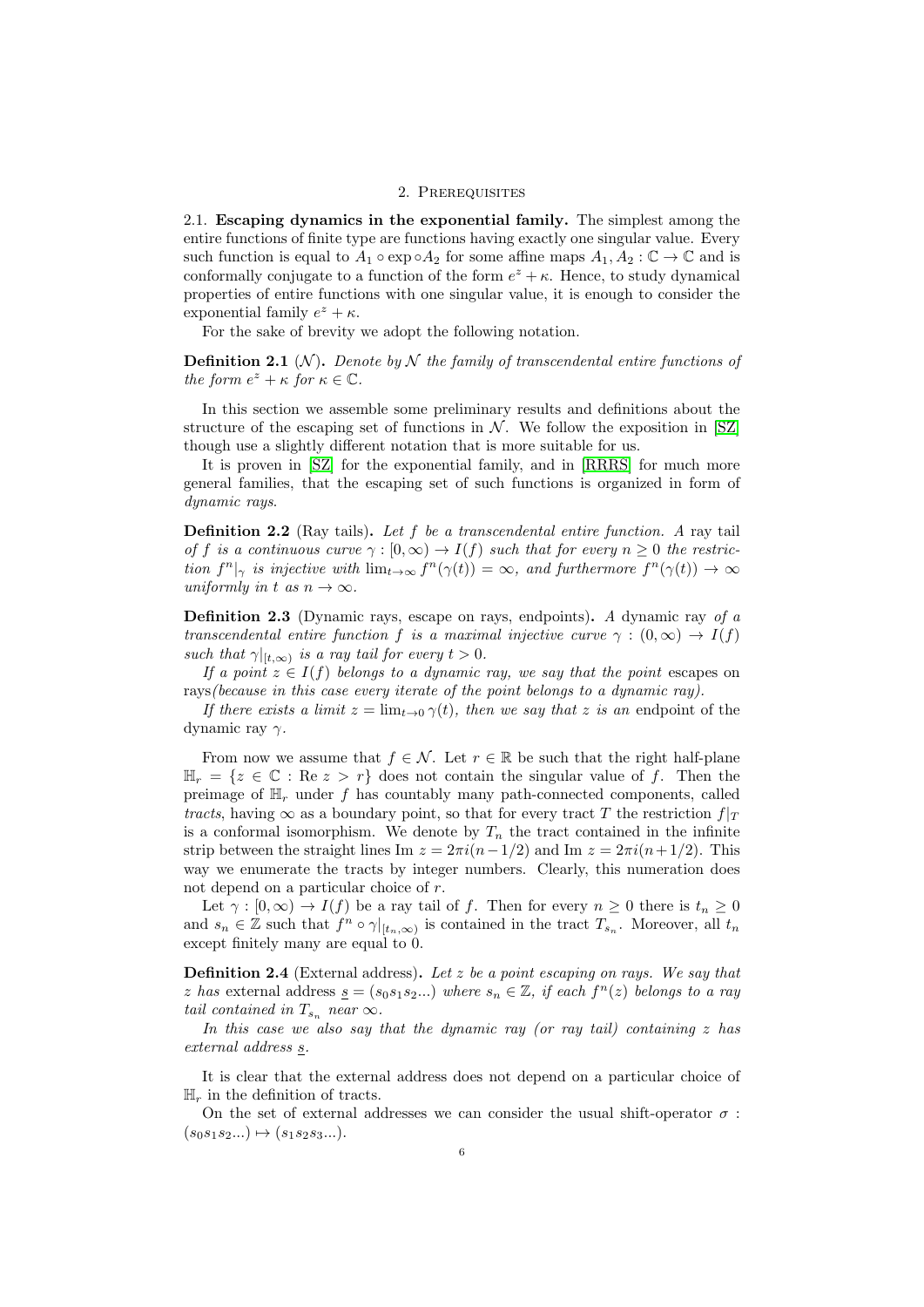Now we define the function which allows to characterize the "speed of escape" of points escaping on rays.

**Definition 2.5** ( $F(t)$ ). Denote by  $F : \mathbb{R}^+ \to \mathbb{R}^+$  the function

$$
F(t) := e^t - 1.
$$

What one should know about  $F$  is that its iterates grow very fast, as shown in the next self-evident lemma.

**Lemma 2.6** (Super-exponential growth of F-iterates). For every  $t > 0$  we have  $F^{n}(t)/2^{n} \to \infty \text{ as } n \to \infty.$ 

Next definition relates the last two notions.

**Definition 2.7** (Exponentially bounded external address,  $t_s$ ). We say that the sequence  $s = (s_0s_1s_2...)$  is exponentially bounded if there exists  $t > 0$  such that  $s_n/F^n(t) \to 0$  as  $n \to \infty$ . The infimum of such t we denote by  $t_s$ .

Next statement claims that no other type of external addresses can appear for points escaping on rays.

**Lemma 2.8** (Only exponentially bounded s [\[SZ\]](#page-32-2)). If  $z \in I(f)$  escapes on rays and has external address  $s = (s_0s_1s_2...),$  then s is exponentially bounded.

The key statement about the escaping set of functions in  $\mathcal N$  is the following theorem.

<span id="page-6-1"></span>**Theorem 2.9** (Escape on rays and asymptotic formula [\[SZ\]](#page-32-2)). Let  $f \in \mathcal{N}$ . Then for every exponentially bounded external address there exists the unique dynamic ray realizing it.

Further, if  $\mathcal{R}_{\underline{s}}$  is the dynamic ray having exponentially bounded external address  $s = (s_0s_1s_2...)$ , and no strict forward iterate of  $\mathcal{R}_s$  contains the singular value of f, then  $\mathcal{R}_{\underline{s}}$  can be parametrized by  $t \in (t_{\underline{s}}, \infty)$  so that

<span id="page-6-0"></span>
$$
\mathcal{R}_{\underline{s}}(t) = t + 2\pi i s_0 + O(e^{-t}),\tag{2.1}
$$

and

$$
f^n \circ \mathcal{R}_s = \mathcal{R}_{\sigma^n s} \circ F.
$$

Asymptotic bounds  $O(.)$  for  $\mathcal{R}_{\sigma^{n}s}(t)$  are uniform in n on every ray tail contained  $in$   $\mathcal{R}_s.$ 

Every escaping point is mapped after finitely many iterations either on a dynamic ray or to an endpoint of a ray. If the singular value of f does not escape, then all dynamic rays are parametrized as above, and every escaping point escapes either on rays or as endpoints of rays.

The theorem above allows us to define the notion of potential.

**Definition 2.10** (Potential). Let  $f \in \mathcal{N}$  and assume that z escapes on rays with escaping address  $\underline{s}$ . We say that t is the potential of z if  $|f^n(z) - F^n(t) - 2\pi i s_n| \to 0$ as  $n \to \infty$ .

From Theorem [2.1](#page-6-0) follows that every point escaping on rays (without singular values on forward iterates) has a well-defined potential, and different points on the same ray have different potentials.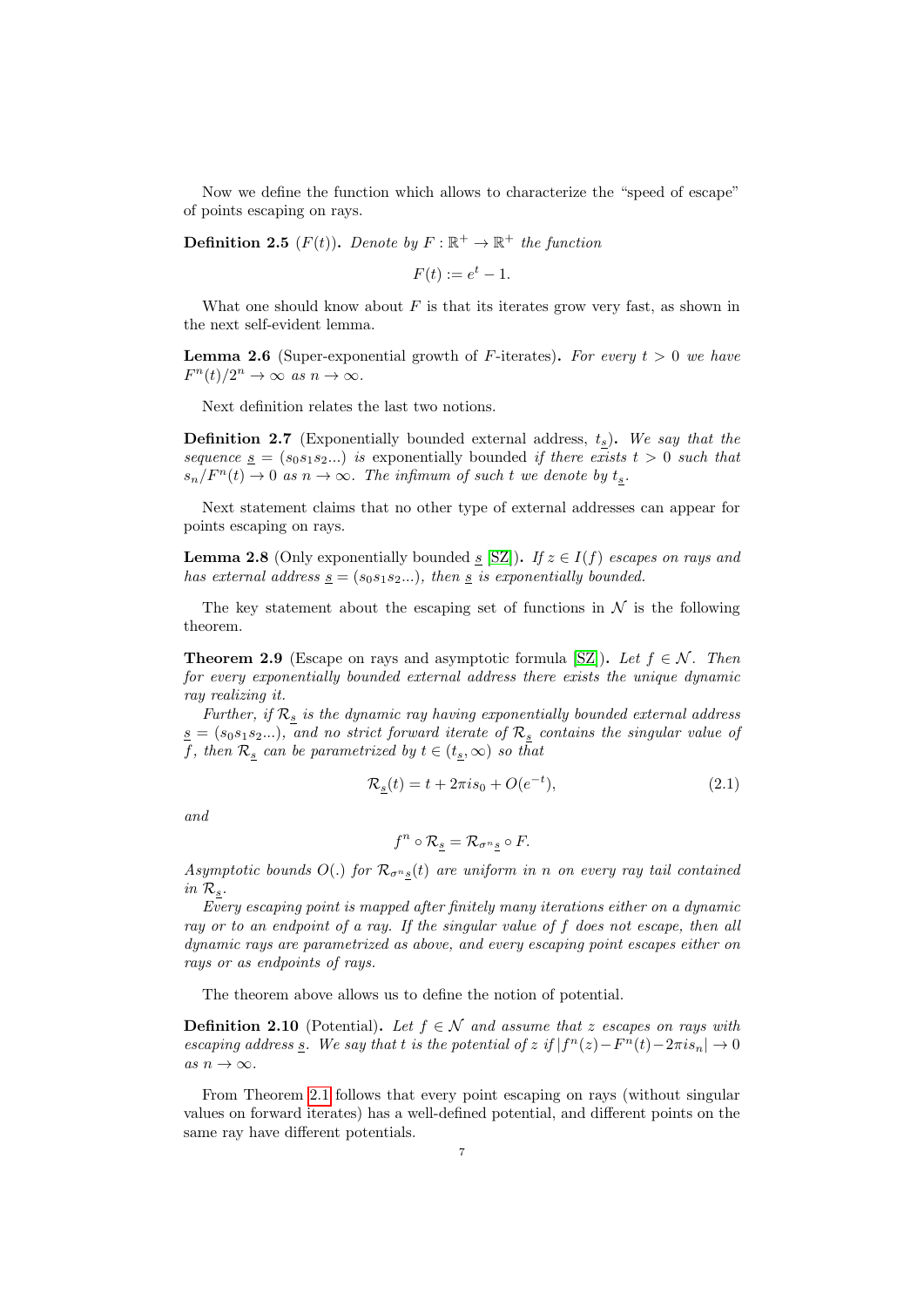2.2. Quasiconformal maps. Standard references are [\[A,](#page-31-2) [LV\]](#page-32-15). We start with a few preliminary definitions.

**Definition 2.11** (Quadrilateral). A quadrilateral  $Q(z_1, z_2, z_3, z_4)$  is a Jordan domain Q together with a sequence  $z_1, z_2, z_3, z_4$  of boundary points called vertices of the quadrilateral. Order of vertices agrees with the positive orientation with respect to Q. Arcs  $z_1z_2$  and  $z_3z_4$  are called a-sides, arcs  $z_2z_3$  and  $z_4z_1$  are called b-sides.

Every quadrilateral Q is conformally equivalent to the unique canonical rectangle with the length of b-sides equal to 1. For a quadrilateral  $Q$ , the length of the a-sides of the canonical rectangle is called a (conformal) modulus of Q and is denoted by mod Q.

**Definition 2.12** (Maximal dilatation). Let U be a plane domain and  $\psi$  be an orientation-preserving homeomorphism of U. The maximal dilatation of  $\psi$  is called the number

$$
K(\psi) = \sup \overline{Q}_C U \frac{\text{mod } \psi(Q)}{\text{mod } Q},
$$

where the supremum is taken over all quadrilaterals Q contained in G together with its boundary.

Now we can define quasiconformal maps.

Definition 2.13 (Quasiconformal map). An orientation-preserving homeomorphism  $\psi$  of a plane domain U is called quasiconformal if its maximal dilatation  $K(\psi)$  is finite. If  $K(\psi) \leq K < \infty$ , then  $\psi$  is called K-quasiconformal.

It is easy to show that the inverse of a  $K$ -quasiconformal mapping is  $K$ -quasiconformal, and the composition of a  $K_1$ -quasiconformal and  $K_2$ -quasiconformal mapping is  $K_1K_2$ -quasiconformal.

We also provide the analytic definition of quasiconformal maps. It is equivalent to the previous one.

**Definition 2.14** (Quasiconformal map). A homeomorphism  $\psi$  of a plane domain U is quasiconformal if there exists  $k < 1$  such that

- (1)  $\psi$  has locally integrable, distributional derivatives  $\psi_z$  and  $\psi_{\overline{z}}$  on U, and
- (2)  $|\psi_{\overline{z}}| \leq k |\psi_z|$  almost everywhere.

Such  $\psi$  is called K-quasiconformal, where  $K = \frac{1+k}{1-k}$ .

Every quasiconformal map is determined by its Beltrami coefficient.

**Definition 2.15** (Beltrami coefficient). The function  $\mu_{\psi}(z) = \psi_{\overline{z}}(z)/\psi_{z}(z)$  (defined a.e. on U) is called the Beltrami coefficient of  $\psi$ .

Providing the Beltrami coefficient is almost the same as giving a quasiconformal map. Suppose  $\mu(z)$  is a measurable complex-valued function defined on a domain  $U \subset \hat{\mathbb{C}}$  for which  $||\mu||_{L^{\infty}} = k < 1$ . We can ask whether it is possible to find a quasiconformal map  $\psi$  satisfying the Beltrami equation

<span id="page-7-0"></span>
$$
\psi_{\overline{z}}(z) = \mu(z)\psi_z(z) \tag{2.2}
$$

where the partial derivatives  $\psi_z(z)$  and  $\psi_{\overline{z}}(z)$  are defined in the sense of distributions and are locally integrable.

The answer for  $U = \hat{C}$  is contained in Measurable Riemann Mapping Theorem.

Theorem 2.16 (Measurable Riemann Mapping Theorem [\[GL\]](#page-32-16)). The Beltrami equation [2.2](#page-7-0) gives a one-to-one correspondence between the set of quasiconformal homeomorphisms of  $\hat{\mathbb{C}}$  that fix the points 0,1 and  $\infty$  and the set of measurable complex-valued functions  $\mu$  on  $\hat{\mathbb{C}}$  for which  $||\mu||_{L^{\infty}} < 1$ . Furthermore, the normalized solution  $\psi^{\mu}$  depends holomorphically on  $\mu$ .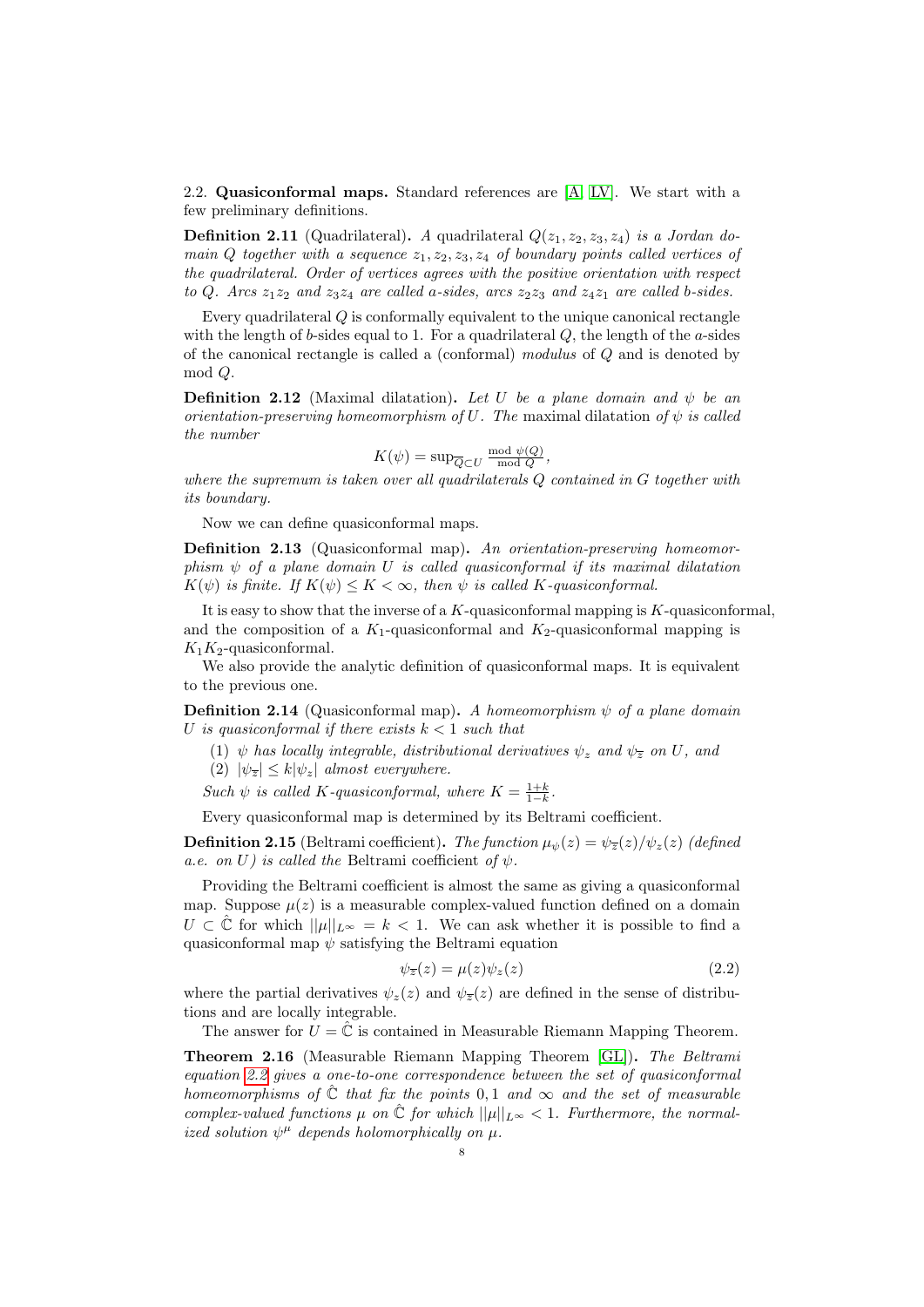2.3. Beurling-Ahlfors extension. Next, we formulate two theorems that help us to reconstruct a quasiconformal map on a half-plane from its boundary values given by a quasisymmetric function.

<span id="page-8-1"></span>**Definition 2.17** (Quasisymmetric function). Let  $\xi$  be a continuous strictly increasing self-homeomorphism of the real line. We say that  $\xi$  is  $\rho$ -quasisymmetric if there exists a positive constant  $\rho$  such that for every  $t > 0$  and every  $x \in \mathbb{R}$  we have

$$
\frac{1}{\rho} \le \frac{\xi(x+t) - \xi(x)}{\xi(x) - \xi(x-t)} \le \rho.
$$

The first theorem basically says that the restriction of the quasiconformal selfhomeomorphism of the upper half plane is quasisymmetric.

**Theorem 2.18** (Boundary values of homeomorphisms [\[LV,](#page-32-15) Theorem 6.2]). Let  $\varphi$ be a self-homeomorphism of the closure of the upper half-plane fixing  $\infty$  such that for every quadrilateral Q with boundary on the real line holds

$$
\mod \varphi(Q) \leq K \mod Q
$$

for some  $K \geq 1$ .

Then for every  $t > 0$  and every  $x \in \mathbb{R}$  holds

$$
\frac{1}{\lambda(K)} \le \frac{\varphi(x+t) - \varphi(x)}{\varphi(x) - \varphi(x-t)} \le \lambda(K),
$$

where  $\lambda : [0, \infty] \to \mathbb{R}$  is a continuous function not depending on  $\varphi$  so that  $\lambda(1) = 1$ .

**Remark 2.19.** Strictly speaking, the authors in [\[LV\]](#page-32-15) prove the theorem for  $K$ quasiconformal maps of the upper half plane but exactly the same proof works in the setting as above.

The second theorem says that quasisymmetric maps can be promoted to quasiconformal maps with a sharp estimate on the maximal dilatation.

<span id="page-8-2"></span>**Theorem 2.20** (Beurling-Ahlfors extension [\[BA\]](#page-32-17)). Let  $\xi : \mathbb{R} \to \mathbb{R}$  be a function that is  $\rho$ -quasisymmetric. Then it extends to a K-quasiconformal self-homeomorphism of the upper half-plane with  $K \leq \rho^2$ .

2.4. Teichmüller theory and quadratic differentials. Good references are [\[GL,](#page-32-16) [H1\]](#page-32-18). To avoid unnecessary technicality we give ad hoc definitions that work specifically in our context.

<span id="page-8-0"></span>**Definition 2.21** (Teichmüller space of  $\mathbb{C} \setminus V$ ). Let V be a discreet subset of  $\mathbb{C}$ without accumulation points in  $\mathbb{C}$ . The Teichmüller space of the Riemann surface  $\mathbb{C}\backslash V$  is the set of quasiconformal homeomorphisms of  $\mathbb{C}\backslash V$  modulo post-composition with an affine map and isotopy relative V.

The points in the Teichmüller space of  $\mathbb{C} \setminus V$  are equivalence classes  $[\varphi]$  of quasiconformal homeomorphisms  $\varphi$  of  $\mathbb{C} \setminus V$ .

Remark 2.22. A more standard definition of the Teichmüller space on a Riemann surface involves isotopy relative the ideal boundary rather than the topological boundary. For planar domains the two definitions are equivalent [\[GL\]](#page-32-16).

Every Teichmüller space can be equipped with the special metric.

**Definition 2.23** (Teichmüller distance). Let  $[\varphi_0], [\varphi_1]$  be two points in the Teichmüller space of  $\mathbb{C} \setminus V$ . The Teichmüller distance  $d_T([\varphi_0], [\varphi_1])$  is defined as

$$
\inf_{\psi \in [\varphi_1 \circ (\varphi_0)^{-1}]} \log K(\psi),
$$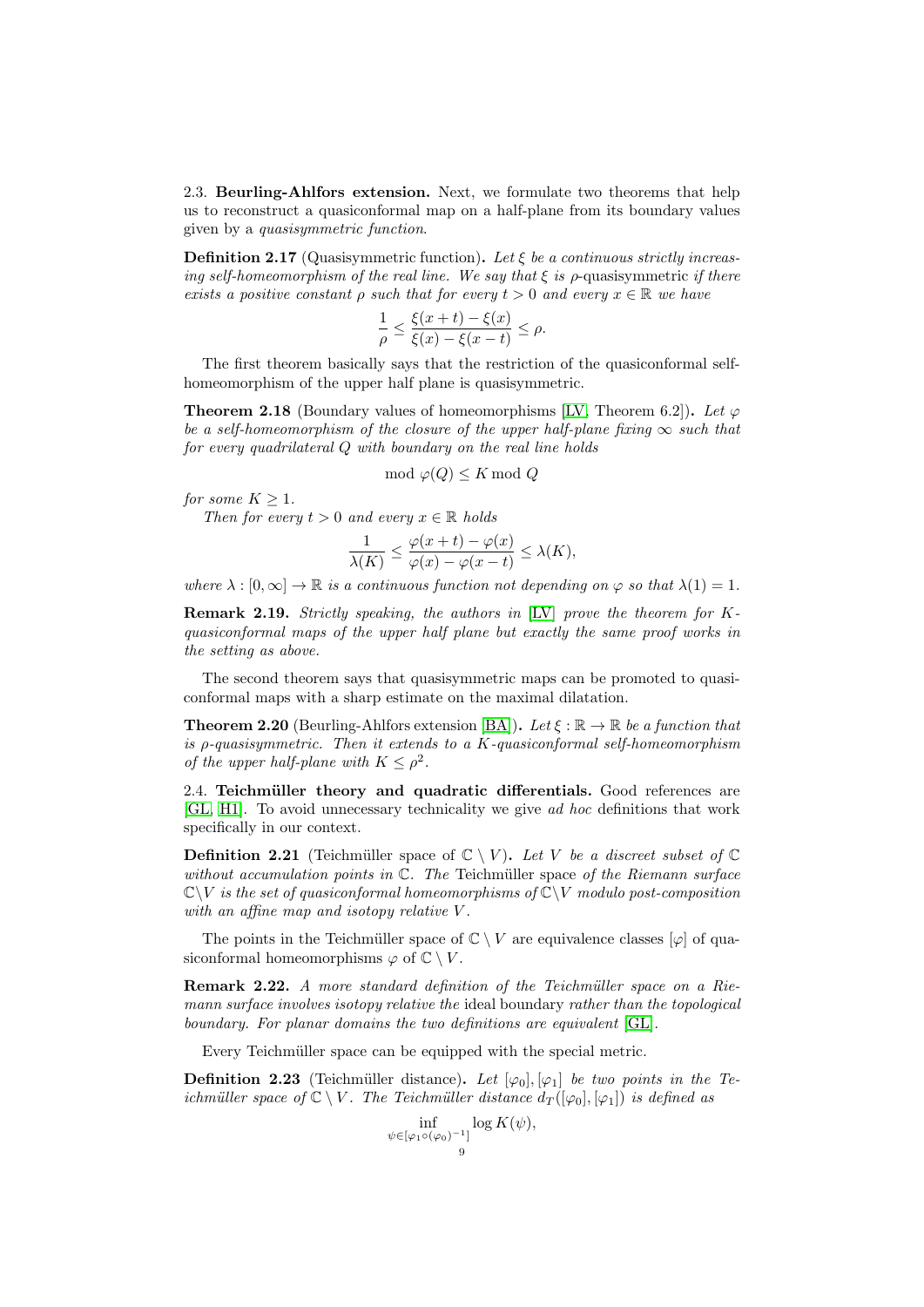that is, a lower bound of the logarithm of maximal dilatations of quasiconformal maps that belong to  $[\varphi_1 \circ (\varphi_0)^{-1}].$ 

The Teichmüller space of  $\mathbb{C} \setminus V$  equipped with the Teichmüller distance is complete metric space.

We also need the notion of holomorphic quadratic differential.

Definition 2.24 (Holomorphic quadratic differential). A holomorphic quadratic differential on  $\mathbb{C} \setminus V$  is a meromorphic function on  $\mathbb{C} \setminus V$ .

We say that a holomorphic quadratic differential q is *integrable* if  $q \in L^1(\mathbb{C})$  (or equivalently  $q \in L^1(\mathbb{C}\setminus V)$ . An integrable quadratic differential has either a simple pole, or a removable singularity at punctures (i.e. at points of  $V$ ). Further, it has a pole of order 4 at infinity and at least two finite simple poles.

The next theorem is an important result of Teichmüller theory.

<span id="page-9-4"></span>**Theorem 2.25** (Teichmüller Uniqueness Theorem [\[GL\]](#page-32-16)). Suppose  $\varphi_0$  is a quasiconformal map of  $\mathbb{C} \setminus V$  having Beltrami coefficient  $k_0 \frac{|q_0|}{q_0}$  $\frac{q_{01}}{q_{0}}$  with an integrable quadratic differential  $q_0$  and  $0 \leq k_0 < 1$ . Let  $\varphi$  be any other quasiconformal map of  $\mathbb{C} \setminus V$ such that  $\varphi^{-1} \circ \varphi_0 \in [\text{id}]$  in the Teichmüller space of  $\mathbb{C} \setminus \varphi_0(V)$ , and let  $\mu_{\varphi}$  be the Beltrami coefficient of  $\varphi$ . Then either there exists a set of positive measure in  $\mathbb{C}\setminus V$ on which  $|\mu_{\varphi}(z)| > k_0$ , or  $\mu_{\varphi}(z) = k_0 \frac{|q_0|}{q_0}$  $\frac{q_{01}}{q_{0}}$  almost everywhere.

In this article we need a special *asymptotically conformal* subset of the Teichmüller space.

<span id="page-9-1"></span>**Definition 2.26** (Asymptotically conformal points [\[GL\]](#page-32-16)). A point  $[\varphi]$  in the Teichmüller space of  $\mathbb{C} \setminus V$  is called asymptotically conformal if for every  $\epsilon > 0$  there is a compact set  $C \subset \mathbb{C} \setminus V$  and a representative  $\psi \in [\varphi]$  such that  $|\mu_{\psi}| < \epsilon$  a.e. on  $(\mathbb{C} \setminus V) \setminus C$ .

Every asymptotically conformal point evidently contains a frame mapping.

**Definition 2.27** (Frame mapping [\[GL\]](#page-32-16)). Let  $\varphi_0$  an extremal representative of  $[\varphi_0]$ (i.e. minimizing the Teichmüller distance in  $[\varphi_0]$ ) in the Teichmüller space of  $\mathbb{C}\setminus V$ , and  $K_0$  be its maximal dilatation. If there exists a quasiconformal map  $\varphi \in [\varphi_0]$ such that  $\operatorname{ess\,sup}_{(\mathbb{C}\setminus V)\setminus C}|K_{\varphi}| < K_0$  where C is a compact subset of  $\mathbb{C}\setminus V$ , we say that  $\varphi$  is a frame mapping of the equivalence class  $[\varphi_0]$ .

Since every asymptotically conformal point contains a frame map, next theorem provides a presentation of the extremal representatives of the asymptotically conformal points.

<span id="page-9-3"></span>**Theorem 2.28** (The Frame Mapping Theorem [\[GL\]](#page-32-16)). If the point  $[\varphi]$  in the Teichmüller space of  $\mathbb{C}\backslash V$  has a frame mapping, then it has an extremal representative  $\varphi_0$  which has Beltrami coefficient  $\mu_{\varphi_0} = k_0 \frac{|q_0|}{q}$  $\frac{q_{01}}{q_{0}}$  where  $q_{0}$  is an integrable holomorphic quadratic differential with  $||q_0||_{L^1} = 1$  and  $0 \le k_0 < 1$ . Further, if  $0 < k_0 < 1$ , then  $q_0$  is uniquely determined.

## 3. Setup of Thurston iteration

<span id="page-9-2"></span><span id="page-9-0"></span>3.1. Thurston iteration. In this section we are going to introduce a procedure called Thurston iteration on a Teichmüller space. It will be seen later that this procedure allows us to find entire functions with the desired combinatorics of escape of the singular values.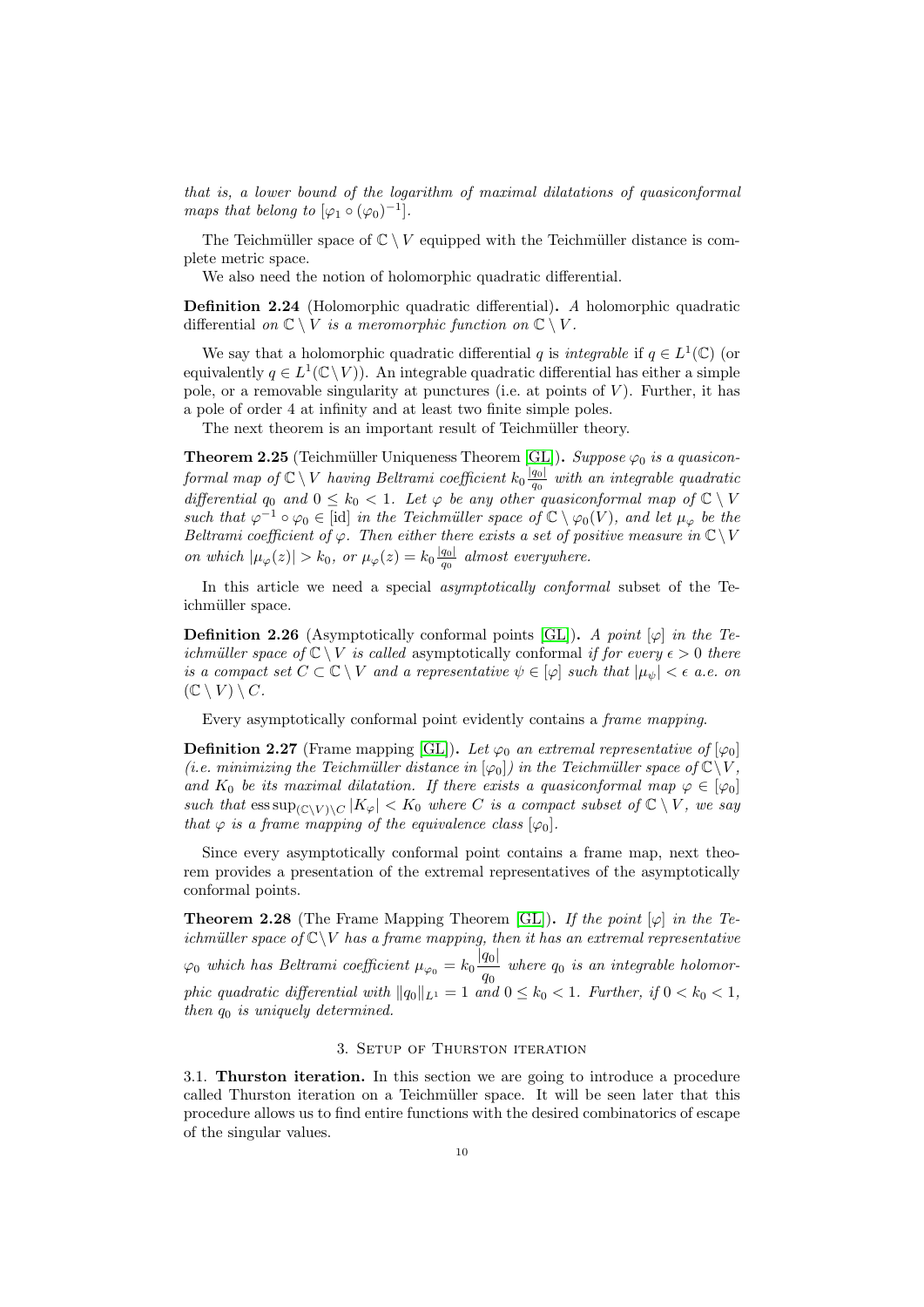Let  $f_0$  be a transcendental entire function of finite type, and  $\xi : \mathbb{C} \to \mathbb{C}$  be a quasiconformal map. Define the quasiregular function  $f = \xi \circ f_0$  and assume that every singular point of f (i.e. image of a singular point of  $f_0$  under  $\xi$ ) either escapes or is (pre-)periodic under iterations of  $f$ . Let  $P_f$  be the union of all singular orbits of f (including singular values). It is common to call  $P_f$  either the post-singular set or the set of marked points.

As in the proof of Thurston's Topological Characterization of Rational Functions [\[DH\]](#page-32-8), one is interested in existence of an entire map g which is Thurston equivalent to f.

**Definition 3.1** (Thurston equivalence). We say that f is Thurston equivalent to an entire map g if there exist two homeomorphisms  $\varphi, \psi : \mathbb{C} \to \mathbb{C}$  such that

- (1)  $\varphi = \psi$  on  $P_f$ ,
- (2) the following diagram commutes

$$
\mathbb{C}, P_f \xrightarrow{\psi} \mathbb{C}, \psi(P_f)
$$

$$
\downarrow f \qquad \qquad \downarrow g
$$

$$
\mathbb{C}, P_f \xrightarrow{\varphi} \mathbb{C}, \varphi(P_f)
$$

(3)  $\varphi$  is isotopic to  $\psi$  relative  $P_f$ .

Note that unlike in the classical theory we consider Thurston equivalence relative the *infinite* set of marked points  $P_f$ .

**Definition 3.2** ( $\mathcal{T}_f$ ). Denote by  $\mathcal{T}_f$  the Teichmüller space of  $\mathbb{C} \setminus P_f$ .

Then the Thurston map

$$
\sigma: \mathcal{T}_f \to \mathcal{T}_f
$$

is defined as follows. Let  $[\varphi]$  be a point in  $\mathcal{T}_f$  where  $\varphi$  is quasiconformal. Then  $\varphi \circ f$  defines a conformal structure on  $\mathbb{C}$ . By the Uniformization theorem there exists a map  $\tilde{\varphi}$  that is a conformal homeomorphism from  $\mathbb C$  with the new complex structure (given by  $\varphi \circ f$ ) to the standard C (and it will be quasiconformal with respect to the standard  $\mathbb{C}$ ). Then by definition  $\sigma[\varphi] := [\tilde{\varphi}]$ . It is easy to check that  $\sigma$  is well-defined on the level of the Teichmüller space. The procedure is encoded in the following diagram (called Thurston diagram):

$$
\mathbb{C}, P_f \stackrel{\tilde{\varphi}}{\longrightarrow} \mathbb{C}, \tilde{\varphi}(P_f)
$$

$$
\downarrow_{f=\xi \circ f_0} \qquad \downarrow_g
$$

$$
\mathbb{C}, P_f \stackrel{\varphi}{\longrightarrow} \mathbb{C}, \varphi(P_f)
$$

The map  $g = \varphi \circ f \circ \tilde{\varphi}^{-1}$  corresponding to the right vertical arrow is by construction a transcendental entire function. As in the classical case, the  $\sigma$ -map is evidently continuous.

As in the classical paper [DH], we are looking for a fixed point of  $\sigma$ . It is easy to see that the following lemma holds.

**Lemma 3.3** (Thurston equivalence and fixed points of  $\sigma$ ). If  $[\varphi] = [\tilde{\varphi}]$ , then the map  $g = \varphi \circ f \circ \tilde{\varphi}^{-1}$  on the right hand side of the Thurston diagram is Thurston equivalent to f.

<span id="page-10-0"></span>3.2. Captured exponential function. Since our primary goal is to prove the Classification Theorem for the exponential family using Thurston iteration, we have to choose the map f properly. More precisely, let  $f_0 \in \mathcal{N}$  be a function with the non-escaping (finite) singular value v. Next, let  $\{a_n\}_{n=0}^{\infty}$  be an orbit of  $f_0$  that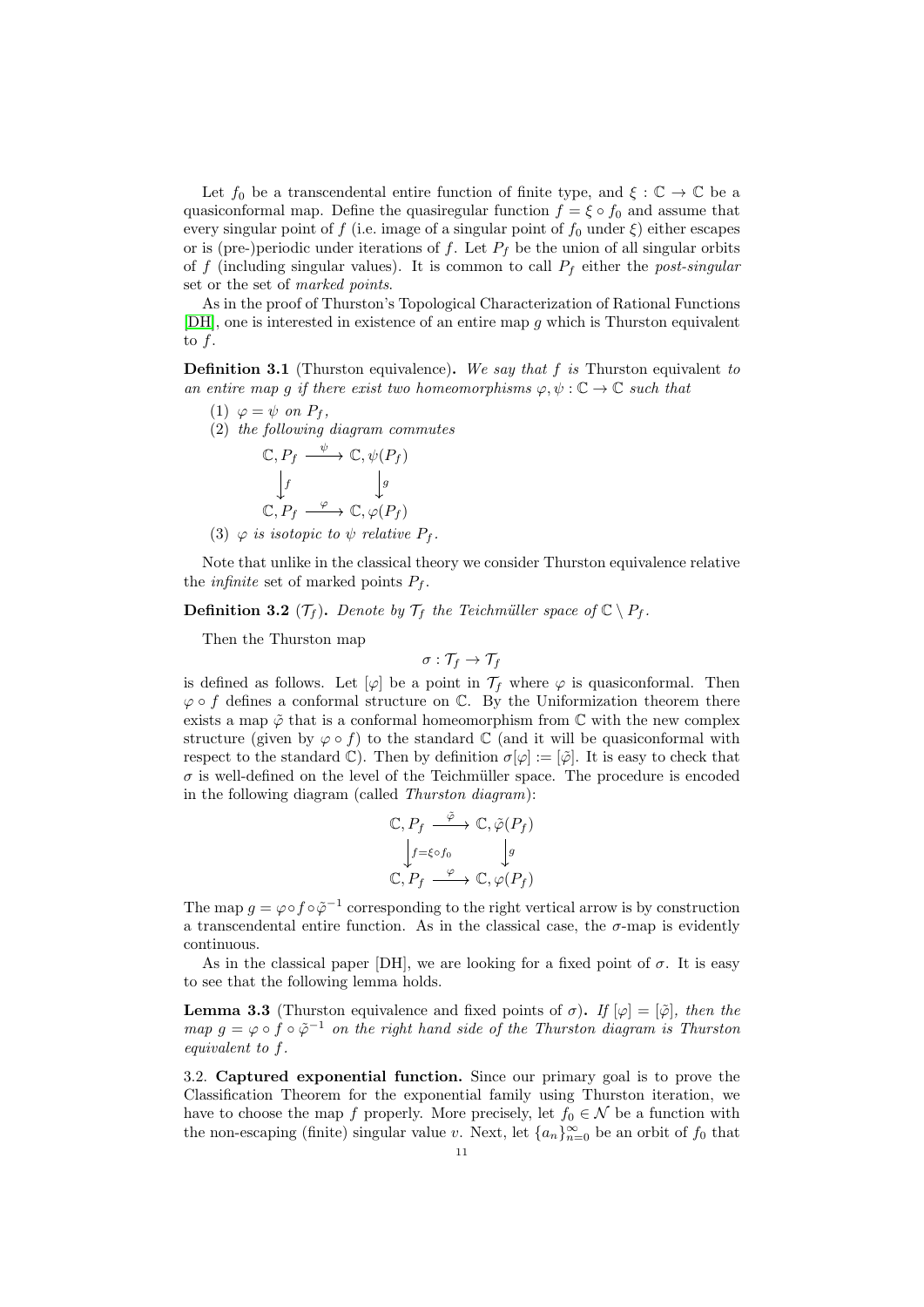escapes on rays  $\mathcal{R}_n$ , and  $R_n$  be the part of the dynamic ray  $\mathcal{R}_n$  from  $a_n$  to  $\infty$  (i.e. the ray tail with the endpoint  $a_n$ ).

Now we describe a construction of the capture. It is a carefully chosen quasiconformal homeomorphism of  $\mathbb C$  that is equal to identity outside of a bounded set and mapping the singular value of  $f_0$  to  $a_0$ .

Fix a bounded Jordan domain  $U \subset \mathbb{C} \setminus \bigcup_{n>0} R_n$  containing both v and  $a_0$ . Define an isotopy  $c_u : \mathbb{C} \to \mathbb{C}, u \in [0,1]$  through quasiconformal maps, such that  $c_0 = id$  on  $\mathbb{C}$ ,  $c_u = id$  on  $\mathbb{C} \setminus U$  for  $u \in [0,1]$ , and  $c_1(v) = a_0$ . We say that the quasiconformal map  $c = c_1$  is a capture.

Remark 3.4. Note that the choice of the capture is not unique, so we select one of them.

Define the map  $f := c \circ f_0$ . It is a *quasiregular* map whose singular orbits coincide with  $\{a_n\}_{n=0}^{\infty}$ , the orbit of  $a_0$  under  $f_0$  (also  $R_{n+1} = f(R_n)$ ). In this article we are mainly interested in the  $\sigma$ -map associated to the map f constructed this way.

<span id="page-11-0"></span>3.3. Motivation of the "quasiregular setup". We need to say a few words in order to explain why we do not follow the classical setup of Thurston iteration but use a *quasiregular* rather than *topological* branched covering  $f$  as in the Thurston's Characterization Theorem. The main trouble is that for post-singularly infinite topological branched coverings f the isotopy classes  $[\varphi]$  and  $\sigma[\varphi]$  generally belong to different Teichmüller spaces (which never happens when  $P_f$  is finite). As an example one could simply consider the exponential.

**Lemma 3.5** (Classical definition of  $\sigma$  does not work). Let  $f(z) = e^z$ , and let  $\{a_n\}$  ${f^{\circ}}^{n}(0)$ <sub>n=0</sub> be the orbit of its singular value 0. Then there exist orientationpreserving (not quasiconformal) homeomorphisms  $\varphi, \tilde{\varphi} : \mathbb{C} \to \mathbb{C}$  such that  $\varphi \circ f \circ \tilde{\varphi}^{-1}$ is entire transcendental function but the isotopy class  $[\varphi \circ \tilde{\varphi}^{-1}]$  (relative  $\tilde{\varphi}(P_f)$ ) does not contain any quasiconformal homeomorphisms.

*Proof.* Pick an orientation-preserving homeomorphism  $\varphi$  such that  $\varphi(\overline{z}) = \overline{\varphi}(z)$ . and  $\varphi(a_n) = a_{2n}$ . In particular, it preserves the real line.

Let  $\tilde{\varphi}$  be a homeomorphism such that  $g = \varphi \circ f \circ \tilde{\varphi}^{-1}$  is entire — its existence can be proven as earlier by Uniformization theorem — and normalized so that  $g(z) = e^z + \kappa$ . Since  $\varphi(0) = \varphi(a_0) = a_0 = 0$ , we have  $\kappa = 0$ . Further, we may assume that  $\tilde{\varphi}$  also preserves the real line. Hence  $\tilde{\varphi}(a_n) = a_{2n+1}$ .

Now, consider the orientation-preserving homomorphism  $\varphi \circ \tilde{\varphi}^{-1}$ , which preserves the real line. We want to prove that the isotopy class  $\lbrack \varphi \circ \tilde{\varphi}^{-1} \rbrack$  does not contain any quasiconformal maps.

Let  $\psi \in [\varphi \circ \tilde{\varphi}^{-1}]$  and consider the annuli

$$
A_k := \{ z \in \mathbb{C} : a_k < |z| < a_{k+2} \}.
$$

Then the annulus  $B_n = \psi(A_{2n+1})$  separates the points  $0, a_{2n}$  from the points  $a_{2n+2}, \infty$ , and this holds for all  $n > 0$ .

From the general theory of quasiconformal maps (see e.g. [\[LV\]](#page-32-15)) we know that there is a real constant  $C > 0$  so that

$$
\operatorname{mod}(B_n) \le C \operatorname{mod}(A_{2n}).
$$

Hence

$$
\frac{\text{mod}(\psi(A_{2n+1}))}{\text{mod}(A_{2n+1})} = \frac{\text{mod}(B_n)}{\text{mod}(A_{2n+1})} \le \frac{C \text{ mod}(A_{2n})}{\text{mod}(A_{2n+1})} \to 0
$$

as  $n \to \infty$  and  $\psi$  cannot be quasiconformal.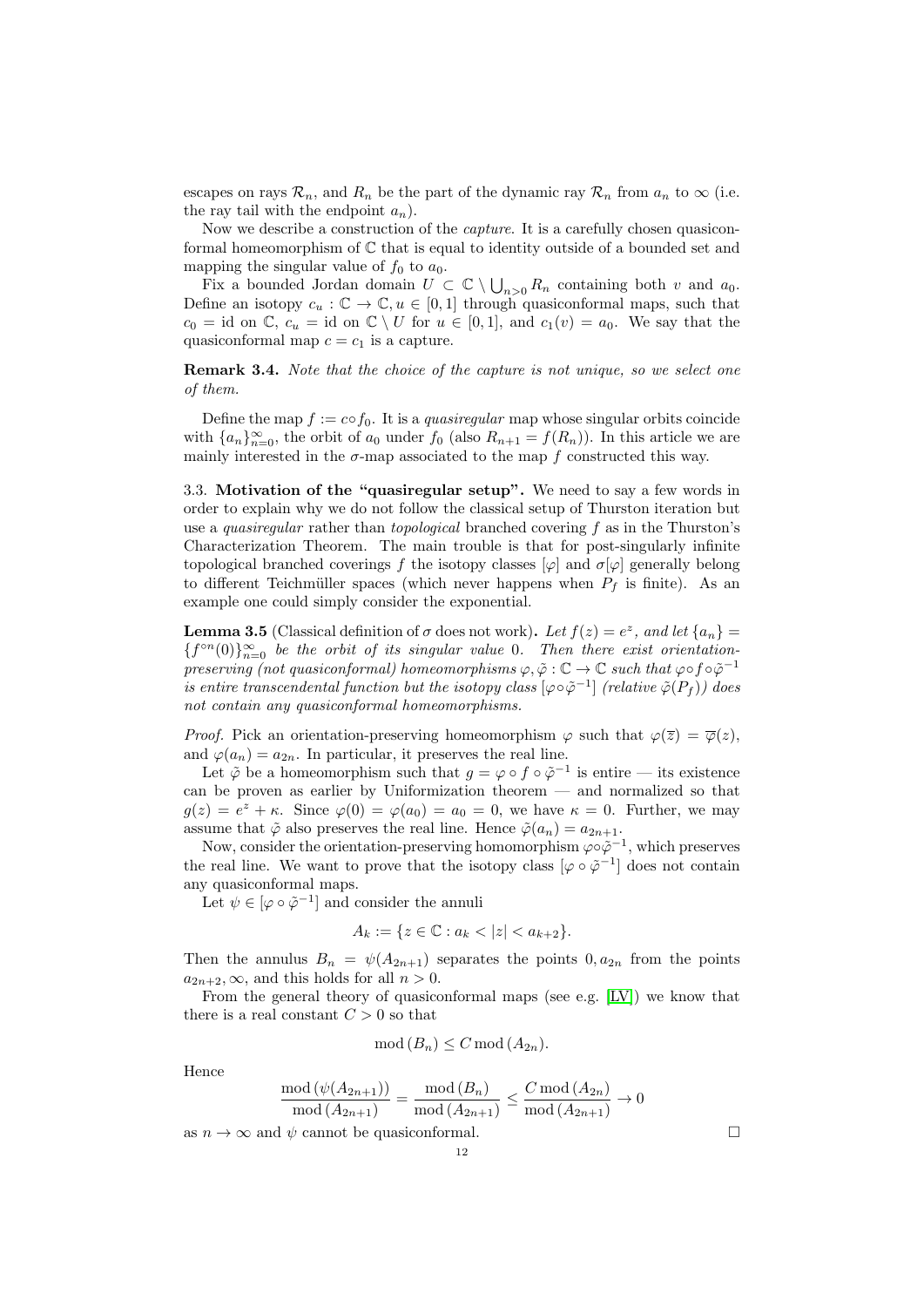The solution to this issue of "jumping" between different Teichmüller spaces is to take a quasiregular function  $f$  which appears with its own complex plane, i.e. exactly what we did in the setup of the Thurston iteration.

#### 4. STRICT CONTRACTION OF  $\sigma$

<span id="page-12-0"></span>In this section we prove that the  $\sigma$ -map associated to the captured exponential function (defined as in Subsection  $3.2$ ) is strictly contracting in the Teichmüller metric on the subset of asymptotically conformal points in the Teichmüller space (Definition [2.26\)](#page-9-1). Instead of showing it directly, we prove a row of more general lemmas which cover the case of the composition of a polynomial with the exponential: it will not require any essential additional efforts but we will be able to use this theorem in the subsequent articles which handle the infinite-dimensional Thurston theory in this case.

We work in the more general setting of Subsection [3.1](#page-9-2) (not with the captured exponential function). More precisely, let  $f_0$  be a transcendental entire function of finite type, and  $\xi : \mathbb{C} \to \mathbb{C}$  be a quasiconformal map. Consider the quasiregular function  $f = \xi \circ f_0$  and assume that every singular point of f either escapes or is (pre-)periodic. In this case we have the map  $\sigma : \mathcal{T}_f \to \mathcal{T}_f$  associated to f. We want to apply it to the asymptotically conformal points in  $\mathcal{T}_f$ .

<span id="page-12-1"></span>**Lemma 4.1** (Strict contraction of  $\sigma$ ). If points  $[\varphi], [\psi] \in \mathcal{T}_f$  and their  $\sigma$ -images  $\sigma[\varphi], \sigma[\psi] \in \mathcal{T}_f$  are asymptotically conformal, and  $[\varphi] \neq [\psi]$ , then

$$
d_T(\sigma[\varphi], \sigma[\psi]) < d_T([\varphi], [\psi]).
$$

*Proof.* Assume that  $\sigma[\varphi] \neq \sigma[\psi]$ , otherwise the statement is trivial. Consider the joint Thurston diagram for maps  $\varphi$  and  $\psi$ :

$$
\mathbb{C}, \tilde{\psi}(P_f) \xleftarrow{\tilde{\psi}} \mathbb{C}, P_f \xrightarrow{\tilde{\varphi}} \mathbb{C}, \tilde{\varphi}(P_f)
$$
\n
$$
g \downarrow \qquad \qquad f \qquad \downarrow h
$$
\n
$$
\mathbb{C}, \psi(P_f) \xleftarrow{\psi} \mathbb{C}, P_f \xrightarrow{\varphi} \mathbb{C}, \varphi(P_f)
$$

Here  $g$  and  $h$  are entire maps. Since we are only interested in the Teichmüller distance between  $\sigma[\varphi]$  and  $\sigma[\psi]$ , we can denote  $\eta := \varphi \circ \psi^{-1}$  and consider the following wrapped diagram:

$$
\mathbb{C}, \tilde{\psi}(P_f) \xrightarrow{\tilde{\eta}} \mathbb{C}, \tilde{\varphi}(P_f)
$$
\n
$$
g \downarrow \qquad \qquad \downarrow h
$$
\n
$$
\mathbb{C}, \psi(P_f) \xrightarrow{\qquad \qquad [\eta] \qquad} \mathbb{C}, \varphi(P_f)
$$

Since g and h are holomorphic, the L∞-norm of the Beltrami differential of  $\eta$  is preserved under the pull-back through g. It follows immediately that

$$
d_T(\sigma[\varphi], \sigma[\psi]) \le d_T([\varphi], [\psi]).
$$

Next, observe that  $[\eta]$  is an asymptotically conformal point (as a composition of such classes). Then due to Frame Mapping Theorem [2.28](#page-9-3) and Teichmüller Unique-ness Theorem [2.25](#page-9-4) there exists the unique map  $\eta_0$  with the smallest maximal dilatation in [η], and its Beltrami coefficient has form  $\mu_{\eta_0} = k_0 \frac{|q_0|}{q_0}$  $\frac{q_0|}{q_0}$  where  $q_0$  is an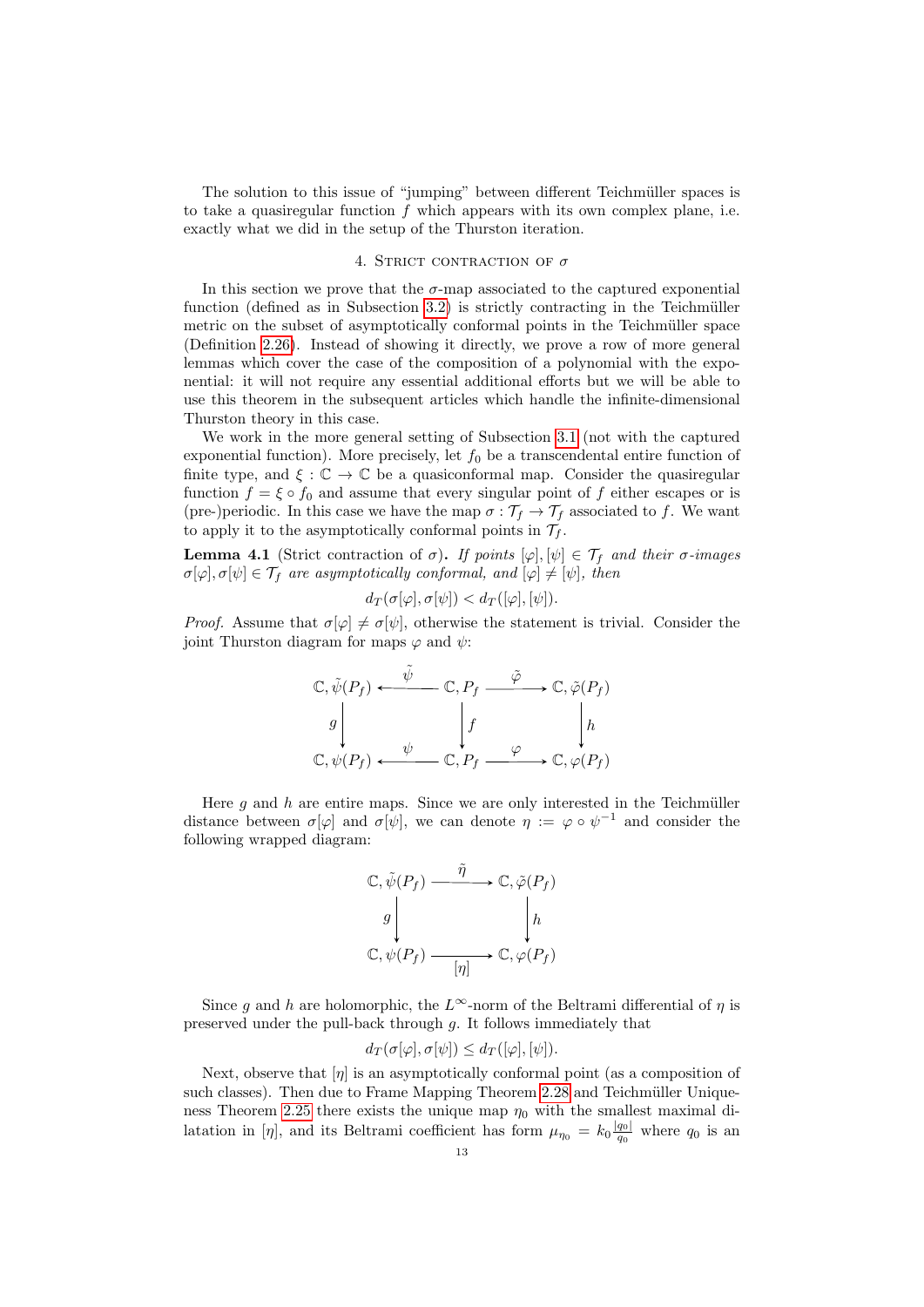integrable holomorphic quadratic differential on  $\mathbb{C} \setminus \psi(P_f)$  such that  $||q_0||_{L^1} = 1$ . Let  $\tilde{\eta}_0$  be a solution of the Beltrami equation with the Beltrami coefficient  $\mu_{\eta \circ q}$ . Then the Beltrami coefficient of  $\tilde{\eta}_0$  will have form  $\mu_{\tilde{\eta}_0} = k_0 \frac{|q_0 \circ g|}{q_0 \circ q}$  $q_0 \circ g$  $|g'^2|$  $rac{g}{g'^2}$ .

Since  $\sigma[\eta]$  is asymptotically conformal (as a composition of asymptotically conformal points) in  $\sigma[\eta]$  there is a unique extremal map  $\tilde{\eta}_1$  and its Beltrami differential has the form  $\mu_{\tilde{\eta}_1} = k_1 \frac{|q_1|}{q_1}$  $\frac{q_1}{q_1}$  where  $q_1$  is an integrable quadratic differential on  $\mathbb{C} \setminus \tilde{\psi}(P_f)$  such that  $||q_1||_{L^1} = 1$ , and  $k_1 \leq k_0$ .

If  $k_1 = k_0$ , then due to Teichmüller Uniqueness Theorem [2.25](#page-9-4) we have  $\mu_{\tilde{n}_1} = \mu_{\tilde{n}_0}$ and  $q_0 \circ g g'^2/q_1 \in \mathbb{R}$  in  $\mathbb{C} \setminus \tilde{\psi}(P_f)$ . This implies that  $q_0 \circ g g'^2/q_1 \equiv \text{const.}$  But this means that  $q_0$  cannot have more than one pole. Indeed, by Great Picard Theorem  $g$ attains every value with at most one exception infinitely many times. Since  $|P_f| > 1$  $(f_0$  either has more than one singular value, or belongs to the exponential family and its unique singular value cannot be a fixed point),  $P_f$  contains at least one such value z. If  $q_0$  has a pole at z, then  $q_1$  has poles at infinitely many preimages of z under g. This is impossible since at most finitely many of them belong to  $P_f$ . So  $q_1$  can have at most one pole in  $\mathbb{C}$ . For an integrable holomorphic quadratic differential on  $\mathbb{C} \setminus \psi(P_f)$  this is possible only if  $q_1 = 0$ , and this contradicts to the choice of  $q_1$  so that  $||q_1||_{L^1} = 1$ . So  $k_1 < k_0$ , and this means that  $\sigma$  is strictly contracting.

We want to use Lemma [4.1](#page-12-1) to show that if  $f_0$  is a composition of a polynomial with the exponential and  $\xi$  is asymptotically conformal as a map (i.e. its maximal dilatation tends to 0 as the argument tends to  $\infty$ ), then the  $\sigma$ -map is strictly contracting on the subset of asymptotically conformal points in  $\mathcal{T}_f$ . In order to do so, we need to show that  $\sigma$  maps every asymptotically conformal point to another asymptotically conformal point. We do this in the following two lemmas.

If  $\mu(z)$  is the Beltrami coefficient of a quasiconformal map  $\varphi$ , then we denote  $K_{\varphi}(z) := \frac{1 + \mu(z)}{1 - \mu(z)}.$ 

<span id="page-13-0"></span>**Lemma 4.2** (Correction of the dilatation). Let  $\varphi$  be a K-quasiconformal automorphism of  $\mathbb C$  such that for some  $R > 0$  we have  $\text{ess sup}_{\mathbb C\setminus\mathbb D_R(0)} |K_{\varphi}(z)| \leq 1 + \epsilon$ . Then there exists  $\rho \geq R$  and a quasiconformal automorphism  $\varphi'$  such that  $\varphi \equiv \varphi'$ on  $\mathbb{C} \setminus \mathbb{D}_{\rho}(0)$ , ess sup<sub> $\mathbb{C} |K_{\varphi'}(0)| \leq (1+2\epsilon)^3$ , and  $\varphi$  and  $\varphi'$  are isotopic relative</sub>  $(\mathbb{C} \setminus \mathbb{D}_{\rho}(0)) \cup \{0\}.$ 

*Proof.* Choose  $r > 1$  such that  $\varphi(\mathbb{D}_R(0))$  is contained in a disk of diameter  $\delta < 1$ with respect to the hyperbolic metric on  $\varphi(\mathbb{D}_r(0))$ . Let Q be a quadrilateral with its sides on the boundary of  $\mathbb{D}_r(0)$ , and  $M, M'$  be moduli of Q and  $\varphi(Q)$ , respectively. After pre- and post-composition of  $\varphi|_{\mathbb{D}_r}$  with the canonical conformal maps of Q and  $\varphi(Q)$  onto the rectangles  $[0, M] \times [0, 1]$  and  $[0, M'] \times [0, 1]$ , respectively, we obtain a K-quasiconformal homeomorphism  $\chi$  of these rectangles (as quadrilaterals) whose maximal dilatation does not exceed  $1+\epsilon$  outside of some set having image contained in a hyperbolic disk D of diameter  $\delta < 1$  centered at  $z_0 \in [0, M'] \times [0, 1]$ .

Let  $a := \inf_{z \in D} \text{Re } z, b := \sup_{z \in D} \text{Re } z$ , and  $\gamma$  be the hyperbolic geodesic connecting the most left and the most right points of D. Consider the partition of  $[0, M'] \times [0, 1]$  into three rectangles  $A, B, C$  such that

$$
A = [0, a] \times [0, 1],
$$
  
\n
$$
B = [a, b] \times [0, 1],
$$
  
\n
$$
C = [b, M'] \times [0, 1].
$$
  
\n<sup>14</sup>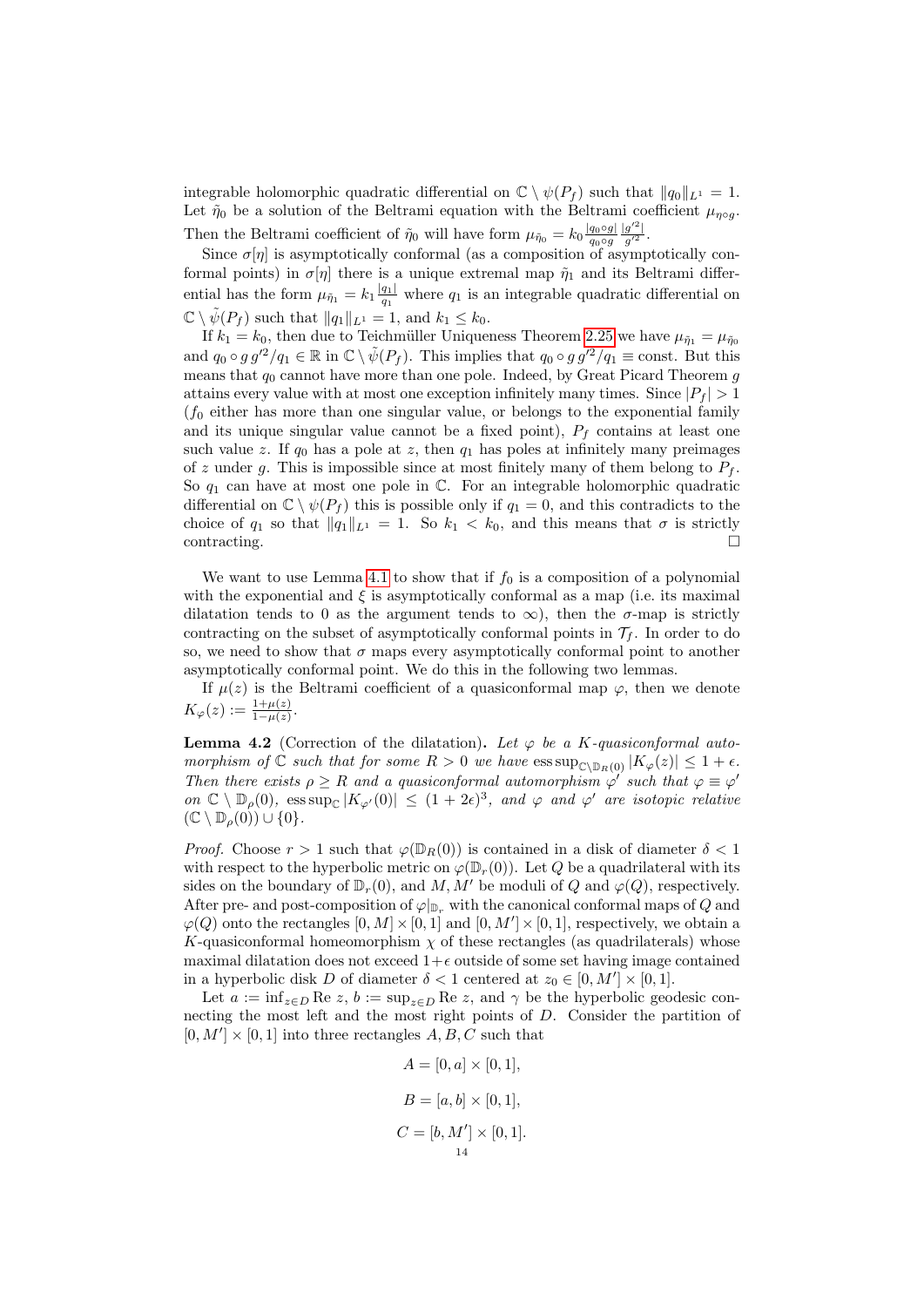Note that if  $z \in [0, M'] \times [0, 1]$  then its distance to the boundary of Q does not exceed  $M'/2$ . Hence using the standard estimates for the hyperbolic metric we obtain

$$
\mod B = b - a = M' \int_a^b \frac{1}{2\frac{M'}{2}} dx \le M' \int_\gamma \lambda |dz| \le M' \delta
$$

where  $\lambda$  is the hyperbolic density on  $[0, M'] \times [0, 1]$ .

Thus due to the estimates on the maximal dilatation of  $\chi$  and Grötzsch inequality for rectangles we have:

> mod  $\varphi(Q) = M'$  = mod A + mod B + mod C  $\leq$  $(1+\epsilon)$ (mod  $\chi^{-1}(A)$  + mod  $\chi^{-1}(B)$ ) +  $M'\delta \leq$  $(1 + \epsilon) \mod Q + M' \delta = (1 + \epsilon)M + M' \delta$

Hence

$$
\mod{\varphi(Q)} \le \frac{1+\epsilon}{1-\delta} \mod{Q}
$$

and by making r bigger (or equivalently by making  $\delta$  smaller) we can choose the qua-sisymmetry constant (Definition [2.17\)](#page-8-1) of  $\chi|_{\partial \mathbb{D}_r(0)}$  arbitrarily close to  $1 + \epsilon$ . Choose it to be 1+2 $\epsilon$ . Thus by Theorem [2.20](#page-8-2) the Beurling-Ahlfors extension  $\mathcal{B}_{\varphi}$  of  $\varphi|_{\partial \mathbb{D}_{\varphi}(0)}$ would give us a quasiconformal homeomorphism of  $\mathbb{D}_r(0)$  onto  $\varphi(\mathbb{D}_r(0))$  with the maximal dilatation not exceeding  $(1 + 2\epsilon)^2$ . Outside of  $\varphi|_{\partial \mathbb{D}_r(0)}$  define  $\mathcal{B}_{\varphi}$  to be equal to  $\varphi$ .

If we choose a "fat" enough annulus  $\mathbb{D}_{\rho}(0)\backslash\overline{\mathbb{D}}_r(0)$  around  $\mathbb{D}_r(0)$  for some  $\rho > r$ , we can construct a quasiconformal map  $\theta'$  such that  $\theta'|_{\mathbb{C}\setminus\varphi(\mathbb{D}_\rho(0))} \equiv \mathrm{id}, \ \theta'(\mathcal{B}_{\varphi}(0)) = 0$ , and its maximal dilatation on  $\varphi(\mathbb{D}_{\rho}(0))$  is not bigger than  $1+2\epsilon$ . Denote  $\varphi' :=$  $\theta' \circ \mathcal{B}_{\varphi}$ . Then  $\varphi'(0) = 0$ ,  $\varphi'|_{\mathbb{C}\setminus\mathbb{D}_{\rho}} = \varphi$ , its maximal dilatation does not exceed  $(1 + 2\epsilon)^3$ . That it is isotopic to  $\varphi$  relative to the  $(\mathbb{C} \setminus \mathbb{D}_{\rho}(0)) \cup \{0\}$  follows from Alexander trick.

Now we are ready to show that in the case of the composition of a polynomial with the exponential the asymptotically conformal subset is invariant under  $\sigma$ .

<span id="page-14-0"></span>**Lemma 4.3** (Invariance of asymptotically conformal subset). Let p be a nonconstant polynomial,  $f_0 = p \circ \exp$  and  $f = \xi \circ f_0$  where  $\xi : \mathbb{C} \to \mathbb{C}$  is asymptotically conformal (as a map). Then the  $\sigma$ -image of every asymptotically conformal point is asymptotically conformal.

*Proof.* Let  $[\psi] \in \mathcal{T}_f$  be asymptotically conformal. We want to prove that  $\sigma[\psi] \in \mathcal{T}_f$ is also asymptotically conformal. After solving Beltrami equation for  $\mu_{\psi \circ \xi \circ p}$  we obtain  $[\varphi] \in \mathcal{T}_{\exp(P_f) \cup \{0\}}$  (note that  $p(0) \in P_f$ ) such that the following expanded Thurston diagram (with g belonging to the exponential family and a polynomial q) is commutative.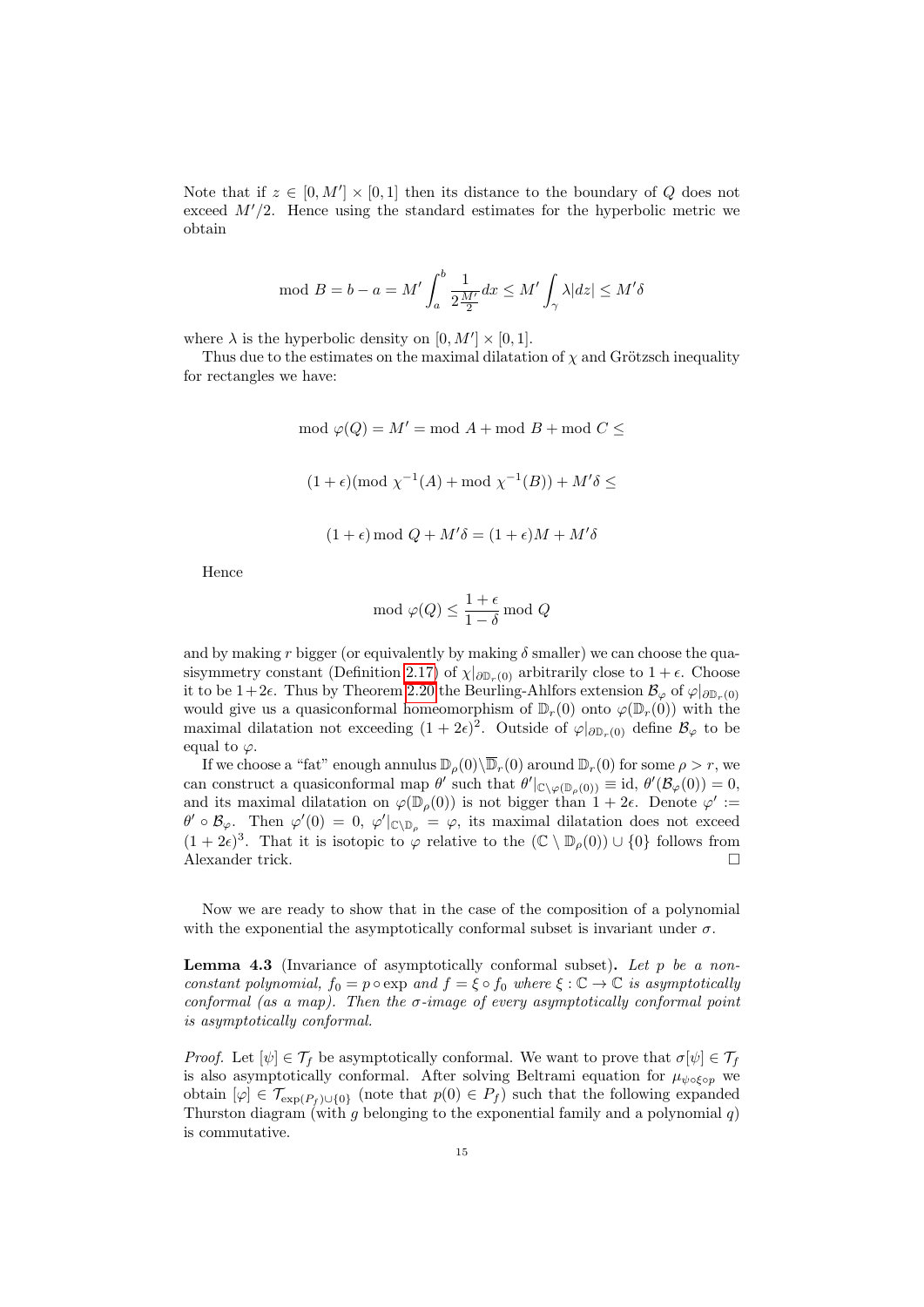

Since  $[\psi]$  and  $\xi$  are asymptotically conformal (the latter as a map) and the preimage of a neighborhood of  $\infty$  under p is a neighborhood of  $\infty$ , the point  $[\varphi] \in$  $\mathcal{T}_{\exp(P_f) \cup \{0\}}$  is also asymptotically conformal.

If  $\text{ess\,sup}_{\mathbb{C}\setminus\mathbb{D}_R}|K_{\varphi}|\leq 1+\epsilon$ , then using Lemma [4.2](#page-13-0) we can find a quasiconformal homeomorphism  $\varphi'$  which is isotopic to  $\varphi$  relative 0 and the complement of a disk  $\mathbb{D}_{\rho}(0)$  (basically we forget finitely many marked points except 0 that are contained in  $\mathbb{D}_{\rho}(0)$ , and so that  $\operatorname{ess \, sup}_{\mathbb{C}} |K_{\varphi'}| \leq (1+2\epsilon)^3$ . Consider its lift  $\tilde{\varphi}'$ . It is isotopic to  $\tilde{\psi}$  relative  $P_f \setminus X$  where X is a finite subset of  $P_f$ .

Next, we can always find a quasiconformal homeomorphism  $\theta$ , equal to identity outside of some bounded set so that  $\theta \circ \tilde{\varphi}'$  is isotopic to  $\tilde{\psi}$  relative  $P_f$ . Further, we can also isotope  $\theta \circ \tilde{\varphi}'$  in small neighborhoods of marked points in this bounded set so that the obtained map is conformal in these neighborhoods.

Since  $\epsilon$  can be chosen arbitrarily small, lemma is proven.

After choosing  $f_0 \in \mathcal{N}$  and a capture c like in Subsection [3.2,](#page-10-0) from Lemmas [4.1,](#page-12-1) [4.3](#page-14-0) immediately follows

<span id="page-15-2"></span>**Theorem 4.4** ( $\sigma$  is strictly contracting on as. conf. subset). If f is the captured exponential function (defined as in Subsection [3.2\)](#page-10-0), then the  $\sigma$ -map is invariant and strictly contracting on the subset of asymptotically conformal points in  $\mathcal{T}_f$ .

## 5. Id-type maps

<span id="page-15-0"></span>The purpose of this subsection is to introduce the so-called id-type (or identitytype) maps which are quasiconformal homeomorphisms of  $\mathbb C$  satisfying certain conditions (see Definition [5.2\)](#page-15-1). They have two important properties: they are almost equal to identity near  $\infty$  on certain dynamic rays, and the set of points  $[\varphi] \in \mathcal{T}_f$ that contain a map of id-type in its equivalence class is invariant under  $\sigma$ . This allows to reduce Thurston iteration to the so-called Spider Algorithm [\[F,](#page-32-7) [HS\]](#page-32-14).

We work with the captured exponential function  $f = c \circ f_0$  constructed in Subsection [3.2](#page-10-0) and start with a few definitions which take central position in the theory that we develop.

**Definition 5.1** (Standard spider).  $S_0 = \bigcup_{n>0} R_n$  is called the standard spider.

<span id="page-15-1"></span>**Definition 5.2** (Id-type maps). A quasiconformal map  $\varphi : \mathbb{C} \to \mathbb{C}$  is of id-type if there is an isotopy  $\varphi_u : \mathbb{C} \to \mathbb{C}$ ,  $u \in [0,1]$  such that  $\varphi_1 = \varphi$ ,  $\varphi_0 = id$  and  $|\varphi_u(z) - z| \to 0$  uniformly in u as  $S_0 \ni z \to \infty$ .

**Definition 5.3** (Id-type points in  $\mathcal{T}_f$ ). We say that  $[\varphi] \in \mathcal{T}_f$  is of id-type if  $[\varphi]$ contains an id-type map.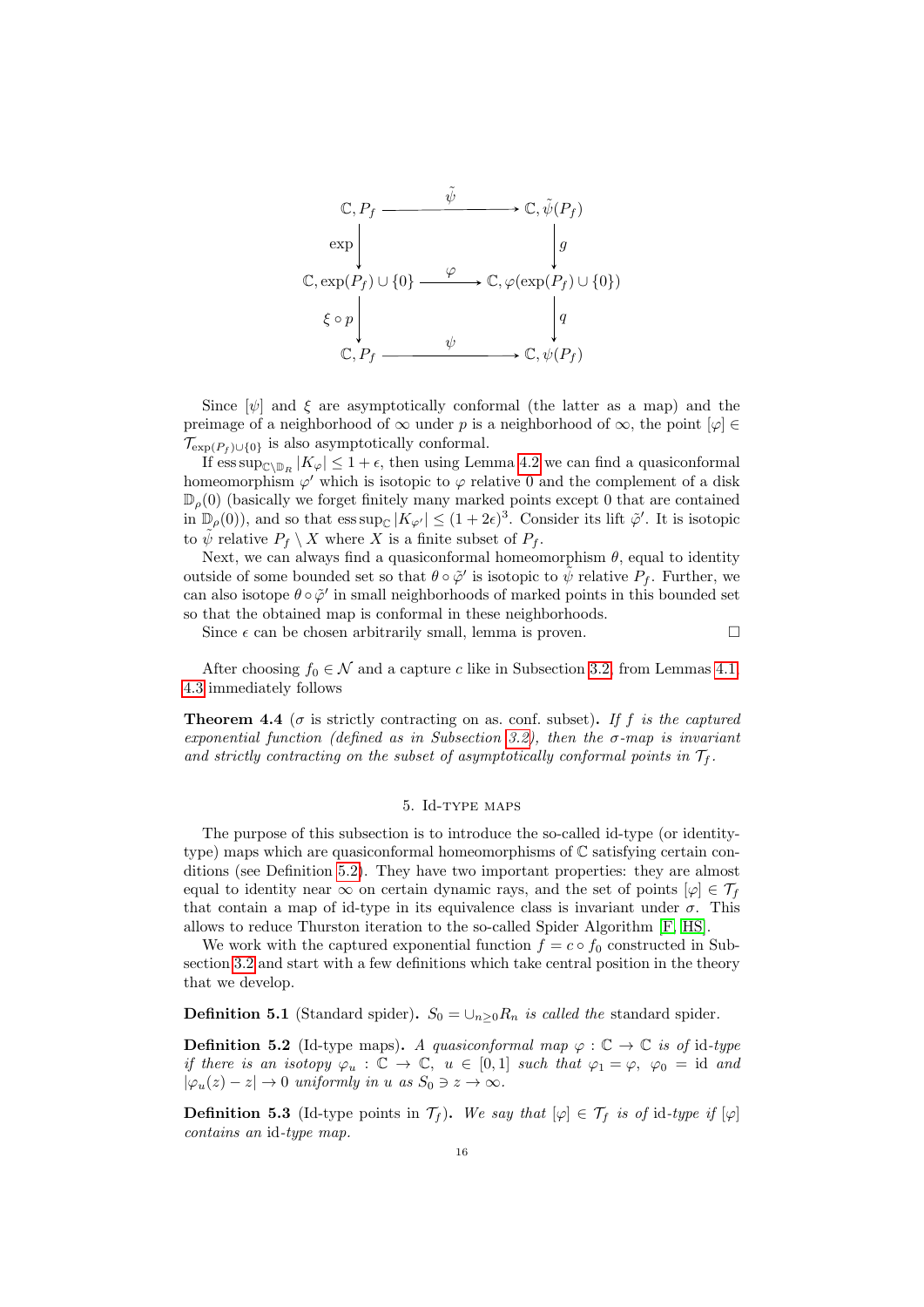Alternatively, we can replace  $S_0$  in Definition [5.2](#page-15-1) by endpoints of  $S_0$ , i.e.  $P_f$ . In this case there are more quasiconformal maps identified as of id-type. Nevertheless, it is not hard to show that they define the same subset of id-type points in  $\mathcal{T}_f$ . Definition [5.2](#page-15-1) is simply more suitable for our purposes.

**Definition 5.4** (Isotopy of id-type maps). We say that  $\psi_u$  is an isotopy of idtype maps if  $\psi_u$  is an isotopy through maps of id-type such that  $|\psi_u(z) - z| \to 0$ uniformly in u as  $S_0 \ni z \to \infty$ .

The identity is obviously of id-type. Since  $c^{-1}$  is equal to identity outside of a compact set, it is also of id-type, as well as the composition  $\varphi \circ c$  of the capture with any id-type map.

Next theorem claims that the  $\sigma$ -map is invariant on the subset of id-type points in  $\mathcal{T}_f$ .

<span id="page-16-0"></span>**Theorem 5.5** (Invariance of id-type points). If  $[\varphi]$  is of id-type, then  $\sigma[\varphi]$  is of id-type as well.

More precisely, if  $\varphi$  is of id-type, then there is a unique id-type map  $\hat{\varphi}$  such that  $\varphi \circ f \circ \hat{\varphi}^{-1}$  is entire.

Moreover, if  $\varphi_u$  is an isotopy of id-type maps, then the functions  $\varphi_u \circ f \circ \hat{\varphi}_u^{-1}$ have the form  $e^z + \kappa_u$  where  $\kappa_u$  depends continuously on u.

*Proof.* First, since  $\hat{\varphi}$  is defined up to a postcomposition with an affine map, and  $S_0$ contains continuous curves joining finite points to  $\infty$ , uniqueness is obvious. We only have to prove existence.

Since  $c^{-1}$  is also of id-type,  $\varphi$  can be joined to  $c^{-1}$  through an isotopy of id-type maps: we can simply take in the correct order the concatenation of two isotopies to id (concatenation of  $\varphi \sim$  id and id  $\sim c^{-1}$ ).

Let  $\psi_u, u \in [0,1]$  be this isotopy with  $\psi_0 = c^{-1}$  and  $\psi_1 = \varphi$  and let  $\tilde{\psi}_u$  be the unique isotopy of quasiconformal homeomorphisms fixing  $0, 1$  and  $\infty$  (or simply the solutions of the Beltrami equation [2.2](#page-7-0) for  $\mu_{\psi \circ f}$  normalized to fix  $0, 1, \infty$ .) Then the maps  $h_u := \psi_u \circ f \circ \tilde{\psi}_u^{-1}$  will have the form

$$
h_u(z) = \beta_u e^{\alpha_u z} + \kappa_u
$$

where  $\alpha_u, \beta_u, \kappa_u$  depend continuously on u.

Next define  $\hat{\psi}_u(z) := \alpha_u \tilde{\psi}_u(z) + \log(\beta_u)$ , where the branch of the logarithm is chosen so that  $\hat{\psi}_0 = id$ . In this case

$$
g_u(z) = \psi_u \circ f \circ \hat{\psi}_u^{-1}(z) = e^z + \kappa_u
$$

is the homotopy of entire functions such that  $g_u \in \mathcal{N}$ ,  $g_0 = f_0$  and  $\kappa_u$  is continuous in  $u$  and bounded on [0, 1].

Now, let  $z \in S_0$  and  $w = f(z) = f_0(z)$ . Since  $|\psi_u(w) - w| \to 0$  as  $S_0 \ni w \to \infty$ uniformly in u, we can write  $\psi_u(w) = w + o(1)$ .

Then

$$
\hat{\psi}_u(z) = \log(\psi_u(w) - \kappa_u) = \log(f_0(z) - \kappa_u) = \log(e^z + \kappa_0 - \kappa_u).
$$

Hence, due to continuity and boundedness of  $\kappa_0 - \kappa_u$ , for  $S_0 \ni z \to \infty$  we have

$$
|\hat{\psi}_u(z) - z| \to 0
$$

uniformly in  $u$ .

The theorem is proven with the assignment  $\hat{\varphi} := \hat{\psi}_1$ .  $\Box$ 

Theorem [5.5](#page-16-0) particularly means that the notion of external address is preserved when we iterate id-type maps, in a sense that under proper normalization, that is, when we choose the map  $\hat{\varphi}$  out of its Teichmüller equivalence class, the images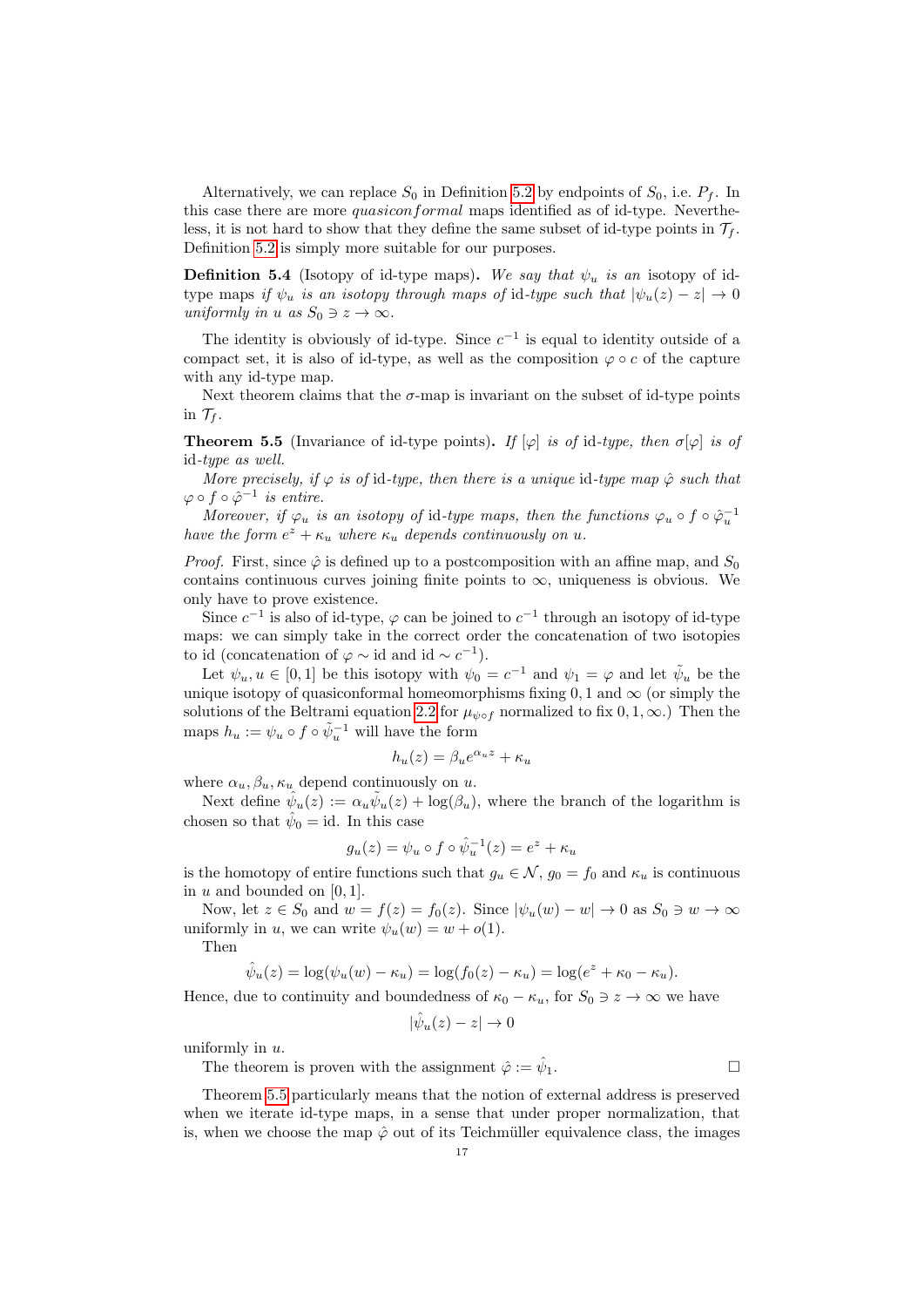of dynamic rays under  $\hat{\varphi}$  preserve their original asymptotics (horizontal straight lines).

Remark 5.6. In the sequel we will use the hat-notation from Theorem [5.5.](#page-16-0) That is,  $\hat{\varphi}$  denotes the unique id-type map so that  $\varphi \circ f \circ \hat{\varphi}^{-1}$  is entire. Due to Theorem [5.5](#page-16-0) this notation makes sense whenever  $\varphi$  is of id-type.

## 6. SPIDERS

<span id="page-17-0"></span>In this section we introduce the notion of a spider and a special tool which is supposed to bound the complexity of "spider legs" — altogether this allows to provide numerical estimates on the homotopy information of id-type points in the Teichmüller space. We start with the latter.

<span id="page-17-2"></span>6.1. Curves in the punctured half-plane. We begin with the definition that slightly extends the notion of the homotopy of curves fixing endpoints.

<span id="page-17-1"></span>**Definition 6.1** (Pinched endpoints homotopy). Let  $U \subset \hat{\mathbb{C}}$  be a path-connected domain, and  $\gamma : (0, \infty) \to U$  be a curve such that  $\lim_{t \to 0} \gamma(t) \in U$  and  $\lim_{t \to \infty} \gamma(t) \in U$ .

We denote by  $[\gamma]_U$  the equivalence class of  $\gamma$  in U under homotopies preserving the limits at  $t = 0$  and  $t = \infty$ .

If the limit of  $\gamma$  at 0 or  $\infty$  belongs to U, this is the usual homotopy fixing endpoint, but when the limit is in the boundary of  $U$ , the homotopies are considered through curves in  $U$  that are "pinched" at the endpoint (possibly two) in the boundary.

We consider such "pinched" homotopy types for two reasons: first, it describes the homotopy type of the images of a ray tail (from  $S_0$ ) under id-type maps representing the same point in the Teichmüller space; second, as will be seen later, we obtain estimates on the "complexity" of the homotopy information of id-type points.

Now, we define r-curves ("r" means right) which model ray tails (or more precisely, their union with  $\infty$ ).

**Definition 6.2** (r-curve). We say that a continuous curve  $\gamma : [0, \infty] \to \mathbb{C}$  is an r-curve if

 $(1)$   $\gamma[0,\infty) \subset \mathbb{C}$ ,

(2)  $\gamma(\infty) = \infty$ .

(3) Re  $\gamma(t) \rightarrow +\infty$  as  $t \rightarrow \infty$ ,

Let  $V = \{v_i\} \subset \mathbb{C}$  be a finite or a countably infinite sequence (of punctures) such that Re  $v_i \to +\infty$ , and let  $\gamma$  be an r-curve such that  $\gamma(0) \in V$  and  $\gamma|_{\mathbb{R}^+} \subset \mathbb{C} \setminus V$ .

**Remark 6.3.** In the case when V is infinite the surface  $\mathbb{C}\setminus V$  is supposed to model the surface  $\mathbb{C} \setminus P_f$ .

Choose a point  $r \in \mathbb{R}$  such that

$$
r < \min\{\min_{v \in V} \{\text{Re } v\}, \min_{t \in [0,\infty]} \{\text{Re } \gamma(t)\}\}.
$$

Both V and  $\gamma|_{\mathbb{R}^+}$  are contained in  $\mathbb{H}_r$  while  $\gamma(\infty) = \infty \in \partial \mathbb{H}_r$ .

We want to have an algebraic description of  $[\gamma]_{\mathbb{H}_r\setminus V}$  (or more precisely  $[\gamma]_{\mathbb{H}_r\setminus V}$ ), for instance, in terms of certain fundamental group. But the problem is that the endpoints of  $\gamma$  are punctures, that is, the homotopy is not allowed to pass through them. We cure this problem as follows.

Let

$$
H_r = H_r(V, \gamma) := (\mathbb{H}_r \setminus V) \cup \{\infty\}.
$$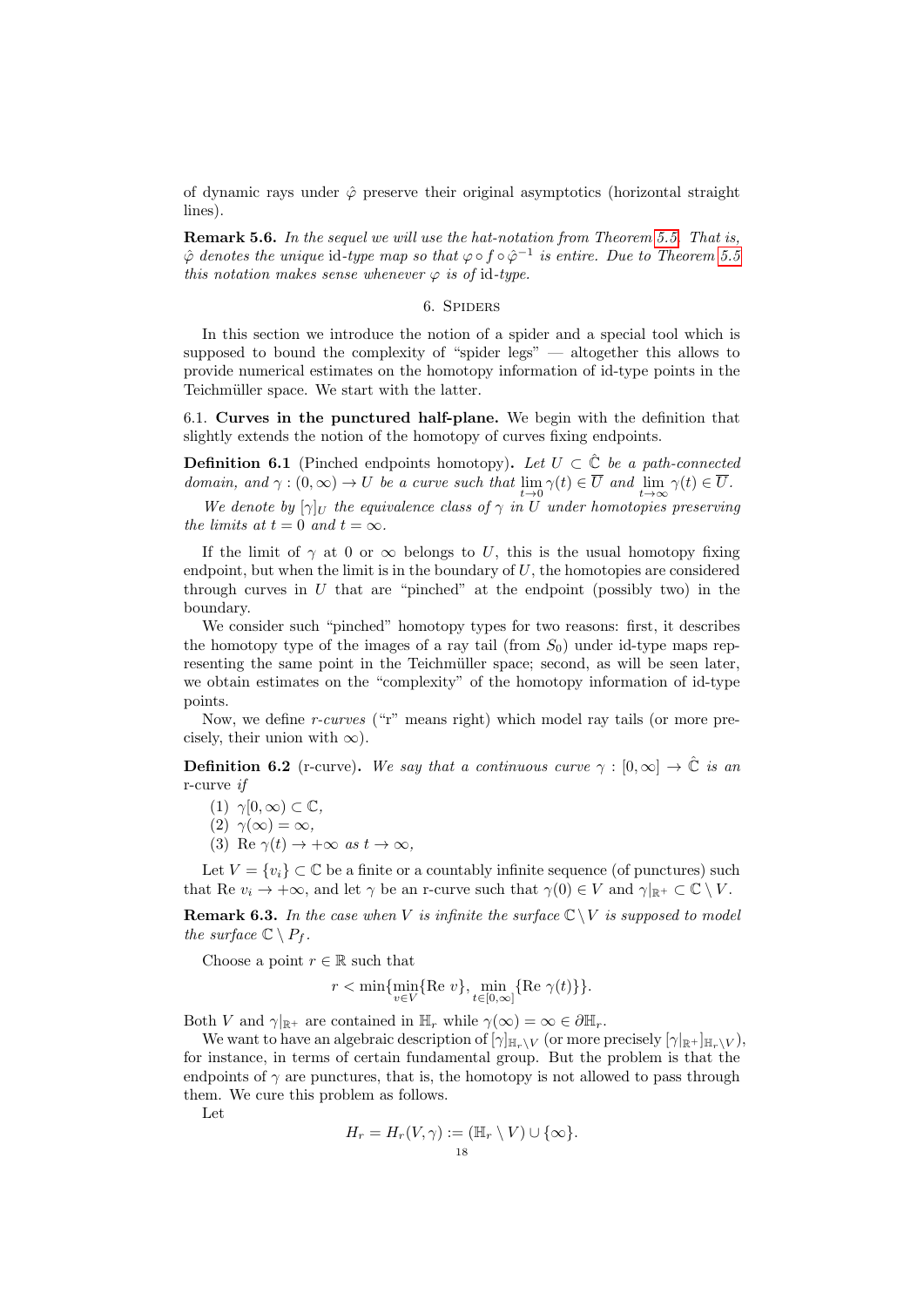For a curve  $\delta : (0, \infty) \to \mathbb{C} \setminus V$  with  $\lim_{t\to 0} \delta(t) \in V$  and  $\lim_{t\to \infty} \delta(t) = \infty$ let  $\overline{\delta}$  :  $(0,\infty] \to H_r$  be the extension of this curve to  $\infty$ , that is,  $\overline{\delta}(t) = \delta(t)$  for  $t \in (0,\infty)$  and  $\overline{\delta}(\infty) = \infty$ .

<span id="page-18-0"></span>**Lemma 6.4.** For curves  $\delta : (0, \infty) \to \mathbb{C} \setminus V$  with  $\lim_{t \to 0} \delta(t) \in V$  and  $\lim_{t \to \infty} \delta(t) = \infty$ the correspondence  $[\delta]_{\mathbb{H}_r \setminus V} \mapsto [\delta]_{H_r}$  is well defined and injective.

Proof. That the correspondence is well defined follows from Definition [6.1.](#page-17-1)

Thus, we only need to prove that the curves  $\delta_1$  and  $\delta_2$  are homotopic in  $\mathbb{H}_r \setminus V$ if  $\overline{\delta}_1$  and  $\overline{\delta}_2$  are homotopic in  $H_r$ .

Let  $v \in V$  be the puncture at which start both  $\overline{\delta}_1$  and  $\overline{\delta}_2$ . Let also

 $\Gamma : [0, \infty] \times [0, 1] \rightarrow H_r \cup \{v, \infty\}$ 

with  $\Gamma(t, 0) = \overline{\delta}_1$  and  $\Gamma(t, 1) = \overline{\delta}_2$  be a homotopy between  $\overline{\delta}_1$  and  $\overline{\delta}_2$  in  $H_r$ , that is, for  $u \in [0, 1]$  we have  $\Gamma(0, u) = v$  and  $\Gamma(\infty, u) = \infty$ , and no inner point of the strip  $B := [0, \infty] \times [0, 1]$  is mapped to v (but can be mapped to  $\infty$ ).

Without loss of generality we might assume that  $\Gamma([0,1] \times [0,1])$  is bounded, otherwise just rescale Γ in the first parameter. For every integer  $n > 0$  let  $\beta_n$  be the restriction of Γ on  $n \times [0, 1]$ , that is, a trajectory of a point  $\delta_1(n)$  under the homotopy. Since the image under  $\Gamma$  of the boundary of the rectangle  $[0, n] \times [0, 1]$ is contractible, each  $\beta_n$  is homotopic relative endpoints to a curve  $\beta'_n$  contained in  $H_r \setminus \{\infty\}$ . Moreover, we can make a joint choice of all  $\beta'_n$  so that  $\beta'_n \to \infty$  as  $n \to \infty$  (that is, the whole curve  $\beta'_n$  appears in arbitrarily small neighborhoods of  $\infty$  in  $H_r$  when n is big).

Now, let  $\alpha_n : \partial \mathbb{D} \to H_r \setminus {\infty}$  be the closed curve in  $H_r \setminus {\infty}$  that is equal to the concatenation

$$
\beta_n^{-1} \cdot \overline{\delta}_1|_{[n,n+1]} \cdot \beta_{n+1} \cdot (\overline{\delta}_2|_{[n,n+1]})^{-1}.
$$

Each  $\alpha_n$  is contractible in  $H_r \setminus \{\infty\}$ , so one can continuously extend  $\alpha_n$  to the unit disk and obtain a map  $\alpha'_n : \overline{\mathbb{D}} \to H_r \setminus \{\infty\}$  that coincides with  $\alpha_n$  on  $\partial \mathbb{D}$ . Moreover, since  $\beta'_n \to \infty$ , we can choose  $\alpha'_n$  so that  $\alpha'_n(\overline{\mathbb{D}}) \to \infty$ . After "gluing" all  $\alpha'_n$  and the restriction  $\Gamma|_{[0,1]\times[0,1]}$  together we obtain the desired homotopy.

This finishes the proof of the lemma.

Now we are ready to describe the homotopy type of  $\gamma$ . In the sequel we only consider the homotopy types in  $H_r$  and denote  $[\gamma] = [\gamma]_{H_r}$ .

Join  $\gamma(0)$  to  $\infty$  by the straight horizontal ray  $\langle \gamma(0) + t, t > 0 \rangle$ . For every intersection of this ray with some point  $v \in V$ , choose a small closed disk with center at  $v$  such that all disks are mutually disjoint and contain exactly one point of  $V$  (its center), and replace the parts of the straight line which are the diameters of the disks by the upper half-circles of the disk boundary.

The obtained curve  $\gamma_{str}$  defines the homotopy class  $[\gamma_{str}]$  in  $H_r$ , containing curves that approximate "from above" the straight horizontal ray from  $\gamma(0)$  to  $\infty$ . Consider also a loop  $\gamma_{loop} \subset H_r$  with the base point at  $\infty$  such that  $[\gamma_{str}] \cdot [\gamma_{loop}] =$ [ $\gamma$ ] in  $H_r$ . It is not hard to show that such a loop exists: for example, one can slightly homotope  $\gamma$  in  $H_r$  so that for some  $\epsilon > 0$  we have  $\gamma|_{(0,\epsilon]}(t) = \gamma(0) + t$ — then  $[\gamma_{loop}] = [(\gamma_{str}|_{[\epsilon,\infty]})^{-1}] \cdot [\gamma|_{[\epsilon,\infty]}].$  The loop homotopy type  $[\gamma_{loop}]$  can be viewed as an element of the fundamental group  $\pi_1(H_r, \infty)$ . The homotopy class  $[\gamma_{loop}]$  and the point  $\gamma(0)$  uniquely define  $[\gamma]$ .

From now on we assume that V is finite. Any such V and an r-curve  $\gamma$  with  $\gamma(0) \in V$  and  $\gamma|_{(0,\infty)} \in \mathbb{C} \setminus V$  define the map

$$
W: (V, \gamma) \mapsto W(V, \gamma) \in F(V),
$$
  
<sub>19</sub>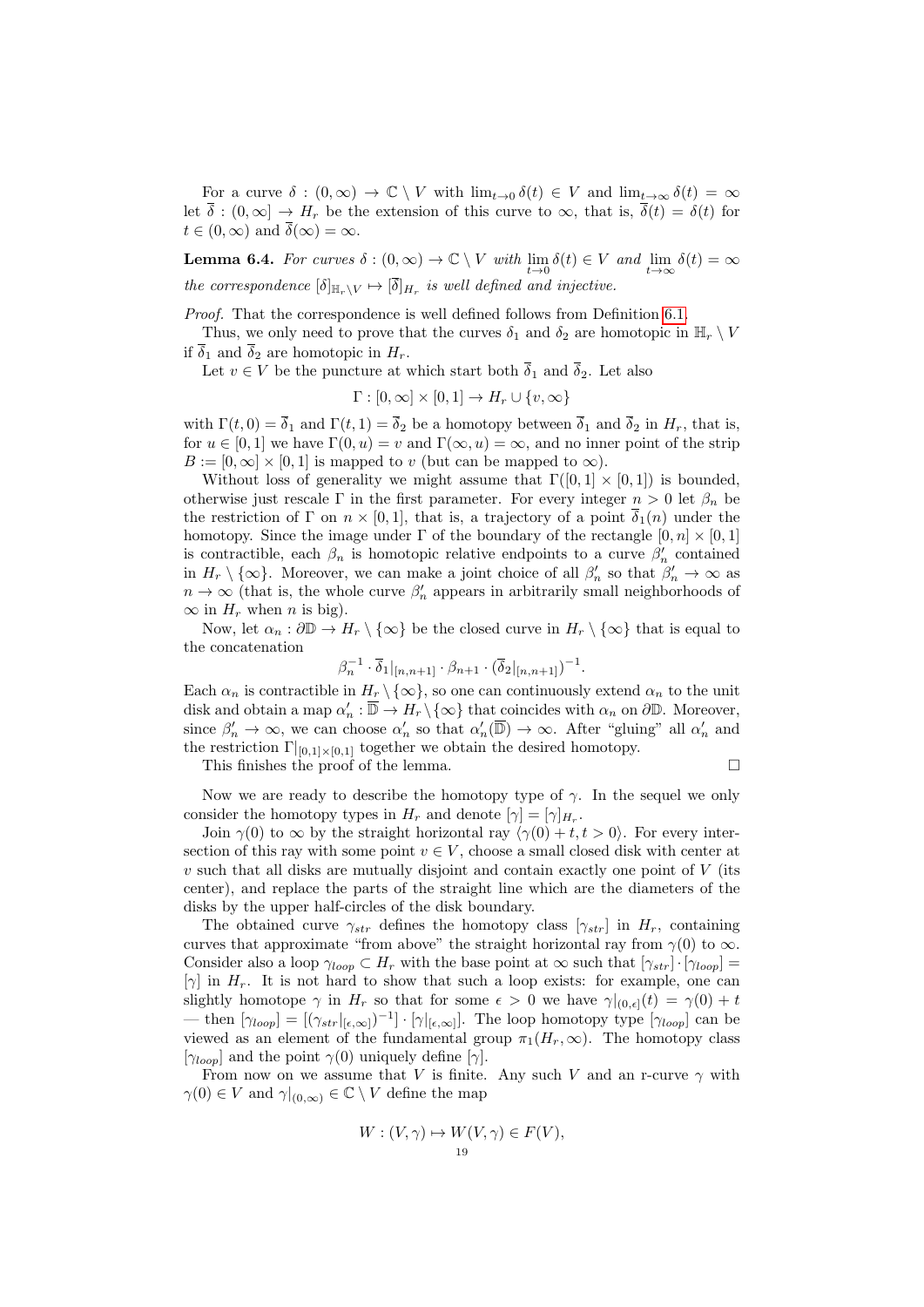

FIGURE 6.1. Example of splitting  $\gamma$  (above) into  $\gamma_{str}$  and  $\gamma_{loop}$ 

where  $F(V)$  is the free group on V, as follows.

For every  $w \in V$  construct a generator  $g_w$  of  $\pi_1(H_r, \infty)$  in the following way. Surround each  $v \in V$  lying on the straight horizontal ray  $\langle w+t, t \geq 0 \rangle$  by a disk  $D_v$ with center at  $v$  and radius  $r_v$ , so that the disks are mutually disjoint and contain only one point of V. Define the injective curve  $a:[0,\infty] \to H_r$  so that  $a(t)$  is equal to  $w + r_w + t$  when  $w + r_w + t$  is outside of the disks  $D_v$  and coincides with the upper half-circles of  $\partial D_v$  whenever  $w + r_w + t$  passes through  $D_v$  for  $v \neq w$ , and let  $c(t) := w + r_u e^{-2\pi i t}$  for  $t \in [0,1]$ . Then  $g_w := [a^{-1} \cdot c \cdot a]$ , and it does not depend on a particular choice of radii of the disks  $D_v$ . In other words, we start at  $\infty$ , move "to the left" along a straight line passing "from above" the points  $v \in V$  lying in our way, then make a loop around w in the clockwise direction, and return to  $\infty$ the along the same curve, passing occasional points in  $V$  "from above".

With this preferred set of generators the homotopy type  $[\gamma_{loop}]$  has the unique representation in  $\pi_1(H_r, \infty)$ . That is,  $[\gamma_{loop}] = g_{v_1} g_{v_2} \dots g_{v_m}$  where  $v_i \in V, m \in \mathbb{N}$ . Define

$$
W(V,\gamma) := v_1v_2\ldots v_m.
$$

It is clear that W does not depend on a particular choice of  $H_r$  (i.e. the choice of r).

**Remark 6.5.** There is a freedom of choice for the generators and  $\gamma_{str}$ , at least in the sense of passing points of V below or above, so it is just according to our convention that we pass them from above.

We finish this subsection with a few straightforward but useful lemmas.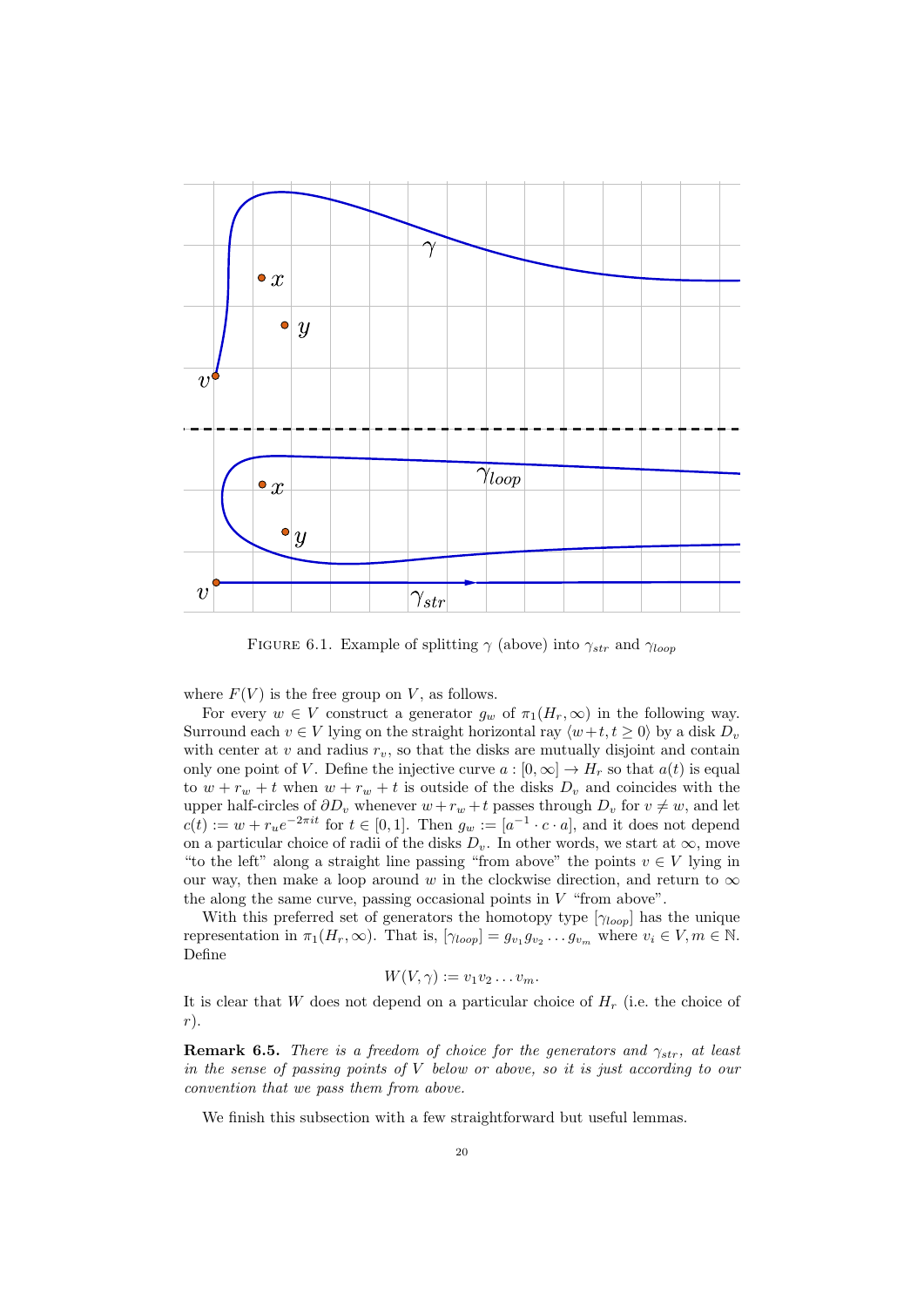

FIGURE 6.2. Example of a generator  $g_w$ , for a case when Im  $w = \text{Im } v$ 

**Lemma 6.6.** Let  $\gamma \subset \mathbb{C} \setminus V$  be an r-curve with  $\gamma(0) \in V$ . Further, let

$$
B := [x_1, \infty) \times [y_1, y_2]
$$

be a (right-)infinite strip so that  $\gamma|_{[0,\infty)} \subset B$ . Denote  $V_1 := V \cap B$ . Then  $W(V, \gamma) \in F(V_1)$ , where  $F(V_1)$  is identified with its image in  $F(V)$  under the natural embedding.

*Proof.* Follows from the construction of  $W(V, \gamma)$ .

By  $|W(V, \gamma)|$  we denote the length of the word  $W(V, \gamma)$  in a free group. It is  $|W(V, \gamma)|$  that will soon allow us to measure the "complexity" of the homotopy information of id-type points in the Teichmüller space.

**Lemma 6.7.** If  $V_1 \subset V$  and  $\gamma(0) \in V_1$ , then  $|W(V_1, \gamma)| \leq |W(V, \gamma)|$ .

*Proof.* We can first find  $W(V, \gamma)$  and then "glue in" the punctures from  $V \setminus V_1$ . Then some generators of the fundamental group in  $H_r(V)$  become trivial. So the length of  $W(V_1, \gamma)$  cannot be bigger than the length of  $W(V, \gamma)$ .

**Lemma 6.8.** Let  $\gamma \subset \mathbb{C} \setminus V$  be an r-curve with the strictly increasing real part and such that  $\gamma(0) \in V$ . Then  $|W(V, \gamma)| < C_{|V|}$  where  $C_{|V|} > 0$  depends only on the size of V.

*Proof.* Follows from the construction of  $W(V, \gamma)$ .

6.2.  $H_r$  and Hawaiian earrings. This is a minor subsection containing a rather standing aside fact that we will need later.

Let  $H_r$  be defined as in Subsection [6.1](#page-17-2) for a countably infinite V. Clearly we can choose such representatives  $g'_{v_n}$  of the "straight" generators  $g_{v_n}$  (defined similarly as for finite V) so that each of them is a Jordan curve containing  $\infty$ , they are pairwise disjoint except at  $\infty$ , and each  $g'_{v_n}$  is a concatenation  $\alpha_n^{-1} \cdot \beta_n$ , where  $\alpha_n, \beta_n$  are horizontal paths with the strictly increasing real part, and parametrized by it.

Recall that the *Hawaiian earring* is the topological space homeomorphic to  $\mathcal{H} =$  $\cup C_n$ , where  $C_n = \{z \in \mathbb{C} : |z - 1/n| = 1/n\}$  for  $n \in \mathbb{N}$ .

<span id="page-20-0"></span>**Lemma 6.9** (Hawaiian earring skeleton). Let  $H := \bigcup g'_{v_n}$ . Then H is homeomorphic to  $H$  and is a deformation retract of  $H_r$ .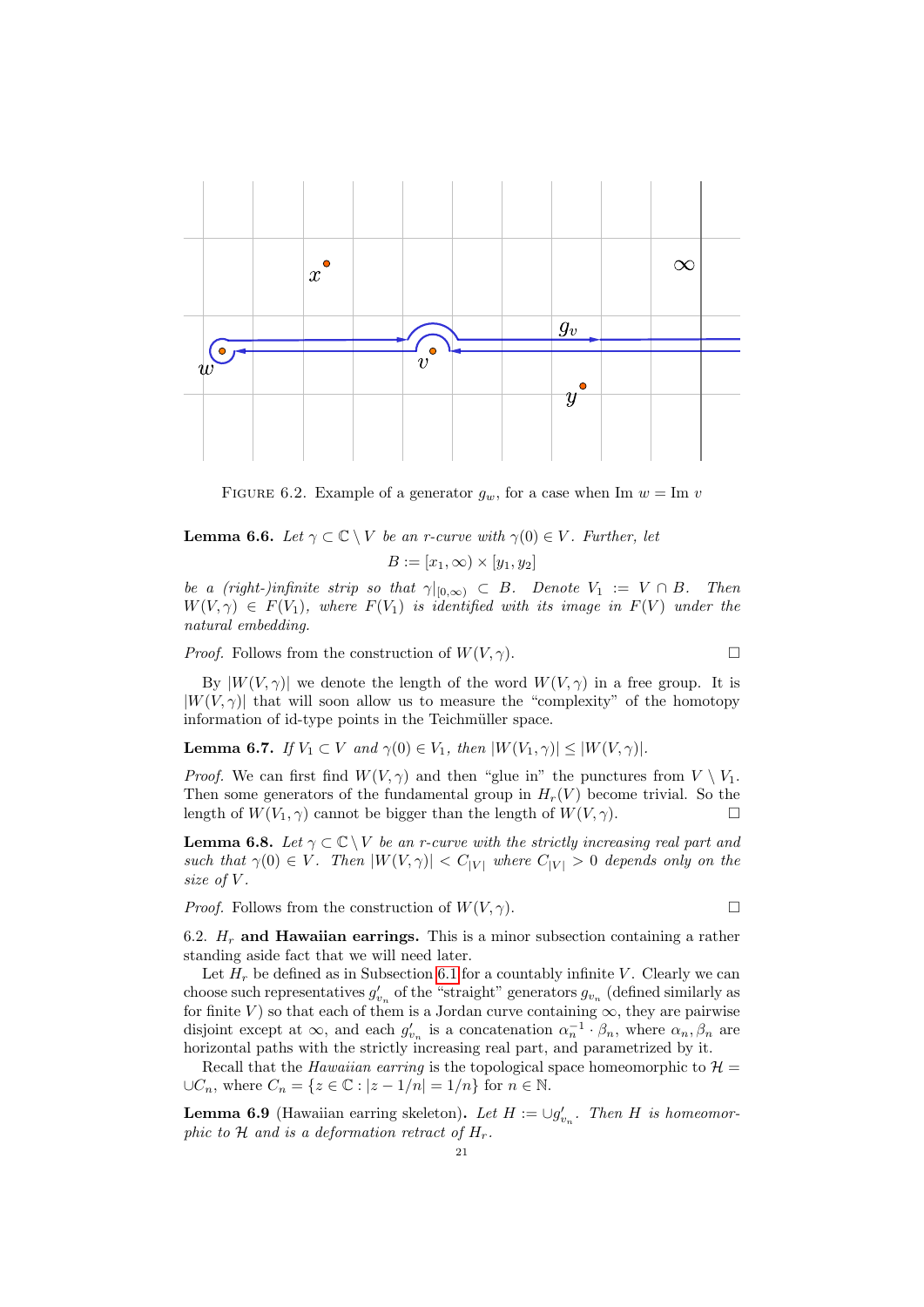Sketch of the proof. We can construct the homeomorphism  $\psi : H \to \mathcal{H}$  by mapping homeomorphically the consecutive generators  $g'_{v_n}$  to the consecutive outer circles  $C_n$ so that  $\psi(g'_{v_n}) = C_n$ ,  $\psi(\infty) = 0$ , and  $\psi(\alpha_n(t)), \psi(\beta_n(t)) \to 0$  as  $t \to \infty$  uniformly in  $n$  whenever defined.

Such  $\psi$  is a continuous bijection. Since H is compact and H is Hausdorff,  $\psi$  is homeomorphism.

The second statement of the lemma follows easily from the fact that the punctured closed unit disk deformation retracts onto its outer boundary.

6.3. Homotopy type of a preimage. We are now interested in how the homotopy type, and in particular  $|W(V, \gamma)|$ , changes after taking preimage under an entire map. Although to prove Classification Theorem [1.1](#page-4-0) we only need to consider the exponential function, we study (without essential additional efforts) the case of compositions of a polynomial with the exponential, which will be in our focus in the subsequent articles devoted to more general families. We begin with two preliminary lemmas and then provide bounds for  $|W(V, \tilde{\gamma})|$  of a preimage curve  $\tilde{\gamma}$ .

Let  $V \subset \mathbb{C}$  be a *finite* set, and let  $\gamma$  be an r-curve such that  $\gamma(0) \in V$  and  $\gamma|_{\mathbb{R}^+}\subset \mathbb{C}\setminus V$ . As earlier choose  $H_r=H_r(V,\gamma)$ . We again consider homotopy types of  $\gamma$  in  $H_r$ .

<span id="page-21-0"></span>**Lemma 6.10** (Piecewise linear representative). There exists an r-curve  $\gamma_{pl} \in [\gamma]$ consisting of at most  $6|W(V, \gamma)| + 2$  straight line segments.

*Proof.* Let  $m = |W(V, \gamma)|$ . Take a generator  $[g_w]$  of the fundamental group  $\pi_1(H_r, \infty)$ for some  $w \in V$ . There exists a representative of the generator  $[q_w]$  consisting of 5 straight line segments: 1 segment to pass from  $\infty$  to a small neighborhood of w, 3 to make a triangular loop around  $w$  in this small neighborhood, and 1 to return back to  $\infty$ .

Analogously  $[\gamma_{str}]$  has an representative consisting of at most 2 straight line segments.

Using the presentation of  $[\gamma] = [\gamma_{str}] \cdot [\gamma_{loop}]$  and a presentation of  $[\gamma_{loop}] =$  $g_{v_1}...g_{v_m}$  via m generators, we already have a piece-wise linear representative of  $[\gamma]$ containing at most  $5m+2$  straight line segments. Nevertheless, this representative is not an r-curve because it has some midpoints at  $\infty$ : the endpoints of the generators  $g_{v_i}$ . But this flaw can be easily adjusted by the "price" of at most m straight line segments: if  $z_1, z_2 \in \mathbb{C}$  are such that Re  $z_1 = \text{Re } z_2 > \max_{v \in V} \text{Re } v$ , then the concatenation

$$
\langle z_1 + t, t \in [0, \infty] \rangle \cdot \langle z_2 + t, t \in [0, \infty] \rangle^{-1}
$$

of horizontal rays is homotopic to a straight line segment between  $z_1$  and  $z_2$ . This way we replace pairs of neighboring infinite rays on the generators by Π-shaped parts.

Altogether this means that  $[\gamma]$  has an r-curve representative consisting of at most  $5m + 2 + m = 6m + 2$  straight line segments.

<span id="page-21-1"></span>**Lemma 6.11** (Intersections bound homotopy type). For every point  $w \in V$ , consider the ray  $L_w = \langle w - t, t > 0 \rangle$ . Assume that  $\gamma|_{(0,\infty)}$  intersects  $L_w$  at  $k_w < \infty$ points, and let  $k = \sum_{V} k_{w}$ . Then

$$
|W(V,\gamma)| \le (k+1)|V|.
$$

*Proof.* Let  $0 < t_1 < \cdots < t_m < \infty$  be the values of t for which  $\gamma|_{(0,\infty)}$  intersects at least one of the  $L_w$ . Then  $m \leq k$ . It can also happen that  $m \leq k$  since  $\gamma$  might intersect a few  $L_u$  at the same time.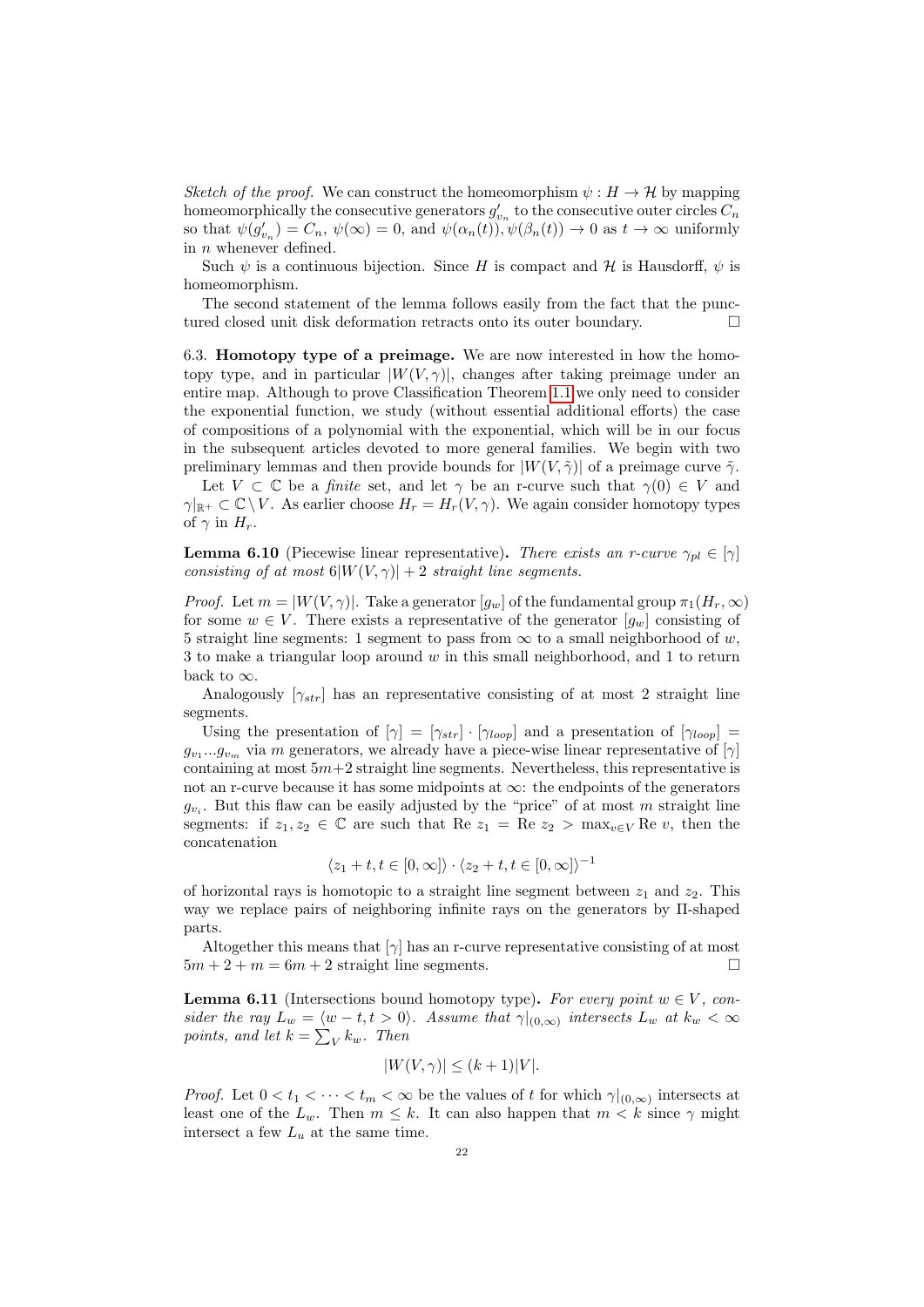Choose  $s_0 \in (0, t_1), s_1 \in (t_1, t_2), \ldots, s_{m-1} \in (t_{m-1}, t_m), s_m \in (t_m, \infty)$ , and define

 $\gamma_0 = \gamma|_{[0,s_0]},$  $\gamma_1 = \gamma|_{[s_0,s_1]},$ 

...  $\gamma_m = \gamma|_{[s_{m-1}, s_m]},$  $\gamma_{m+1} = \gamma|_{[s_m,\infty]},$ 

so we have  $\gamma = \gamma_0 \cdot \gamma_1 \cdot ... \cdot \gamma_{m+1}$ .

For  $z \in \mathbb{C}$  denote by  $\delta_z$  the infinite ray  $\langle z + t, t \in [0, \infty] \rangle$ . Then

$$
[\gamma] = [\gamma_0 \cdot \delta_{s_0}] \cdot [\delta_{s_0}^{-1} \cdot \gamma_1 \cdot \delta_{s_1}] \cdot \ldots \cdot [\delta_{s_{m-1}}^{-1} \cdot \gamma_m \cdot \delta_{s_m}] \cdot [\delta_{s_m} \cdot \gamma_{m+1}].
$$

Each  $[\delta_{s_{i-1}}^{-1} \cdot \gamma_i \cdot \delta_{s_i}]$  for  $i = \overline{1,m}$  is homotopic either to a consecutive product (possibly with inverses) of a few generators  $g_v$  without repetitions, or it is nullhomotopic.

Further,  $[\gamma_0 \cdot \delta_{s_0}]$  is homotopic either to  $\gamma_{str}$ , or to a concatenation with a consecutive product (possibly with inverses) of generators  $g_v$  without repetitions, whereas  $[\delta_{s_m} \cdot \gamma_{m+1}]$  is evidently null-homotopic.

Hence

$$
|W(V,\gamma)| \le m|V| + |V| \le (k+1)|V|.
$$

Now we are ready to describe how  $|W(V, \gamma)|$  behaves after taking preimages under the exponential or a polynomial. The estimates are justified by the following elementary lemma.

**Lemma 6.12** (Preimages stay horizontal). Let f be either the exponential or a monic polynomial,  $\gamma : (0, \infty) \to \hat{\mathbb{C}} \setminus \{singular \ values \ of \ f\}$  be an r-curve, and  $\tilde{\gamma}$  be one of its lifts under f. The following statements hold.

- (1) If f is the exponential, then  $\tilde{\gamma}$  is an r-curve.
- (2) If f is a monic polynomial of degree  $d \geq 1$ , then there exists a degree d root of unity  $\xi$  such that  $\xi \tilde{\gamma}$  is an r-curve.

Thus, it makes sense to speak about how the homotopy type of an r-curve changes under lifts.

<span id="page-22-0"></span>Proposition 6.13 (Bounds for lifts by polynomials). Let p be a monic polynomial of degree  $d \geq 1$  with its critical values contained in V, and let the set V be such that  $p(\hat{V}) \subset V$  and  $p|_{\tilde{V}}$  is bijective. Denote by  $\tilde{\gamma}$  the homeomorphic r-curve preimage of  $\gamma$  under p.

If  $n = |V|$ , and  $m = |W(V, \gamma)|$ , then

$$
|W(\tilde{V}, \tilde{\gamma})| < 6dn^2(m+1).
$$

*Proof.* Choose some  $H_{r'} = H_{r'}(\tilde{V}, \tilde{\gamma})$  so that  $p(\mathbb{H}_{r'}) \supset \mathbb{H}_r$ . Then every homotopy of  $\gamma$  in  $H_r$  lifts to a homotopy of  $\tilde{\gamma}$  in  $H_{r'}$ .

Next, let  $\gamma_{pl} \in [\gamma]$  be the piecewise linear representative consisting of at most  $6m + 2$  straight line segments as in the Lemma [6.10](#page-21-0) and denote by  $\delta$  its lift under p which is r-curve. Then  $\delta$  is homotopic to  $\tilde{\gamma}$  in  $H_{r'}$ .

Elementary computation shows that a preimage of a straight line segment of  $\gamma_{pl}$ under polynomial either intersects each straight line containing an  $L_w$  in no more that d points, or is a subset of it. If the second case takes place for some preimages of bounded segments of  $\gamma_{pl}$ , we slightly deform  $\gamma_{pl}$  (in its homotopy class) so that the first condition holds. Note that since  $\delta$  is horizontal, if the preimage of the unique infinite straight segment of  $\gamma_{pl}$  is a subset of a horizontal straight line, then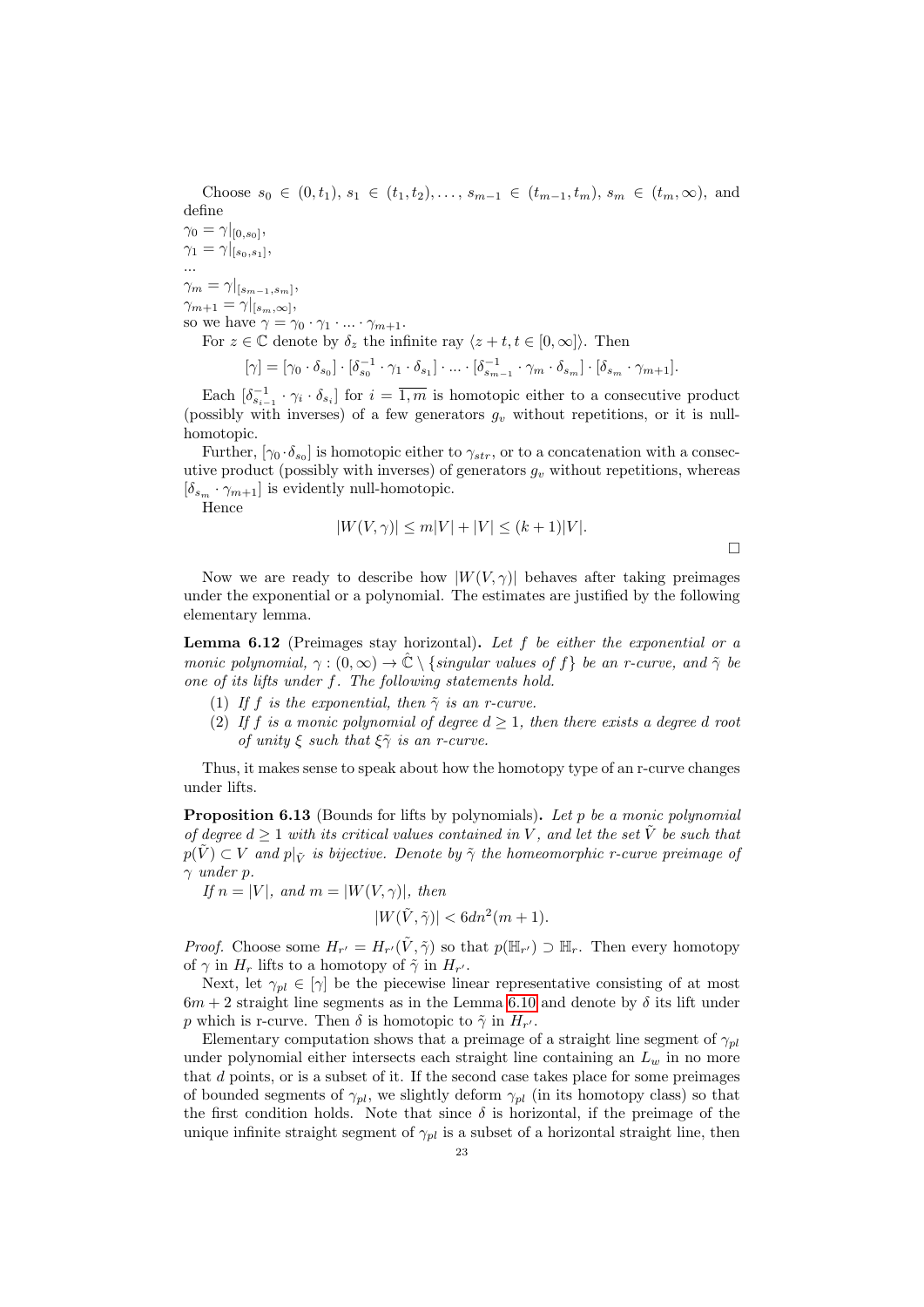it does not intersect any  $L_w$ . Hence without loss of generality we can assume that  $\delta|_{(0,\infty)}$  interests each  $L_w, w \in \tilde{V}$  (see Lemma [6.11\)](#page-21-1) in at most  $d(6m+2)$  points.

Then due to Lemma [6.11](#page-21-1)

$$
|W(\tilde{V}, \tilde{\gamma})| = |W(\tilde{V}, \delta)| \le (nd(6m + 2) + 1)n =
$$
  
6mn<sup>2</sup>d + 2n<sup>2</sup>d + n < 6mn<sup>2</sup>d + 6n<sup>2</sup>d = 6dn<sup>2</sup>(m + 1).

We are interested in an analogous result for the exponential.

<span id="page-23-0"></span>**Proposition 6.14** (Bounds for lifts by the exponential). Let  $0 \in V$ ,  $\gamma(0) \neq 0$  and let  $\tilde{V}$  be such that  $\exp(\tilde{V}) \subset V$ , and  $\exp\vert_{\tilde{V}}$  is injective. Denote by  $\tilde{\gamma}$ the homeomorphic r-curve preimage of  $\gamma$  under the exponential. If  $n = |V| = |\tilde{V}| + 1$ , and  $m = |W(V, \gamma)|$ , then

$$
|W(\tilde{V}, \tilde{\gamma})| < 6n^2(m+1).
$$

**Remark 6.15.** Note that in this case  $|V| = |\tilde{V}| + 1$  since asymptotic value of exp does not have a preimage.

Proof. The proof is identical to the case of a polynomial in Proposition [6.13,](#page-22-0) except that a preimage of a straight line segment under the exponential either intersects  $L_w$  in at most *one* point (instead of  $d$ ), or is a subset of it. That is why the formula for the exponential coincides with the formula for polynomials of degree  $d = 1$ .  $\Box$ 

At the end of this subsection we provide bounds for how  $W(V, \gamma)$  changes under lifts by compositions of a polynomial and the exponential.

<span id="page-23-1"></span>**Theorem 6.16** (Bounds for lifts by  $p \circ \exp$ ). Let p be a monic polynomial of degree d, and  $g = p \circ \exp$ .

Further, let  $V \subset \mathbb{C}$  be a finite set containing singular values of g and  $\gamma : (0, \infty) \to$  $\hat{\mathbb{C}}$  be an r-curve such that  $\gamma(0) \subset V \setminus {\text{singular values of g}}$  and  $\gamma|_{\mathbb{R}^+} \subset \mathbb{C} \setminus V$ .

If  $\tilde{V} \subset \mathbb{C}$  is a finite set such that  $g(\tilde{V}) \subset V \setminus \{ singular \ values \ of \ g\}$ , and  $g|_{\tilde{V}}$  is injective, then for every r-curve preimage  $\tilde{\gamma}$  of  $\gamma$  under g holds

$$
|W(\tilde{V},\tilde{\gamma})|<42dn^4(m+1)
$$

where  $n = |V|$  and  $m = |W(V, \gamma)|$ .

Proof. We obtain the estimate simply by using consequtively Proposition [6.13](#page-22-0) and Proposition [6.14](#page-23-0) with the same  $|V| = n$ .

$$
|W(\tilde{V}, \tilde{\gamma})| < 6n^2(6dn^2(m+1)+1) \le 42dn^4(m+1).
$$

 $\Box$ 

6.4. Spiders. Now return to our usual setting with the captured exponential function  $f := c \circ f_0$  defined as in Subsection [3.2.](#page-10-0) Moreover, we assume that the external address of  $a_0$  is not (pre-)periodic.

**Definition 6.17** (Spider). An image  $S_{\varphi}$  of the standard spider  $S_0$  under an id-type map  $\varphi$  is called a spider.

The notion of a spider comes with a few natural follow-up definitions.

**Definition 6.18** (Spider legs). The image of a ray tail  $R_n$  under a spider map is called a leg (of a spider).

**Definition 6.19** (Subspider). For a spider  $S_{\varphi}$ , a non-empty union of its legs is called a subspider of  $S_{\varphi}$ .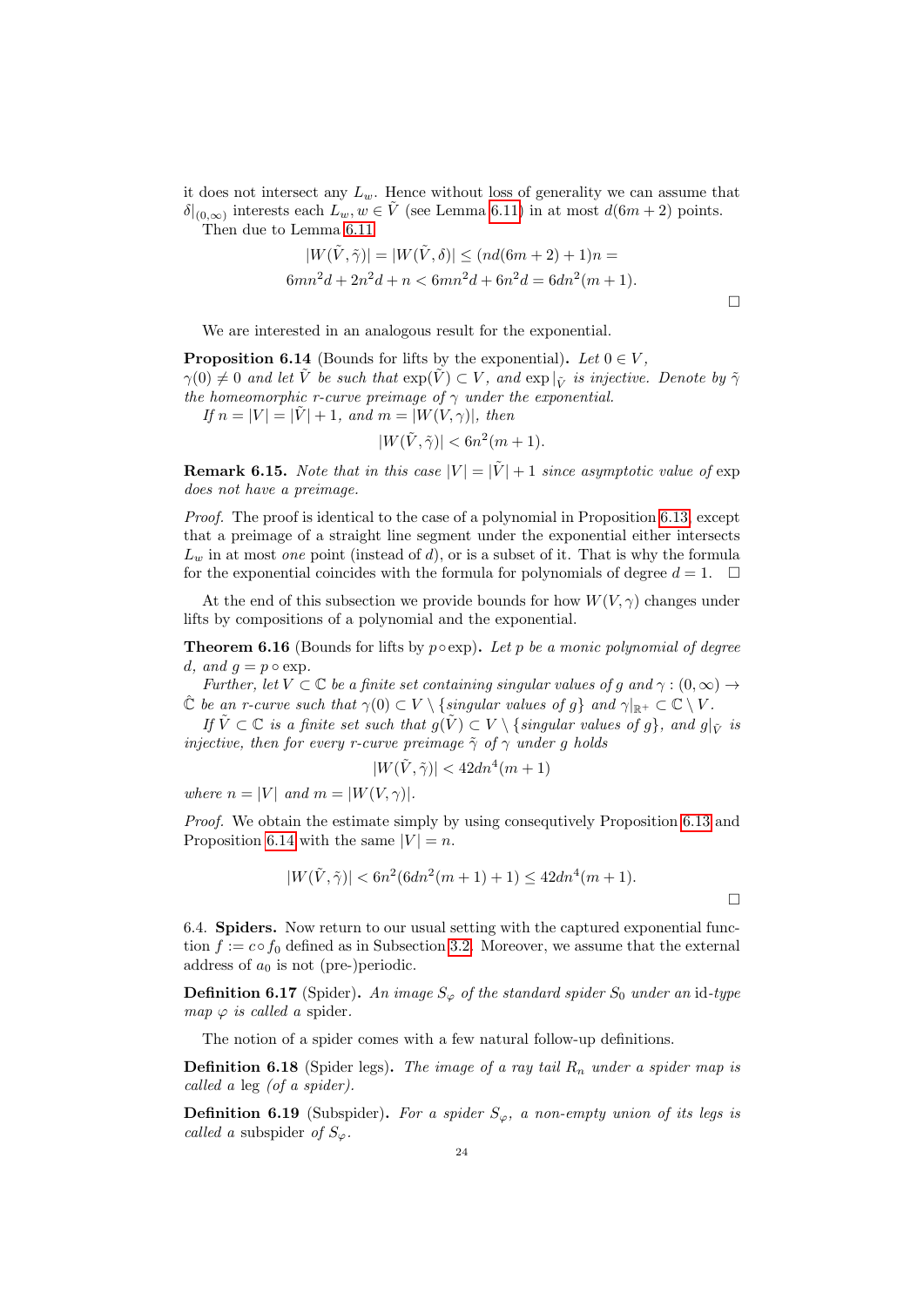We also want to have equality relation on the set of spiders.

**Definition 6.20** (Equal spiders). We say that the spiders  $S_{\varphi}$  and  $S_{\psi}$  are equal if for all  $n > 0$  we have  $\varphi(R_n) = \psi(R_n)$  (as point sets).

<span id="page-24-1"></span>**Lemma 6.21** (Equal spiders define the same point in  $\mathcal{T}_f$ ). Let  $S_{\varphi} = S_{\psi}$ . Then  $\varphi$ is isotopic to  $\psi$  relative  $S_0$ , and consequently  $[\varphi] = [\psi]$ .

*Proof.* We might assume that  $\varphi|_{S_0} = \psi|_{S_0}$ , otherwise just isotope  $\varphi$  in disjoint neighborhoods of the legs  $\{\varphi(R_n)\}\$  so that the legs get reparametrized. Consider the map  $\psi \circ \varphi^{-1}$ . It is equal to identity on the locally connected boundary of the simply-connected domain  $\mathbb{C} \setminus \varphi(S_0)$ . Hence  $\psi \circ \varphi^{-1}|_{\mathbb{C} \setminus \varphi(S_0)}$  is isotopic to identity relative  $\varphi(S_0)$ . This implies that  $[\varphi] = [\psi]$ .

Denote  $\mathcal{O}_n = \{a_i \in P_f : i \leq n\}.$ 

**Definition 6.22** (Leg homotopy word). Let  $S_{\varphi}$  be a spider. Then the leg homotopy word  $W_n^{\varphi}$  of  $\varphi(R_n)$  is

$$
W_n^{\varphi}:=W(\varphi(\mathcal{O}_n),\varphi(R_n)).
$$

Next theorem helps to estimate how the leg homotopy words change under Thurston iteration.

<span id="page-24-0"></span>**Theorem 6.23** (Combinatorics of preimage). Let  $\varphi$  be of id-type. Then

$$
|W_n^{\hat{\varphi}}| < A(n+2)^4 \max\{1,|W_{n+1}^{\varphi}|\},
$$

where A is a positive real number.

Proof. This is just a restatement of Theorem [6.16](#page-23-1) in a particular context. That is, when  $V = \varphi(\mathcal{O}_{n+1}), \gamma = \varphi(R_{n+1})$  and  $W(V, \gamma) = W_{n+1}^{\varphi}$ . Then if we take  $\tilde{\gamma} = \hat{\varphi}(R_n),$ 

$$
|W_n^{\hat{\varphi}}| < 42(n+2)^4(|W_{n+1}^{\varphi}|+1) < A(n+2)^4\max\{|W_{n+1}^{\varphi}|,1\},
$$

where  $A > 0$  is a positive real number.

6.5. Spiders and Teichmüller equivalence. In the last subsection we prove the results showing that the homotopy type of id-type maps can be uniquely encoded using spiders. More precisely, for a map  $\varphi$  of id-type one can uniquely recover its equivalence class  $[\varphi] \in \mathcal{T}_f$  from the positions of points in  $\varphi(P_f)$  and  $W_n^{\varphi}$  for all  $n \geq 0$ .

**Definition 6.24** (Equivalence of spiders). We say that two spiders  $S_{\varphi}$  and  $S_{\psi}$  are equivalent if for all  $n \geq 0$  we have  $\varphi(a_{ij}) = \psi(a_{ij})$  and legs with the same index are homotopic, i.e.  $[\varphi(R_n)] = [\psi(R_n)]$  in  $\mathbb{C} \setminus \varphi(P_f)$ .

<span id="page-24-2"></span>Proposition 6.25 (Spider equivalence is Teichmüller equivalence). Two spiders  $S_{\varphi}$  and  $S_{\psi}$  are equivalent if and only if  $[\varphi] = [\psi]$ , i.e.  $\varphi$  is isotopic to  $\psi$  relative  $P_f$ .

*Proof.*  $(\Leftarrow)$  "If" direction follows directly from the definitions.

(⇒) Assume that the spiders  $S_{\varphi}$  and  $S_{\psi}$  are equivalent.

We need to prove that  $S_{\varphi}$  can be isotoped into  $S_{\psi}$  via an ambient isotopy of  $\mathbb{C} \setminus P_f$ . The statement of the proposition will then follow due to Lemma [6.21.](#page-24-1) To simplify the notation we assume that  $\varphi = id$ , i.e.  $S_{\varphi} = S_0$  (in the general case the proof is exactly the same).

The proof uses the same idea as Alexander's trick, where we shrink all "entanglements" into one point.

First, note that one can introduce a natural linear order on the set of the legs of  $S_0$ : for every pair of legs  $R_i$  and  $R_j$  we can say which one is higher or lower.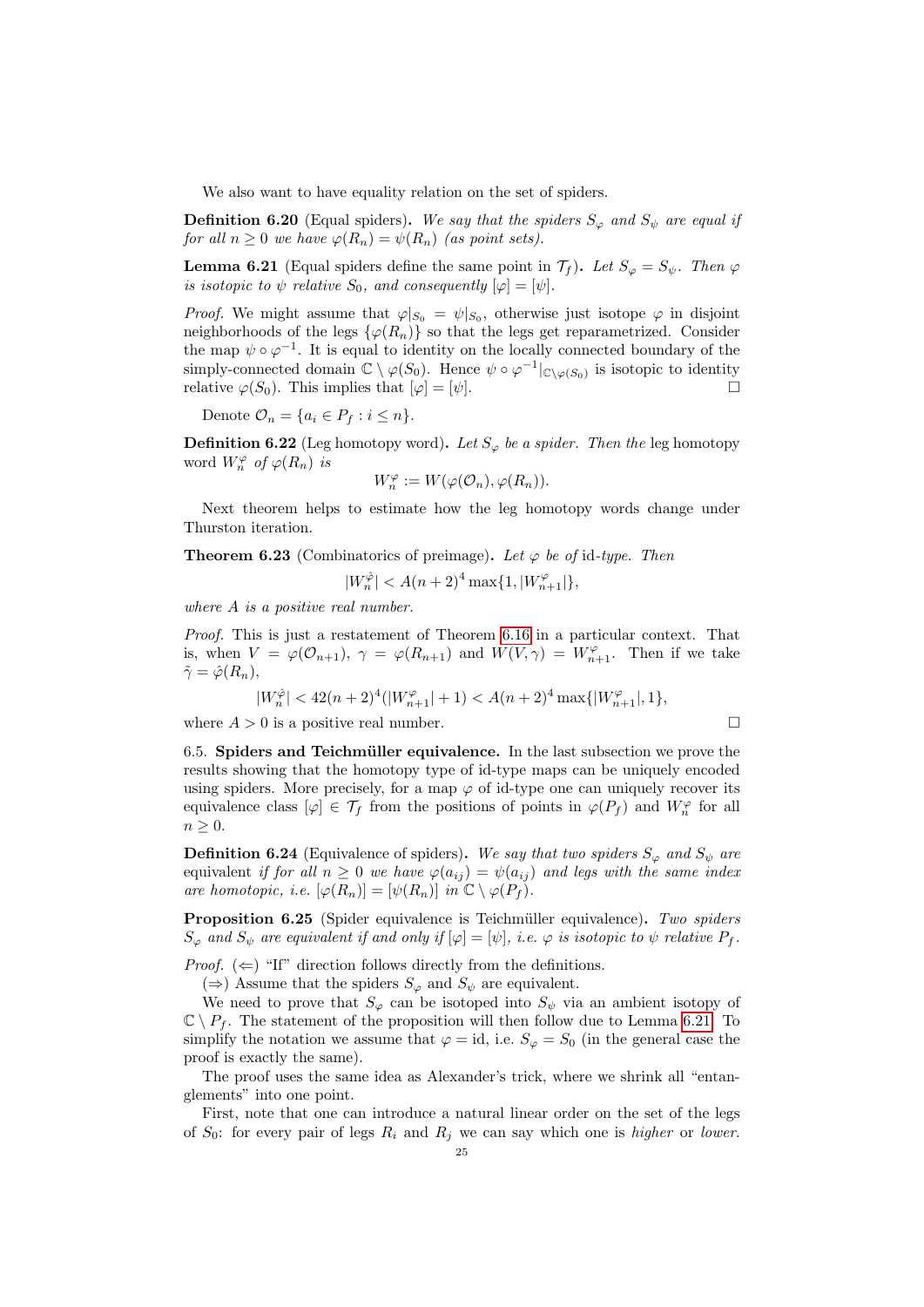More precisely, choose a right half-plane  $\mathbb{H}_r$  containing both  $R_i$  and  $R_j$  and join  $a_i$ , the endpoint of  $R_i$ , to a finite point of  $\partial \mathbb{H}_r$  via an injective path  $\gamma$  inside of  $\mathbb{H}_r \setminus (R_i \cup R_j)$ . The union of two curves  $\gamma$  and  $R_i$  divides  $\mathbb{H}_r$  into two parts. We say that  $R_j$  is *higher* (resp. *lower*) than  $R_i$  if it is contained inside of the upper (resp. lower) part.

For every  $n \geq 0$  there exists a minimal number  $k_n \geq 1$  so that  $S_0 \setminus \cup_{i=0}^n R_i$  is a disjoint union of  $k_n$  subspiders  $S_n^j$ ,  $j \in \{1, ..., k_n\}$  such that for every  $j \in \{1, ..., k_n\}$ and  $i \leq n$  all legs of the subspider  $S_n^j$  are simultaneously higher or lower that  $R_i$ . Clearly,  $k_n \leq n+2$ .

Let U be a right half-plane containing  $S_0$ . Now define inductively a sequence of shrinking Jordan domains contained in U.

• (Step 0) Define  $k_0$  mutually disjoint Jordan domains  $U_0^j$  so that

 $S_0^j \subset U_0^j \subset U$ 

and the diameter of  $U_0^j$  in the spherical metric is less than the diameter of  $S_0^j$  plus 1.

• (Step n) Define  $k_n$  mutually disjoint Jordan domains  $U_n^j$  so that for some  $i \leq k_{n-1}$ 

$$
S_n^j \subset U_n^j \subset U_{n-1}^i
$$

and the diameter of  $U_n^j$  in the spherical metric is less than the diameter of  $S_n^j$  plus  $1/(n+1)$ .

We are going to construct the isotopy  $\psi_u^{\infty}$  which is the concatenation of countably many "local" isotopies  $\psi_u^n, n \geq 0$ . Roughly speaking, via  $\psi_u^0$  we isotope  $\psi(R_0)$  into  $R_0$ , then via  $\psi_u^1$  we isotope  $\psi_u^0(R_1)$  relative  $P_f$  into  $R_1$  without moving  $R_0$ ,..., then via  $\psi_u^n$  we isotope  $\psi_u^{n-1}(R_n)$  into  $R_n$  without moving  $R_0, R_1, ..., R_{n-1}$ , and so on.

We construct this sequence of isotopies inductively. Without loss of generality assume that  $\psi(S_0) \subset U$  and  $\psi|_{\mathbb{C}\setminus U} = \text{id}$ . Note that every leg  $\psi(R_n)$  is homotopic to  $R_n$  inside of  $U \setminus P_f$  (consequence of the fact that  $\psi$  is of id-type).

- (Step 0) Let  $\psi_u^0, u \in [0, 1]$  be an isotopy of  $\hat{\mathbb{C}} \setminus P_f$  (or equivalently of  $\mathbb{C} \setminus P_f$ ) so that
	- (1)  $\psi_0^0 = \psi$ ,

(2) 
$$
\psi_1^0
$$
 = id on  $\mathbb{C} \setminus \bigcup_{j=1}^{k_0} U_0^j$ ,

- (3)  $\psi_u^0 \equiv \text{id} \text{ on } \mathbb{C} \setminus U$ .
- (Step n) Let  $\psi_u^n, u \in [0,1]$  be an isotopy of  $\hat{\mathbb{C}} \setminus P_f$  so that (1)  $\psi_0^n = \psi_1^{n-1}$ ,
	- (2)  $\psi_1^n$  = id on  $\mathbb{C} \setminus \bigcup_{j=1}^{k_n} U_n^j$ ,
	- (3)  $\psi_u^n \equiv \text{id} \text{ on } \mathbb{C} \setminus \cup_{j=1}^{k_{n-1}} U_{n-1}^j$ .

Note that every Step n is well-defined since the preceding Step  $n-1$  guarantees that the leg  $\psi(R_n)$  is contained inside of some  $U_{n-1}^j$  and is homotopic to  $R_n$  inside of  $U_{n-1}^j \setminus P_f$ .

In order to define the concatenation of these infinitely many isotopies we reparametrize them so that  $\psi_u^n$  is defined on the interval  $[1 - 1/2^n, 1 - 1/2^{n+1}]$ . As  $n \to \infty$ , maps  $\varphi_u^n$  are not equal to identity only in neighborhoods of  $\infty$  that are getting smaller. Hence the infinite concatenation  $\psi_u^{\infty} = \psi_u^0 \cdot \psi_u^1 \cdot ...$  is well defined. This finishes the proof of the proposition.

<span id="page-25-0"></span>**Definition 6.26** (Projective equivalence of spiders). We say that two spiders  $S_{\varphi}$ and  $S_{\psi}$  are projectively equivalent if for all  $n \geq 0$  we have  $\varphi(a_n) = \psi(a_n)$  and  $W_n^{\varphi} = W_n^{\psi}.$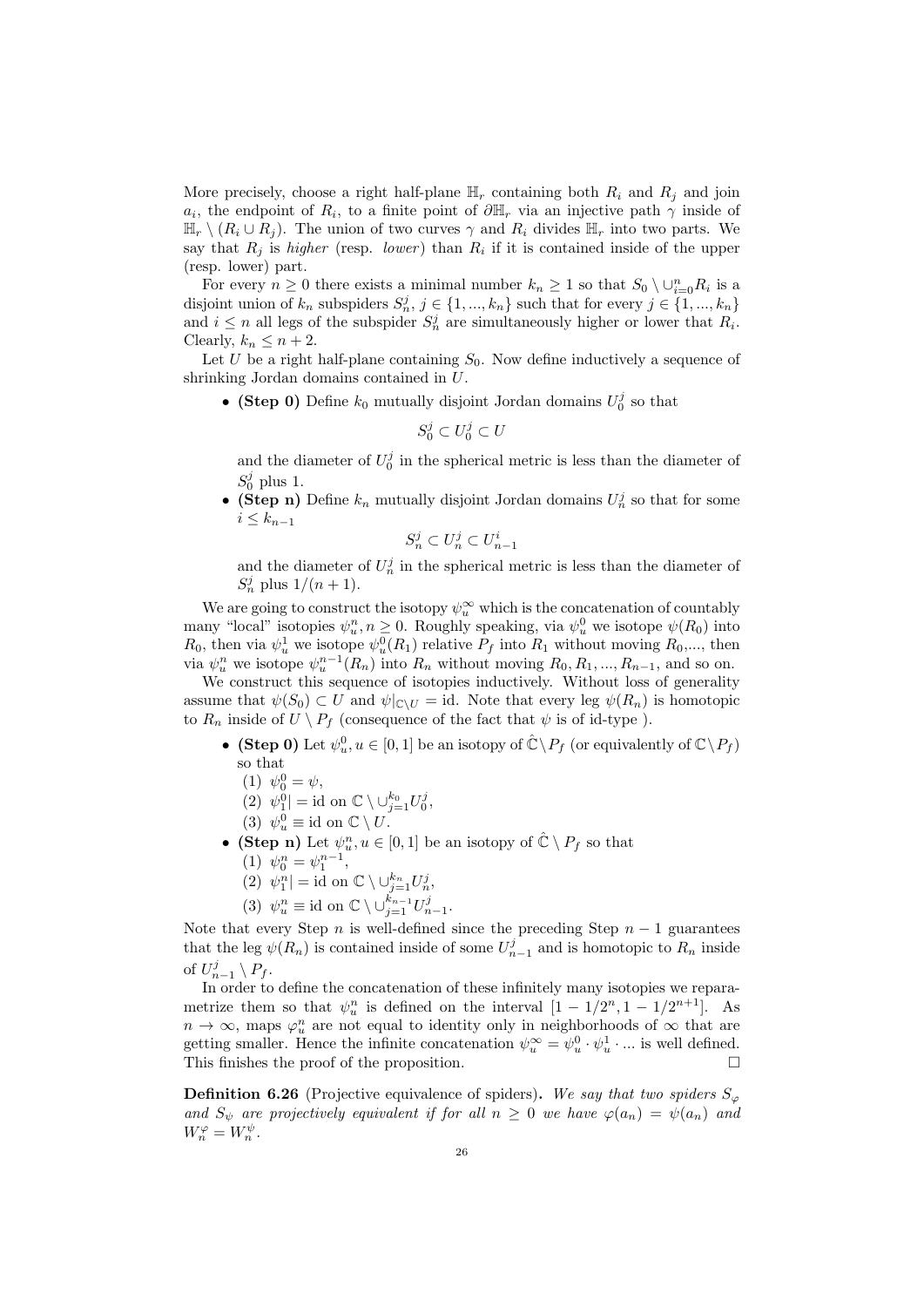<span id="page-26-3"></span>Proposition 6.27 (Projectively equivalent spiders are equivalent). Two spiders  $S_{\varphi}$  and  $S_{\psi}$  are projectively equivalent if and only if they are equivalent.

*Proof.* ( $\Leftarrow$ ) If  $\varphi(R_n)$  and  $\psi(R_n)$  are homotopic relative to  $\psi(P_f)$ , then they are homotopic relative any subset of  $\psi(P_f)$ .

(⇒) Assume now that the spiders  $S_{\varphi}$  and  $S_{\psi}$  are projectively equivalent. Let  $r \in$ R be such that  $\mathbb{H}_r$  contains both  $S_{\varphi}$  and  $S_{\psi}$ , and consider  $H_r = H_r(\varphi(P_f), \varphi(R_0))$ (defined as before Lemma [6.4\)](#page-18-0).

We want to prove that the spider legs  $\varphi(R_n)$  and  $\psi(R_n)$  belong to the same homotopy class in  $H_r$  (the condition  $W_n^{\varphi} = W_n^{\psi}$  says only that  $\varphi(R_n)$  and  $\psi(R_n)$ are homotopic in  $H_r$  relative to only a finite set of punctures  $\varphi(\{a_i\}_{i=0}^n)$ .

We claim that the homotopy type of each  $\varphi(R_n)$  in  $H_r$  is uniquely defined by the knowledge of  $W_k^{\varphi}$  for all  $k \geq n$ .

Pick  $k \geq n$ . Assume that we know the homotopy type of  $\varphi(R_n)$  in the "finitelypunctured"  $H_r \cup \varphi(P_f \setminus \{a_i\}_{i=0}^k)$  (for  $k=n$  we have it via  $W_r^{\varphi}$ ) and know  $W_{k+1}^{\varphi}$ . Since  $R_{k+1} \cap R_n = \emptyset$  and  $\varphi$  is of id-type, the homotopy type of  $\varphi(R_n)$  in  $H_r \cup$  $\varphi(P_f \setminus \{a_i\}_{i=0}^{k+1})$  is uniquely defined.

Next, from Lemma [6.9](#page-20-0) we know that  $H_r$  deformation retracts onto a subspace, homeomorphic to the Hawaiian earring  $\mathcal{H} = \cup C_n$ , so that the "straight" generator  $g_{v_n}$  of  $\pi_1(H_r,\infty)$  is mapped to an element of  $\pi_1(H,0)$  represented by the circle  $C_n$ . It is well-known fact about Hawaiian earrings (e.g. see [\[dS\]](#page-32-19)) that  $\pi_1(\mathcal{H}, 0)$  is a subgroup of  $\varprojlim F_j$ , where  $F_j$  is the fundamental group of  $\cup_1^j C_i$  with the base point at 0, considered as a subgroup of  $\pi_1(\mathcal{H}, 0)$  after collapsing all other  $C_i$  to 0. Hence, if  $\theta_1, \theta_2 \in \pi_1(\mathcal{H}, 0)$  are such that  $\theta_1 = \theta_2$  in  $F_j$  for all j, then  $\theta_1 = \theta_2$  in  $\pi_1(\mathcal{H}, 0)$ . From this follows that the homotopy type of  $\varphi(R_n)$  in  $H_r$  is uniquely determined by its homotopy types in every  $H_r \cup \varphi(P_f \setminus \{a_i\}_{i=0}^k)$  for  $k \geq n$ .

From Proposition [6.25](#page-24-2) and Proposition [6.27](#page-26-3) follows the theorem that identifies the projective equivalence of spiders and Teichmüller equivalence.

<span id="page-26-1"></span>Theorem 6.28 (Projective equivalence of spiders is Teichmüller equivalence). Two spiders  $S_{\varphi}$  and  $S_{\psi}$  are projectively equivalent if and only if  $[\varphi] = [\psi]$ , i.e.  $\varphi$  is *isotopic to*  $\psi$  *relative*  $P_f$ .

**Remark 6.29.** Note that the only properties of  $S_0$  that we used in the proofs of Lemma [6.21](#page-24-1) and Propositions [6.25,](#page-24-2) [6.27](#page-26-3) are that  $S_0$  is contained in some right half-plane and all  $R_n$  are mutually disjoint (except at  $\infty$ ) injective r-curves with the spherical diameters tending to 0 as  $n \to \infty$ . Hence the statements are obviously true for every such more general choice of  $S_0$  (and after replacement of  $P_f$  by the set of endpoints of  $S_0$ ).

# 7. Invariant compact subset

<span id="page-26-0"></span>In this section we construct a compact invariant subset  $C_f$  of the Teichmüller space  $\mathcal{T}_f$ . In the first theorem we present the construction and prove invariance. A statement that  $C_f$  is compact will be the content of the second theorem.

Let  $f = \cos f_0$  be the captured exponential function constructed in Subsection [3.2,](#page-10-0) and for  $n \geq 0$  let  $t_n$  be the potential of the point  $a_n \in P_f$  (then  $t_{n+1} = F(t_n)$ ).

Define the set  $\mathcal{P}' := \{ \frac{t_{n+1}+t_n}{2} : n \geq 0 \}$  and if  $\rho = \frac{t_{n+1}+t_n}{2} \in \mathcal{P}'$ , let  $N(\rho) := n$ . Further, define  $D_{\rho} := \mathbb{D}_{\rho}(0)$  and  $M_{\rho} := e^{2t_{N(\rho)}}$ .

The subset  $C_f$  is constructed in the form of a list of conditions.

<span id="page-26-2"></span>**Theorem 7.1** (Invariant subset). Fix some  $\rho \in \mathcal{P}'$  and denote  $N := N(\rho)$ . Let  $C_f(\rho) \subset \mathcal{T}_f$  be the closure of the set of points in  $\mathcal{T}_f$  represented by id-type maps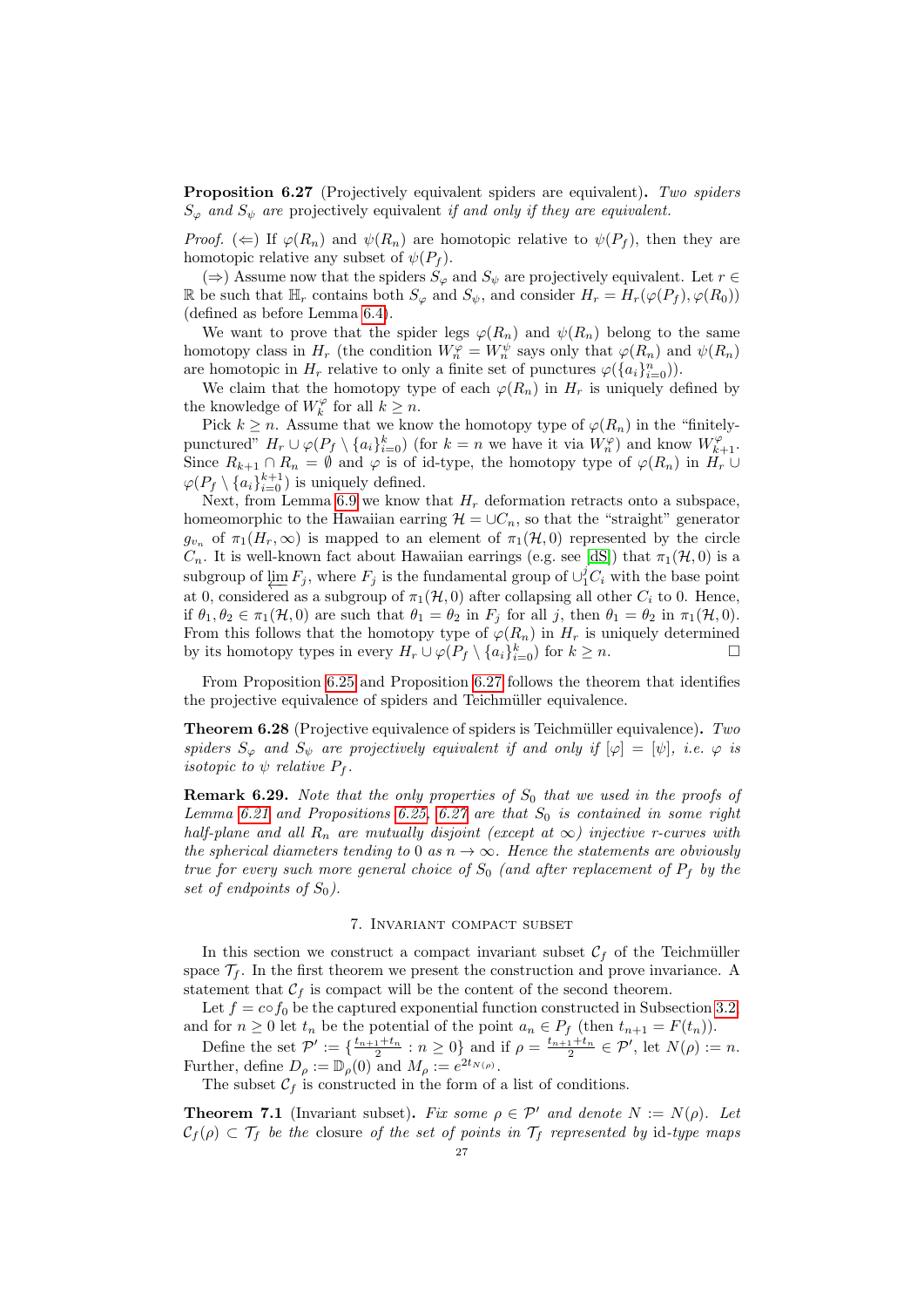$\varphi$  for which there exists an isotopy  $\varphi_u, u \in [0,1]$  of id-type maps such that  $\varphi_0 =$ id,  $\varphi_1 = \varphi$ , and the following conditions are simultaneously satisfied.

(1) (Marked points stay inside of  $D<sub>o</sub>$ ) If  $n \leq N$ ,

$$
\varphi_u(a_n) \in D_\rho.
$$

(2) (Precise asymptotics outside of  $D<sub>o</sub>$ ) If  $n > N$ , then

$$
|\varphi_u(a_n) - a_n| < \frac{1}{n}.
$$

(3) (Separation inside of  $D_{\rho}$ ) If  $k < l \leq N$ , then

$$
|\varphi_u(a_k) - \varphi_u(a_l)| > \frac{1}{(M_\rho)^{N-l+1}}.
$$

(4) (Bounded homotopy) If  $n \leq N$ , then

$$
|W_n^{\varphi_u}| < A^{N-n+1} \left( \frac{(N+2)!}{(n+1)!} \right)^4
$$

where A is the constant from Theorem [6.23.](#page-24-0)

Then if  $\rho \in \mathcal{P}'$  is big enough, the subset  $\mathcal{C}_f(\rho)$  is well-defined, invariant under the  $\sigma$ -map and contains [id].

Let us briefly discuss the content of the theorem before proving it. Our invariant subset (and compact, as will be seen later) is described as a closure of a set of id-type maps  $\varphi$  satisfying conditions (1)-(4).

Conditions (1)-(2) say that the maps  $\varphi$  have to be "uniformly of id-type", that is, the marked points outside of a disk  $D_{\rho}$  have precise asymptotics, while inside of  $D_{\rho}$  we allow some more freedom.

Condition (3) tells us that the marked points inside of  $D_{\rho}$  cannot come very close to each other — this is necessary to keep our set bounded in the Teichmüller space. Moreover, it is needed to control the distance to the asymptotic value — if a marked point is too close to it, then after Thurston iteration its preimage has the real part close to  $-\infty$ , and this spoils condition (1).

Condition (4) takes care of the homotopy information and provides bounds for leg homotopy words of points inside of  $D_{\rho}$ . Note that similar bounds for marked points outside of  $D_{\rho}$  are encoded implicitly in condition (2).

Proof of Theorem [7.1.](#page-26-2) Let  $\mathcal{C}^{\circ}_{f}(\rho) \subset \mathcal{C}_{f}(\rho)$  be the set of points in  $\mathcal{T}_{f}$  of which we take the closure in the statement of the theorem, i.e. represented by id-type maps  $\varphi$  for which there exists an isotopy  $\varphi_u$  of id-type maps such that  $\varphi_0 = id, \varphi_1 = \varphi$ and the conditions (1)-(4) are simultaneously satisfied. Since  $\sigma$ -map is continuous, it is enough to prove invariance of  $\mathcal{C}^{\circ}_{f}(\rho)$  for big  $\rho$ .

First, note that for big  $\rho$  the set  $\mathcal{C}^{\circ}_{f}(\rho)$  contains  $[c^{-1}]$ :  $c^{-1}$  can be joined to identity via the isotopy  $c_u^{-1}$  where  $c_u$  was constructed in Subsection [3.2.](#page-10-0)

Further, from the asymptotic formula [2.1](#page-6-0) and the fact that Re  $a_n / \text{Im } a_n \to \infty$ follows that for all  $\rho \in \mathcal{P}'$  big enough the first  $N + 1$  point  $a_0, a_1, ..., a_N$  of the orbit  $P_f$  are contained in  $D_\rho$ , while the other points are outside and mutual distances between them and from them to  $D_{\rho}$  are bigger than one. In other words, conditions (1)-(2) allow the first  $N+1$  points to move under isotopy  $\varphi_u$  only inside of  $D_{\varphi}$ . while for every  $n > N$  the point  $a_n$  moves inside of a disk  $D_n$  of radius  $1/n$ , and all these disks  $D_{\rho}, D_{N+1}, D_{N+2}, ...$  are mutually disjoint with the mutual distance between them bigger than one. Moreover, we can assume that for  $n > N$  we have Re  $a_n + 1 <$  Re  $a_{n+1}$ .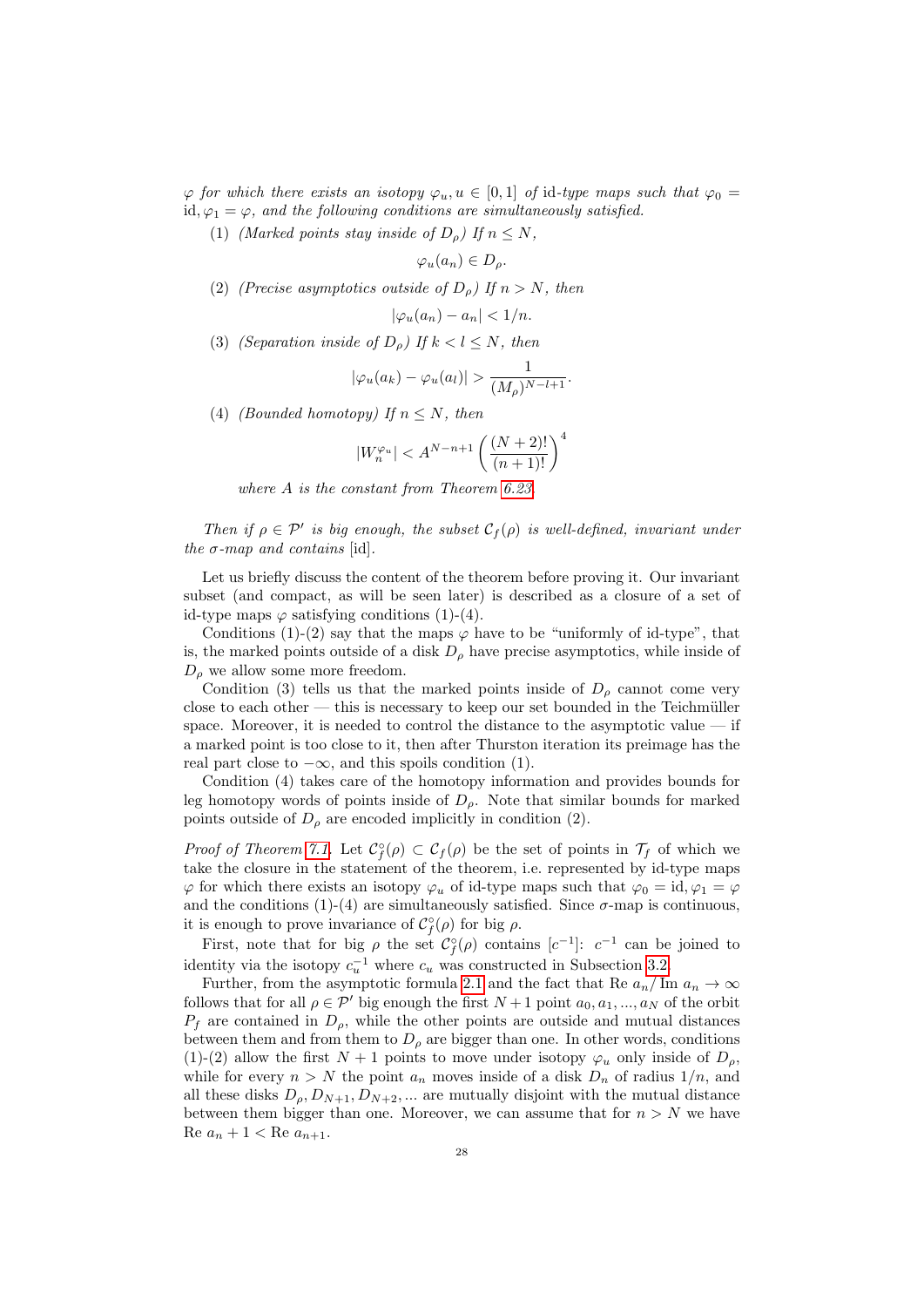For all  $\varphi \in \mathcal{C}_{f}^{\circ}(\rho)$  after concatenation with  $c_{u}^{-1}$  we obtain the isotopy  $\psi_{u}$  of idtype maps with  $\psi_0 = c^{-1}, \psi_1 = \varphi$  and satisfying conditions (1)-(4). Then  $\hat{\psi}_u$  is an isotopy of id-type maps with  $\hat{\psi}_1 = id$ . Let  $g_u(z) = \psi_u \circ f \circ \hat{\psi}_u^{-1}(z) = e^z + \kappa_u$ . Now we want to prove that  $\hat{\psi}_u$  satisfies each of the items (1)-(4): from this would follow that  $\hat{\varphi} \in \mathcal{C}^{\circ}_{f}(\rho)$ .

We prove that each of the conditions (1)-(4) for  $\hat{\varphi}$  follows from the conditions (1)-(4) for  $\varphi$ .

(4) Note that since for  $n > N$  we have Re  $a_n + 1 <$  Re  $a_{n+1}$ , for  $n > N$  we have

$$
|W_N^{\psi_u}|=0<1.
$$

Hence from Theorem [6.23](#page-24-0) for  $n \leq N$  we get

$$
|W_n^{\hat{\psi}_u}| < A(n+2)^4 \max\{|W_{n+1}^{\psi_u}|, 1\} < A(n+2)^4 A^{N-(n+1)+1} \left(\frac{(N+2)!}{(n+2)!}\right)^4 = A^{N-n+1} \left(\frac{(N+2)!}{(n+1)!}\right)^4.
$$

(3) We use the formula  $\psi_u(a_{n+1}) = e^{\hat{\psi}_u(a_n)} + \kappa_u$ . Since  $\rho = \frac{t_N + t_{N-1}}{2}$  and  $\kappa_u \in D_\rho$ , for  $n \leq N$  and big  $\rho$  we have

Re 
$$
\hat{\psi}_u(a_n) = \log |\psi_u(a_{n+1}) - \kappa_u| < \log |t_{N+1} + 1 + \rho| <
$$
  
 $\log(2t_{N+1}) = \log(2F(t_N)) < 2t_N.$ 

Thus for  $k < l \leq N$  and big enough  $\rho$ 

$$
|\psi_u(a_{k+1}) - \psi_u(a_{l+1})| = |\int_{\hat{\psi}_u(a_k)}^{\hat{\psi}_u(a_l)} e^z dz| \leq \int_{\hat{\psi}_u(a_k)}^{\hat{\psi}_u(a_l)} |e^z||dz| < M_\rho |\hat{\psi}_u(a_k) - \hat{\psi}_u(a_l)|,
$$

and

$$
|\hat{\psi}_u(a_k) - \hat{\psi}_u(a_l)| > \frac{|\psi_u(a_{k+1}) - \psi_u(a_{l+1})|}{M_\rho} > \frac{1}{(M_\rho)^{N-l+1}}.
$$

(2) Since  $\hat{\psi}_u$  is continuous in u and  $\hat{\psi}_0 = id$ , for  $n > N$ 

$$
\hat{\psi}_u(a_n) = \log(\psi_u(a_{n+1}) - \kappa_u) = \log(a_{n+1} + O(1) - \kappa_u) =
$$
  

$$
a_n + \log\left(\frac{a_{n+1} + O(1) - \kappa_u}{e^{a_n}}\right) = a_n + \log\left(1 + \frac{\kappa_0 + O(1) - \kappa_u}{a_{n+1} - \kappa_0}\right).
$$

If  $\rho$  (and consequently N) is big enough, we have  $|\hat{\psi}_u(a_n) - a_n| < 1/n$  for all  $n > N$  (due to the very fast growth of  $|a_n|$ ).

(1) Instead of proving directly that for  $n \leq N$  holds  $\hat{\psi}_u(a_n) \in D_\rho$ , we prove that for big  $\rho$ 

$$
-\frac{\rho}{2} < \text{Re } \hat{\psi}_u(a_n) < \frac{\rho}{2}
$$

and

$$
-\frac{\rho}{2} < \text{Im } \hat{\psi}_u(a_n) < \frac{\rho}{2}.
$$

From this would follow that  $|\hat{\psi}_u(a_n)| < \rho/\sqrt{2} < \rho$ .

In the proof of (3) we have shown that for big  $\rho$  holds Re  $\hat{\psi}_u(a_n) < 2t_N$ . Clearly,  $2t_N < \rho/2$  for big  $\rho$ .

Using condition (3) for  $\psi_u$  we get

$$
\operatorname{Re}\,\hat{\psi}_u(a_n) = \log|\psi_u(a_{n+1}) - \kappa_u| > \log \frac{1}{M^n_{\rho}} = -2nt_N
$$

which is bigger than  $-\rho/2$  for all  $\rho$  big enough.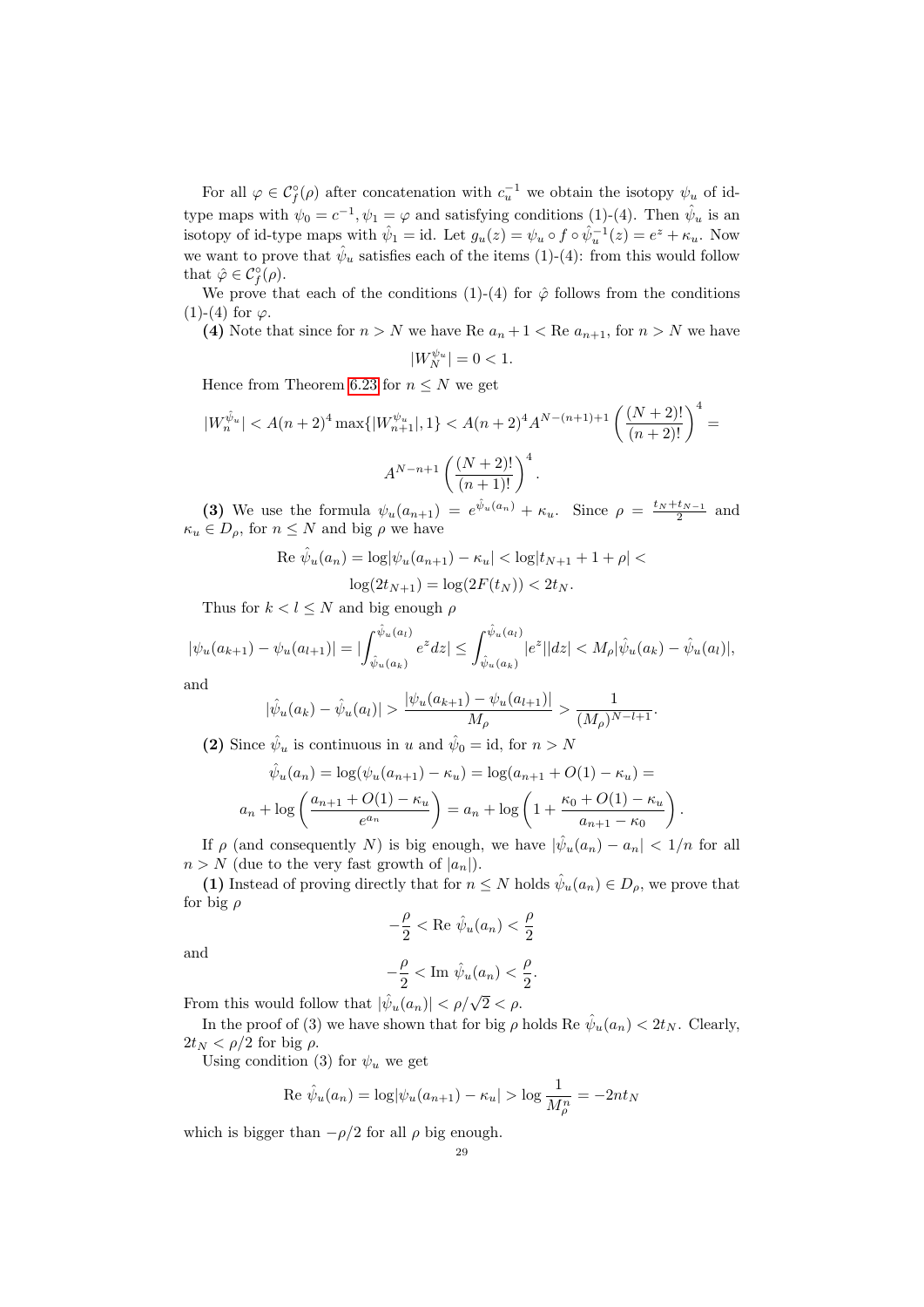Since  $|W_{n+1}^{\psi_u}| < A^{N-n} \left(\frac{(N+2)!}{(n+2)!}\right)^4$ , the spider leg  $\hat{\psi}_u(R_{n+1})$  makes no more than  $A^{N-n}\left(\frac{(N+2)!}{(n+2)!}\right)^4+1$  loops around the singular value. Hence the difference between  $2\pi s_n$  and the imaginary part of  $\hat{\psi}_u(a_n)$  will be less than  $2\pi \left(A^{N-n}\left(\frac{(N+2)!}{(n+2)!}\right)^4+1\right)$ . Due to fast growth of the sequence  $\{t_n\}_{n=0}^{\infty}$ , by making  $\rho$  bigger we may assume that for all  $n \leq N$  we have

$$
2\pi \left( A^{N-n} \left( \frac{(N+2)!}{(n+2)!} \right)^4 + 1 + |s_n| \right) < \frac{\rho}{2}.
$$

Hence  $|\text{Im } \hat{\psi}_u(a_n)| < \rho/2$  and  $|\hat{\psi}_u(a_n)| < \rho/\sqrt{2} < \rho$ .

Next, we prove another key statement claiming compactness of  $C_f(\rho)$ . Note that it is very natural to expect this compactness because of the conditions (1)-(4) of the Theorem [7.1.](#page-26-2) Indeed, note that  $(1)-(4)$  are formulated in terms of how the marked points  $a_n$  are allowed to move under isotopies  $\varphi_u$  of id-type maps: the points inside of  $D_{\rho}$  have to stay inside, points outside of  $D_{\rho}$  move only slightly. At the same time the points  $a_n$  inside of  $D_\rho$  are allowed to rotate around points in  $\mathcal{O}_n$  only some bounded amount of times. Outside of  $D_{\rho}$  no "rotations" are allowed and basically nothing happens. The final remark is that the marked points are not allowed to come too close to each other.

<span id="page-29-0"></span>**Theorem 7.2** (Compactness). For all  $\rho \in \mathcal{P}'$  big enough  $\mathcal{C}_f(\rho)$  is a compact subset of  $\mathcal{T}_f$ . Moreover, all its elements are asymptotically conformal.

*Proof.* We are going to prove that the set  $C_f^{\circ}(\rho)$  from the proof of Theorem [7.1](#page-26-2) is pre-compact, or equivalently, since  $\mathcal{T}_f$  is a metric space in the Teichmüller metric, that every sequence  $\{\varphi^n\}\subset \mathcal{C}^\circ_f(\rho)$  has a subsequence that converges to some point  $[\varphi]\in \mathcal{T}_f.$ 

Since each  $[\varphi^n] \in C_f^{\circ}(\rho)$ , we can assume that every  $\varphi^n$  is of id-type and  $\varphi^n_u$  is an isotopy with  $\varphi_0^n = \text{id}, \varphi_1^n = \varphi^n$  satisfying conditions (1)-(4) of Theorem [7.1.](#page-26-2)

Recall from the proof of Theorem [7.1](#page-26-2) that for all  $\rho \in \mathcal{P}'$  big enough the first  $N + 1$  marked points move under isotopy  $\varphi_u$  only inside of  $D_\rho$ , while for every  $n > N$  the point  $a_n$  moves inside of a disk  $D_n$  of radius  $1/n$ , and all these disks  $D_{\rho}, D_{N+1}, D_{N+2}, ...$  are mutually disjoint with the mutual distance between them bigger than one. Hence we can assume that when  $u \in [0, 1/2]$ , we have  $\varphi_u^n|_{D_\rho} = \text{id}$ for every *n*, and when  $u \in [1/2, 1]$ , we have  $\varphi_u^n|_{\cup_{k=N+1}^{\infty} D_k} = \text{id}$  for every *n*, that is, first the marked points inside of  $D<sub>\rho</sub>$  do not move, and afterwards do not move the marked point outside of  $D_{\rho}$ . This means that we simply need to prove the theorem in two separate cases: when only the marked points outside of  $D<sub>o</sub>$  move, and when only the marked points inside of  $D_{\rho}$  move.

In the former case the sequence  $[\varphi^n]$  clearly has a limit point in  $\mathcal{T}_f$ , since marked points move inside of mutually disjoint small disks with mutual distance between them bounded from below.

Assume now that the marked points outside of  $D<sub>\rho</sub>$  do not move. We are looking for a convergent subsequence in  $\{\varphi^n\}$ . Let  $V := P_f \cap D_\rho$ .

We say that  $\varphi^k(V)$  and  $\varphi^l(V)$  have the same configuration if for every pair of points  $a_m, a_n \in V$  we have

Re 
$$
\varphi^k(a_m) < \text{Re }\varphi^k(a_n) \iff \text{Re }\varphi^l(a_m) < \text{Re }\varphi^l(a_n),
$$
  
\nRe  $\varphi^k(a_m) = \text{Re }\varphi^k(a_n) \iff \text{Re }\varphi^l(a_m) = \text{Re }\varphi^l(a_n),$   
\nIm  $\varphi^k(a_m) < \text{Im }\varphi^k(a_n) \iff \text{Im }\varphi^l(a_m) < \text{Im }\varphi^l(a_n),$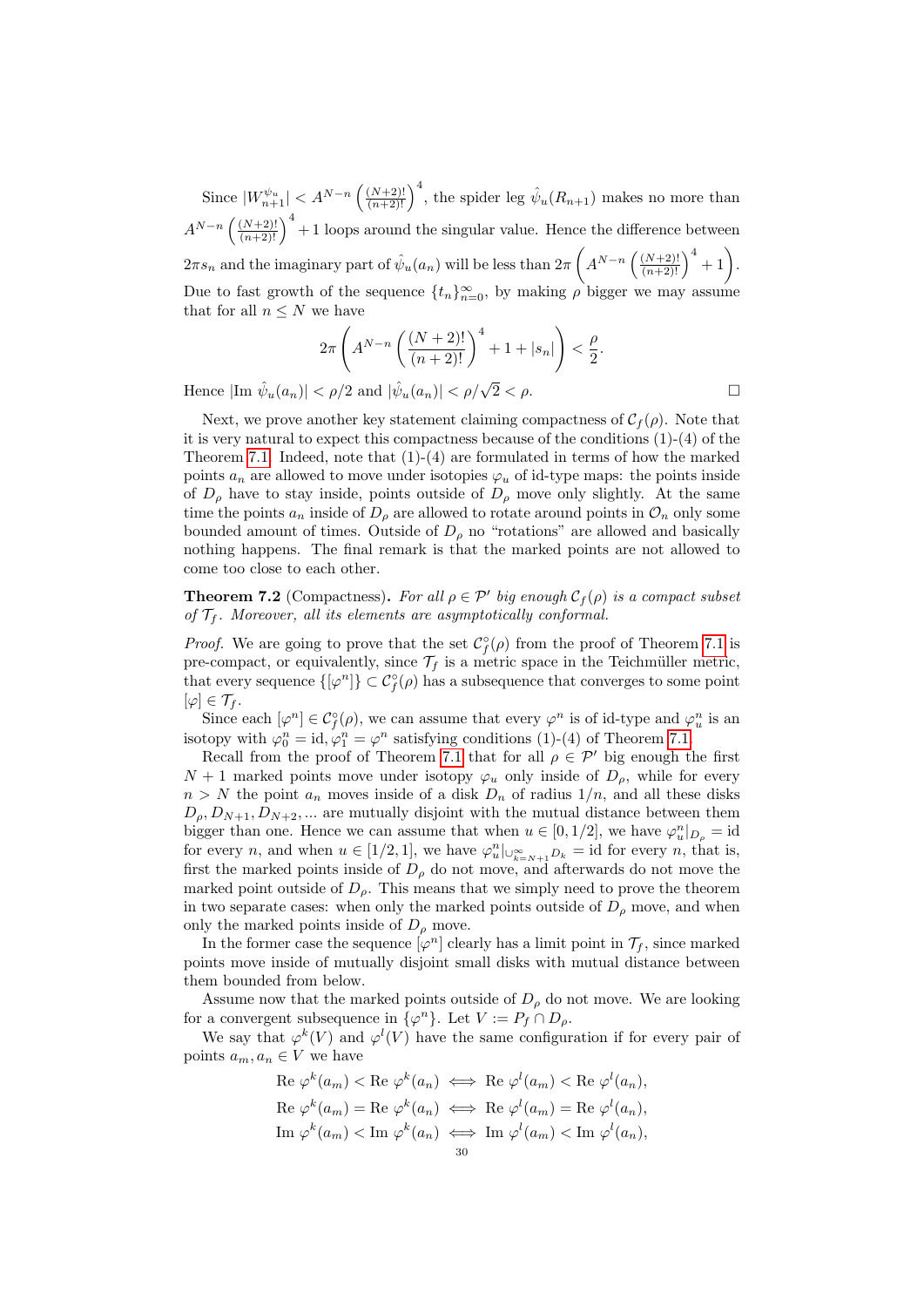$\text{Im }\varphi^k(a_m) = \text{Im }\varphi^k(a_n) \iff \text{Im }\varphi^l(a_m) = \text{Im }\varphi^l(a_n).$ 

Since  $V$  is finite, only finitely many different configurations are possible. After passing to a subsequence we may assume that all  $\varphi^k(a_n)$  converge to some points  $b_n$ ,  $W_n^{\varphi^k}$  = const for all  $a_n \in V$ , and all  $\varphi^k(V)$  have the same configuration.

Note that for k big enough  $\varphi^k(a_n)$  will be compactly contained in disjoint small disks  $D_n$  contained in  $\mathbb{D}_{\rho+1}(0)$  with centers at the limits  $b_n$ , so we can assume this holds for all n.

Now let  $I_n^k : [0,1] \to \mathbb{C}$  such that

$$
I_n^k(u) = \varphi^k(a_n) + u(\varphi^{k+1}(a_n) - \varphi^k(a_n)),
$$

and let  $\xi_u^k$  to be an isotopy of quasiconformal maps such that it is identity outside of  $\cup D_n$ ,  $\xi_0^k = \text{id}$  and  $\xi_u^k(\varphi^k(a_n)) = I_n^k(u)$  for all  $a_n \in V$ .

Note that  $[\varphi^{k+1}] = [\xi_1^k \circ \varphi^k]$ . Indeed, while moving simultaneously along  $I_n^k$ , the sets  $\xi_1^k \circ \psi^k(V)$  do not change their configuration. It is easy to see that in this case  $W_n^{\xi_n^k \circ \varphi^k} = W_n^{\varphi^k}$ . But then from Theorem [6.28](#page-26-1) follows that  $\xi_1^k \circ \varphi^k$  and  $\varphi^{k+1}$  define the same point in  $\mathcal{T}_f$ .

Hence  $[\varphi^k] = [\xi_u^0 \cdot \xi_u^1 \cdot \ldots \cdot \xi_u^k]$  converges to some  $[\varphi]$  in the Teichmüller metric. This is an easy consequence of the fact that Teichmüller space of the unit disk with one marked point is homeomorphic to the unit disk.

The fact that the elements of  $C_f(\rho)$  are asymptotically conformal follows immediately from the construction of  $C_f(\rho)$ .

#### 8. Proof of Classification Theorem

<span id="page-30-0"></span>In this section we are going to finally prove the Classification Theorem [1.1.](#page-4-0) Before the proof we state a variation of the Banach Fixed Point Theorem that will be needed for this.

<span id="page-30-1"></span>Theorem 8.1 (Adjusted Banach Fixed Point Theorem). Let X be a compact complete metric space, and  $\sigma: X \to X$  be a strictly contracting map. Then X contains a fixed point of  $\sigma$  and it is unique.

Proof. The proof is essentially the same as for the classical Banach Fixed Point Theorem.

Assume that X does not contain a fixed point of  $\sigma$  and define a map  $\kappa : X \to \mathbb{R}$ so that  $\kappa(x) = d(\sigma(x), \sigma^2(x))/d(x, \sigma(x))$  where  $d(x, y)$  is the metric function of X. Since X is compact,  $\kappa$  attains its maximum on X. Moreover, because  $\sigma$  is strictly contracting, this maximum is less than 1. But this means that for every  $x \in X$  the sequence  $x, \sigma(x), \sigma^2(x), \ldots$  is Cauchy and due to completeness converges to some point in X. This point will be a fixed point of  $\sigma$ . Uniqueness is straightforward from the strict contraction of  $\sigma$ .

Now, we prove the main statement of this article.

*Proof of Classification Theorem [1.1.](#page-4-0)* We show existence and uniqueness of g separately.

(Existence.) Choose as some  $f_0 \in \mathcal{N}$  so that its singular value does not escape. Then due to Theorem [2.9](#page-6-1) in  $I(f_0)$  there is a point z that escapes on rays with potential  $t$  and external address  $s$ .

Let  $f = c \circ f_0$  be the captured exponential function constructed as in Subsec-tion [3.2](#page-10-0) and having singular value z escaping as under  $f_0$ .

From Theorems [7.1](#page-26-2) and [7.2](#page-29-0) we know that there is a non-empty compact invariant under  $\sigma$  subset  $\mathcal{C}_f = \mathcal{C}_f(\rho) \subset \mathcal{T}_f$  such that all its elements are asymptotically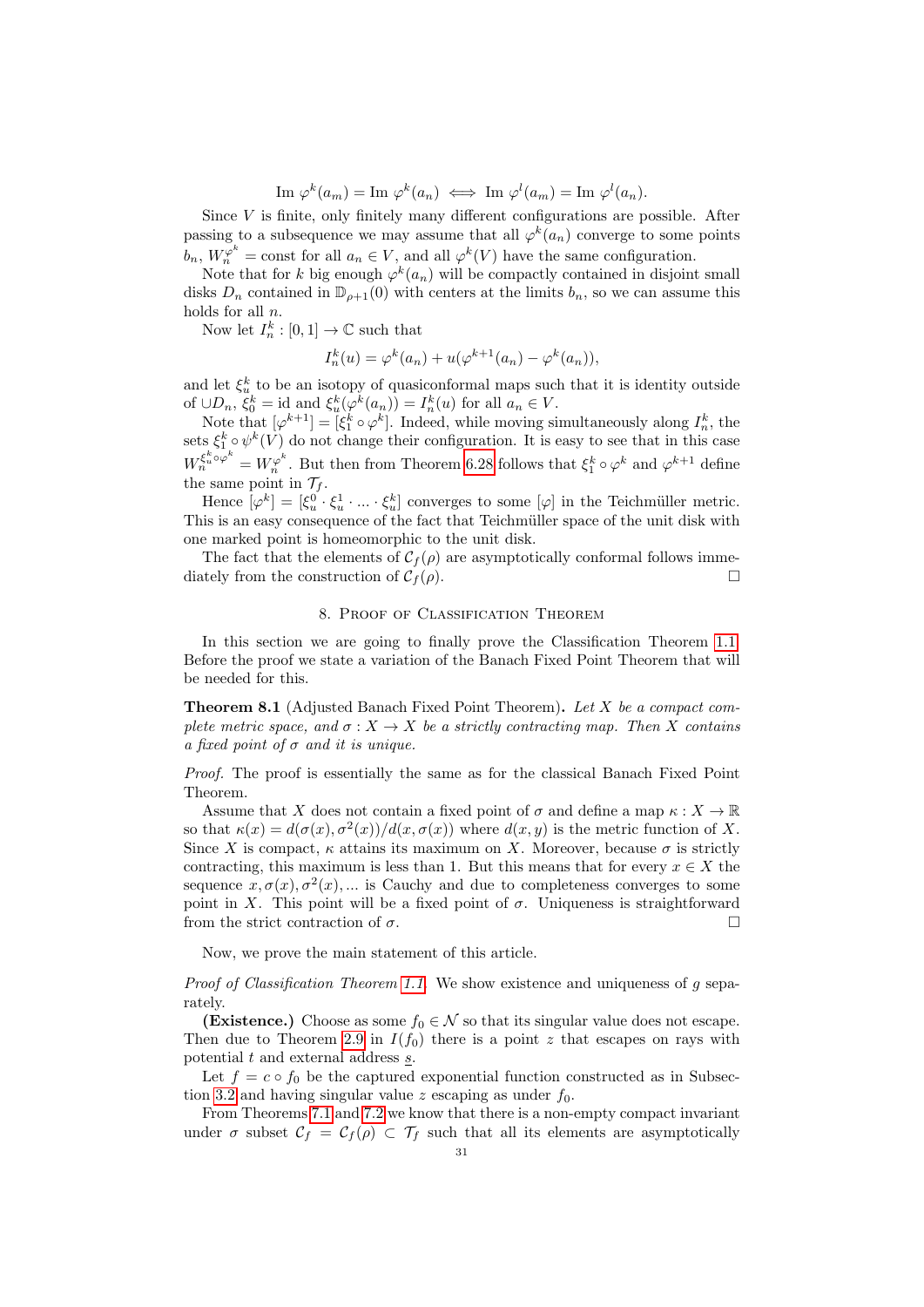conformal. Next, from Theorem [4.4](#page-15-2) follows that  $\sigma$  is strictly contracting in the Teichmüller metric on  $C_f$ .

Thus we have a strictly contracting map  $\sigma$  on a compact complete metric space  $\mathcal{C}_f$ . Note that it is not true that  $\sigma$  is uniformly strictly contracting on  $\mathcal{C}_f$  (think of the map  $x^2$  on the interval  $[0, 1/2]$ , so we cannot apply the Banach Fixed Point Theorem directly. But from Theorem [8.1](#page-30-1) follows that  $C_f$  contains a fixed point  $[\varphi_0]$ . Note (even though we do not use this fact later) that, because  $\sigma$  is strictly contracting on  $\mathcal{C}_f$ , the constructed fixed point  $[\varphi_0]$  is the unique fixed point in  $\mathcal{C}_f$ .

Now let  $g = \varphi_0 \circ f \circ \hat{\varphi}_0^{-1}$ . This is an entire function that is Thurston equivalent to f. Moreover, since every point in  $\mathcal{C}_f$  is of id-type, without loss of generality we can assume that  $\varphi_0$  is of id-type.

Now we need to prove that  $\varphi_0(a_0)$  escapes on rays with potential t and external address s.

Note first that since the map  $\varphi_0$  is of id-type, the singular value  $\varphi_0(a_0)$  escapes on rays. Indeed, the dynamic ray of  $g$  having external address  $\underline{s}$  is defined for potentials  $t > t<sub>s</sub>$  (because none of its images contains the singular value), and the point p of this ray having potential  $t > t<sub>s</sub>$  has the same asymptotics under iterations of g as  $\varphi_0(a_0)$ . Since  $g^{-1}$  is uniformly contracting on its tracts near  $\infty$ , we see that for some integer  $N > 0$  the point  $g^N(p)$  coincides with  $g^N(\varphi_0(a_0))$ . For the same reason we can assume that for  $n \geq N$  the legs  $\varphi_0(R_n)$  coincide with the ray tails of g towards  $g^n(\varphi_0(a_0))$  (just isotope  $\varphi_0$ : every such  $\varphi_0(R_n)$  is in the same homotopy class as the ray tail). Since the preimages of  $\varphi_0(R_n)$  recover according to the external address,  $\varphi_0(R_0)$  coincides with the ray tail of g towards  $\varphi_0(a_0)$ .

(Uniqueness.) Assume that there exists another function  $h \in \mathcal{N}$  satisfying the same conditions on the combinatorics and speed of escape of the singular value. Let  $S_0^g$  and  $S_0^h$  be the standard spiders of g and h, respectively (i.e. union of the ray tails towards the singular orbit).

Since  $S_0^g$  and  $S_0^h$  have the same vertical order of legs, one can map  $P_g$  into  $P_h$  with a map  $\chi$  of id-type belonging to an asymptotically conformal point of  $\mathcal{T}_q$  so that  $\chi(S_0^g)$  is equivalent to  $S_0^h$  as spiders. But then we can define the map  $\sigma: \mathcal{T}_g \to \mathcal{T}_g$ for the function  $g$  (i.e with the capture identically equal to identity), and then the map  $\hat{\chi}$  will be isotopic to  $\chi$  relative  $P_g$  — this is an immediate consequence of the fact that  $\chi$  and  $\hat{\chi}$  are of id-type and that  $\chi$  can be lifted by the branched covering maps g and h. On the other hand, since [id] is invariant under  $\sigma$  (g is entire), and [ $\chi$ ] is asymptotically conformal, either the Teichmüller distance from [ $\chi$ ] to [id] must be strictly bigger than the Teichmüller distance from  $[\hat{\chi}]$  to [id] (Theorem [4.4\)](#page-15-2) or  $[\chi] = [\text{id}]$  and  $g = h$ . Since  $[\chi]$  is a fixed point of  $\sigma$ , only the latter option is possible.

#### 9. ACKNOWLEDGEMENTS

<span id="page-31-0"></span>We would like to express our gratitude to our research team in Aix-Marseille Université including Dierk Schleicher, Kostiantyn Drach, Mikhail Hlushchanka, Bernhard Reinke, Sergey Shemyakov and Roman Chernov for uncountably many enjoyable and enlightening discussions of this project at different stages. We also want to thank Dzmitry Dudko for his multiple suggestions that helped to advance the project, as well as Lasse Rempe for his long list of comments and relevant questions. Finally, we are grateful to DFG and ERC fundings who have financed this project.

# <span id="page-31-1"></span>**REFERENCES**

<span id="page-31-2"></span>[A] Lars Ahlfors, Lectures on Quasiconformal Mappings. American Mathematical Society (2006)